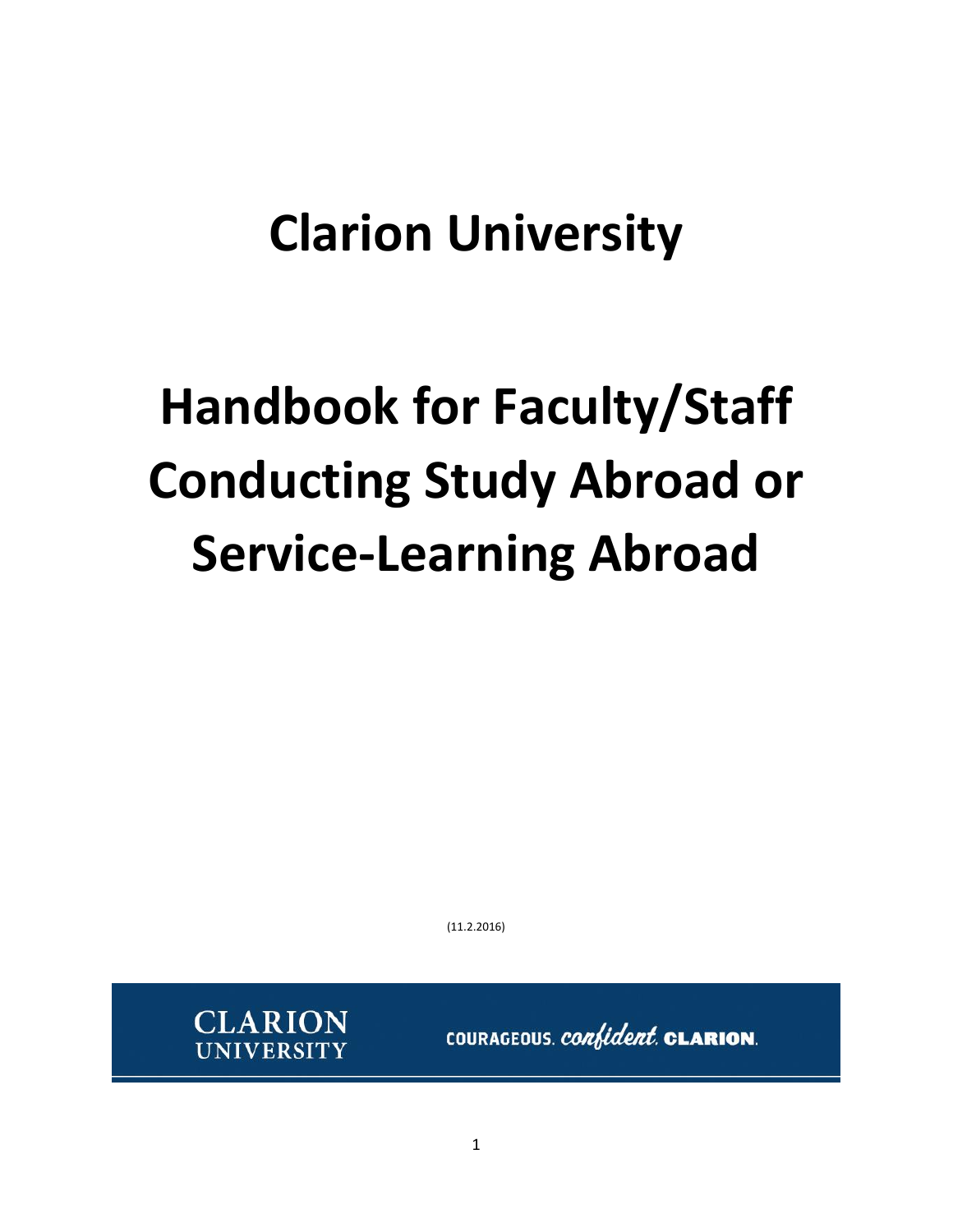Many of our students have never travelled abroad, and the opportunity you are creating will be their first chance to experience the world and broaden their horizons. What a privilege it is to provide that transformative experience for them. Thank you.

Leading a student program abroad can be an extremely rewarding experience for any faculty or staff member. When taking a group of students abroad, you can connect course content with the real world, transform students' world views, create motivation for additional study and learning, and help students see issues from different perspectives. As the program leader leading a study or service abroad experience, you also accept a considerable responsibility. While traveling, you will fill many roles including teacher, leader, tour guide, counselor, financial advisor, nurse, and resource person. You will need to trouble shoot, be flexible, exercise sound judgment, work with participants for extended periods of time, be available to participants 24/7 in case of an emergency, and remain level headed in emergency situations. To keep participants as safe as possible, you need to mitigate risks ahead of time and plan for the worst case scenario.

This handbook provides guidance in developing your study abroad or service-learning abroad program, policies and guidelines for study or service-learning abroad, working with International Programs, and important issues when working with students abroad.

Faculty, Staff, and/or Program Leaders accept the responsibility of understanding the content of this handbook and abiding by its policies and processes. Faculty, Staff, and/or Program Leaders who do not adhere to the policies contained in this handbook may not mention Clarion University in any of their promotional materials, and they and their students will not be accorded any Clarion University services, rights, or protections. Failure to abide by any of the policies contained in this handbook may result in cancellation of the program, ineligibility to lead future study or service-learning abroad programs, and/or additional disciplinary measures dependent on the nature and severity of the offense.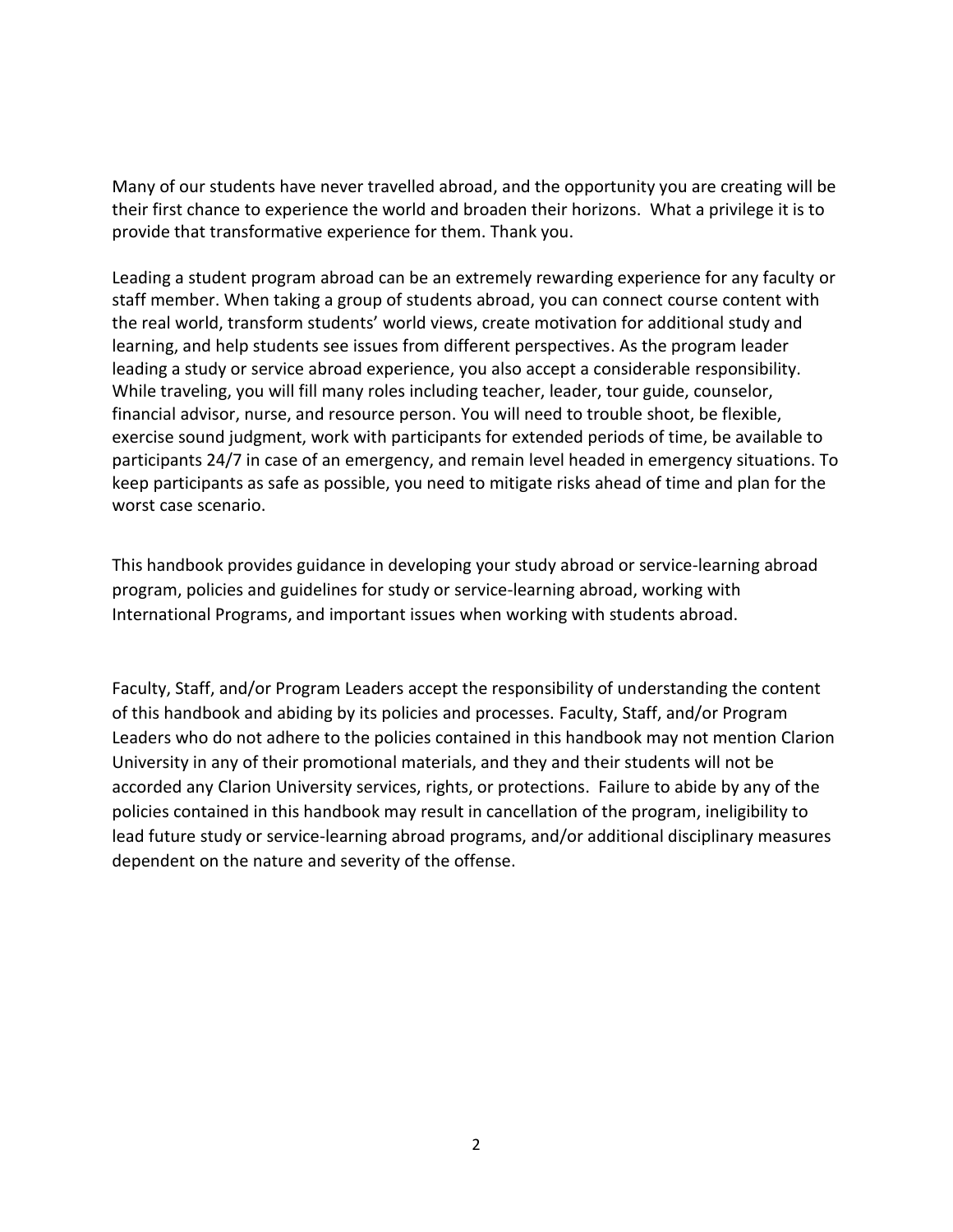# **Clarion University Policies for**

# **Faculty/Staff Led Study or Service-Learning Abroad**

- 1. Study or service-learning abroad, either individual students or faculty/staff led, will not be permitted to countries/sites with U.S. Department of State travel warnings or CDC travel warnings.
- 2. Study or service-learning abroad is for academic purposes; therefore, each faculty or staff led study or service-learning abroad must be associated with a credit bearing course.
- 3. All Clarion University rules for conduct are in effect when traveling abroad, including rules governing alcohol consumption. In social events where alcohol may be served, only those students of legal age in Pennsylvania shall be permitted to consume alcohol.
- 4. Faculty/staff leading study or service-learning abroad must use a qualified excursion travel company that provides liability insurance coverage for all transportation, housing, excursion venues, program elements, as well as certification and qualification of translators and excursion leaders. The company must be able to provide services in case of disaster and services in case of program leader incapacitation.
- 5. Faculty/staff led study or service-learning abroad shall maintain a maximum ratio of 1 faculty/staff member to every 15 students. Faculty/staff must provide a plan in case of program leader incapacitation.
- 6. Spouses, partners, and dependents of faculty/staff may travel with the study or service-learning abroad group with permission of International Programs. No University resources are to be used on the behalf of the spouse, partner, or dependents, and the University should not incur any financial expense in connection with them. Spouses, partners, and dependents are required to adhere to all University rules of conduct. The first priority for the University faculty, staff, and program leader are the program participants. Under no circumstances should the University faculty, staff, and program leader allow their responsibility to any participants with whom they are traveling to be compromised by the fact that a spouse, partner and/or dependents is traveling with them. Minor children accompanying the University faculty, staff, and program leader must be adequately supervised at all times by a reasonable adult other than the University faculty, staff, program leader, or participant.
- 7. If a study or service-learning abroad program participant or leader violates the law while traveling abroad, the University will not provide legal assistance.
- 8. Faculty/staff leading study or service-learning abroad groups may not transport participants while abroad.
- 9. Students participating in study or service-learning abroad groups shall not be required to rent a vehicle and transport other participants, program leaders, faculty, or staff.
- 10. Clarion University is not responsible to pay for the medical costs of any program participants, including faculty, staff, and program leaders, while abroad.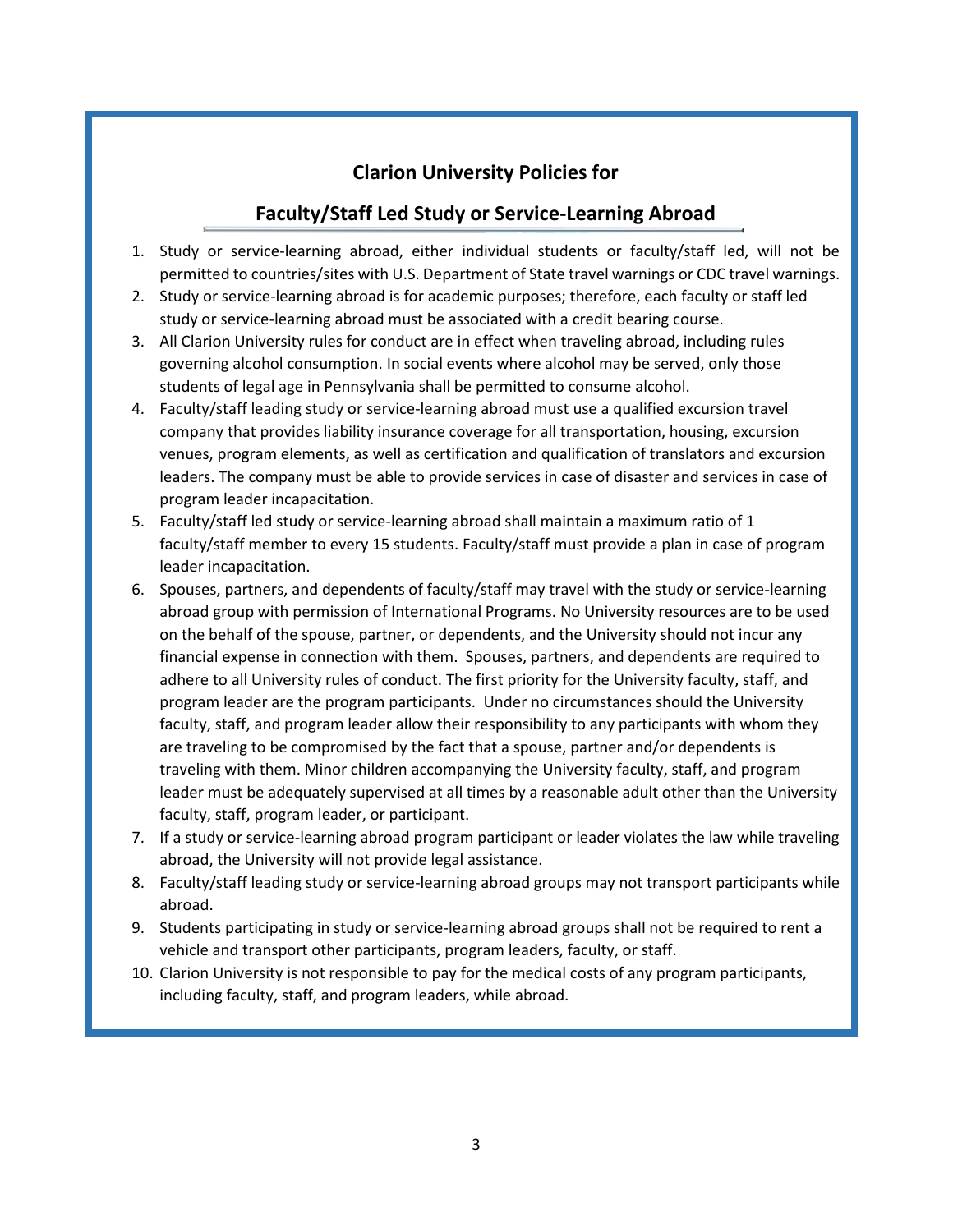# **Study or Service-Learning Abroad Proposal**

Planning a study or service-learning abroad program takes time. In order to create an effective and strong program, it is best to give yourself at least 18 months to plan. International Programs can assist you, your Department Chair, and your Dean in the development of your program, so plan to meet with us early in the early stages of planning. International Programs can help with: developing plans and budgets for the program; developing a recruitment plan for the program; the process for visas and insurance; other immigration regulations; pre-departure orientation and re-entry planning; and enrollment for the International Student identity card (ISIC).

You should develop a proposal for the study or service-learning abroad. The proposal should be shared with and approved by your Department Chair and Dean.

# **Components of Study or Service-Learning Abroad Proposal** *Course and student learning outcomes Location and Itinerary Budget Advertising and recruitment*

## **Course and student learning outcomes**

- Many students travel abroad as part of a course in their major, but some travel abroad as part of a service-learning experience and can be enrolled in GS 262 Introduction to Service-Learning. Clarion policy is that study abroad or service-learning abroad should be connected to a course.
- If students are studying or completing service-learning abroad, what are the student learning outcomes for the course? What do you want students to learn? To experience? How can an international location facilitate that knowledge or learning or application of that knowledge? What do you plan to teach students while abroad?
- Remember that all Clarion University policies and procedures for courses and students and faculty remain in effect while abroad.

### **Location**

- While you can choose a location based on your own personal interest, it is important to remember that study or service-learning abroad is an academic experience, and academics shall take precedence over social and personal interests.
- Select a safe location that meets the academic needs of the students in the course or the objectives of the service-learning. If the location has even the smallest suspicion of political unrest, unsanitary conditions, or any other reasons that would impact the safety of students while there, choose another destination. Clarion University will not sanction travel to areas for which the U.S. Department of State has issued travel warnings. Clarion University will not sanction travel to areas for which the CDC has issued warnings. Avoiding these areas reduces risk to students and reduces program leader and University liability.
- It is helpful, but not absolutely necessary, to already have contacts within the country.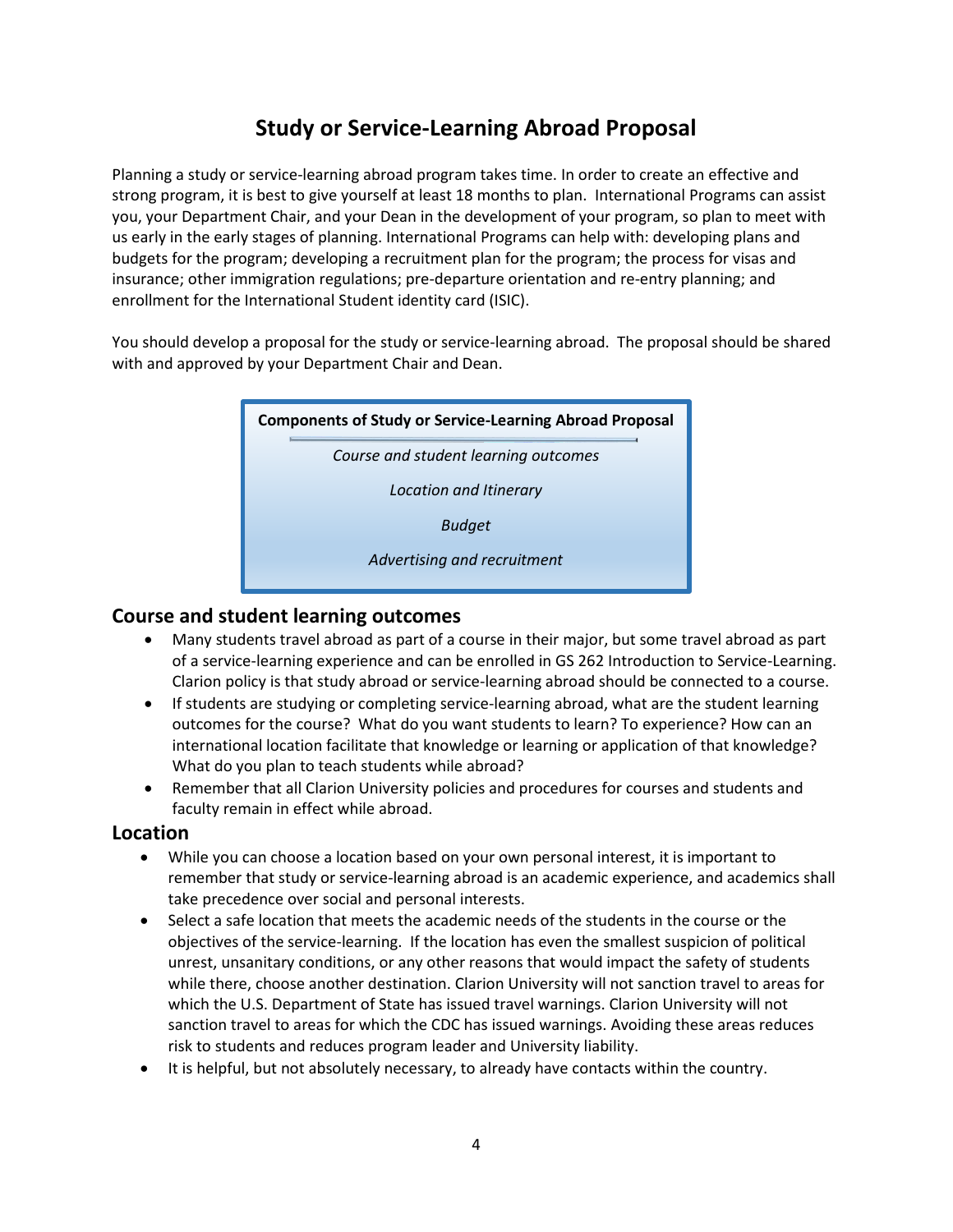Don't forget about marketing; the location should be an appealing destination to generate student interest.

## **Planning travel and itinerary**

- Clarion policy requires you to use a travel agency that specializes in study abroad or service-learning abroad with university students.
- You will need to work with the travel agency to develop a well thought out and carefully planned itinerary. Daily itineraries should include housing, meals, maps, travel routes and modes of transportation, and phone numbers of contacts at site.
- The itinerary should advance the student learning outcomes of the course or the objectives for the service-learning abroad. Sometimes it can be educational to incorporate excursions or cross-cultural activities. Remember, however, that study or service-learning abroad is an academic experience, and academics shall take precedence over social and personal interests.
- The trip needs to be long enough to meet the students' learning needs and the outcomes of the course. Keep in mind, however, that

#### **Why use a travel agency that specializes in study or service-learning abroad?**

*These specialized travel agencies have robust risk management plans. The travel agencies provide special insurance coverage including trip cancellation insurance and trip interruption insurance. They can re-ticket large groups of people should the need arise. They can make travel arrangements in an emergency while abroad. They have vetted their staff and translators. They are familiar with the country and can identify safe venues and housing. Their transportation plans for in-country travel usually involve safe, reputable, and adequately insured transporters. If the program leader becomes incapacitated, then the travel agency can intervene and ensure the welfare of the students.* 

the longer the trip, the more expensive it will be and the more difficult it may be for students to afford it.

- Avoid planning or promoting risky activities. Eliminate any locations known to be dangerous. Activities such as cliff diving, extreme skiing or helicopter skiing, mountain climbing, scuba diving, white water rafting, zip lining, bungee jumping, spelunking or caving, hang gliding, rock climbing, horse or motorcycle racing, etc. expose program participants to a high risk of injury or possibly even death. Clarion does not condone such activities and strongly discourages anyone from engaging in them while participating in a Clarion-administered program abroad. Injuries incurred while participating in these activities will not be covered by insurance.
	- $\circ$  Participants can make an independent decision to do what they want during their free time, but actively discourage unsafe activities. If there are locations/activities you don't recommend for participants, say so and say it in writing if necessary.
	- $\circ$  During any kind of independent activity, participants will be responsible for their own safety and cannot hold Clarion University or program leaders liable for any injury or loss of property.
- Transportation in-country
	- $\circ$  Clarion policy is that faculty/staff cannot rent cars and transport participants, staff, and other faculty as part of the trip. Participants cannot rent cars and be required to transport other participants as part of the trip.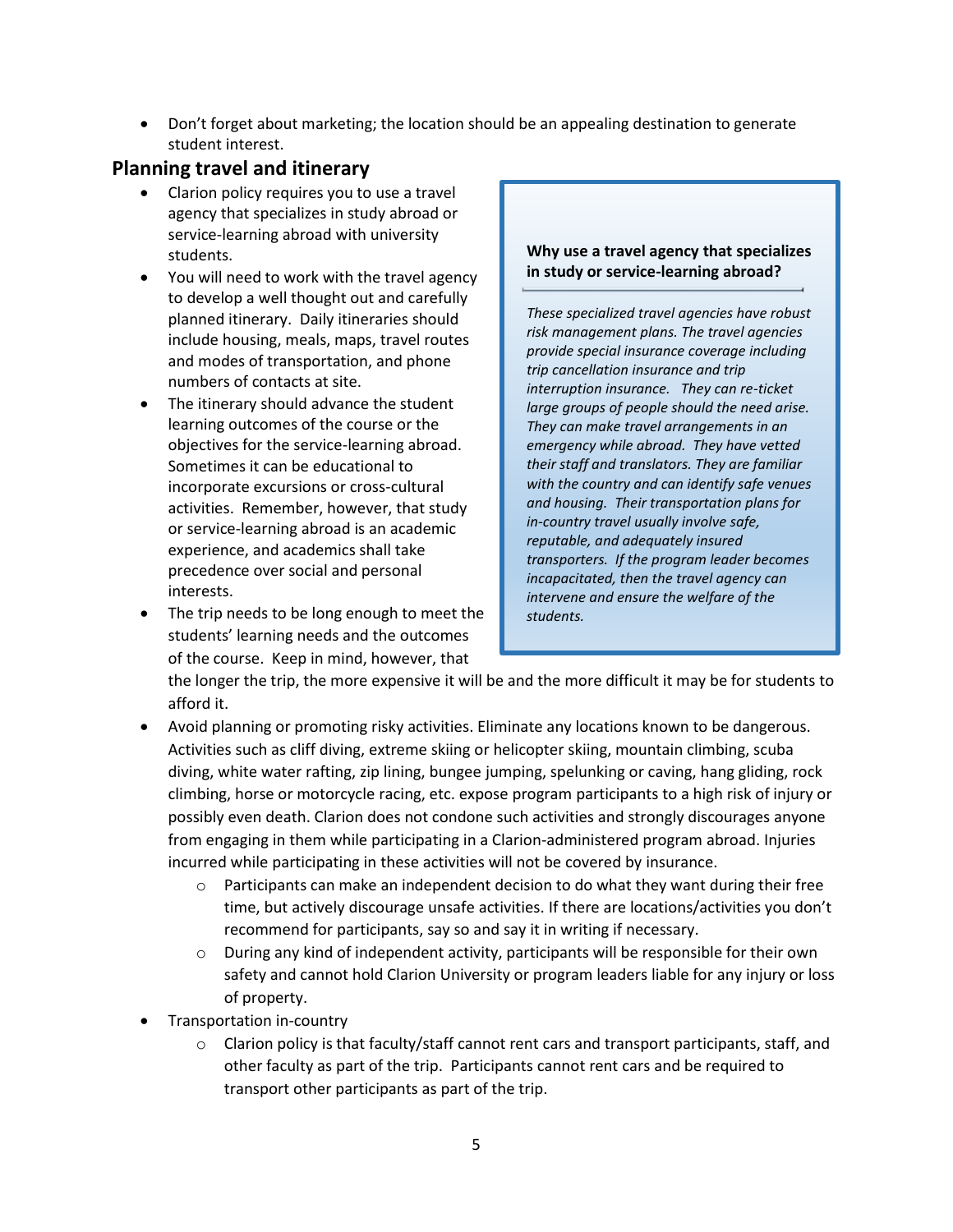## **Budget**

- Many of our students want to travel, do service-learning, or study abroad, and the cost of the program is often the key deciding factor for most of them. The cost must consider all aspects of the program, including transportation, housing, transportation in-country, admission fees (if any), and meals. While there are scholarships available for study and travel abroad from both the State System and the International Advisory Council, these usually do not cover all of the expenses.
- The program should break even with participant costs covering all participant expenses.

### **Advertisement and Recruitment**

- Identify the groups of students you will be targeting to recruit for your program. Will this be open to all students or are you focusing only on students in a particular major? Can the program have an interdisciplinary component to it? Knowing the answers to these will make recruitment easier.
- There are several ways to get the word out: email, flyers, information sessions, talking about the program in your current courses, and working with International Programs.

# **Traveling with Spouses, Partners, and/or Dependents**

- University faculty and staff may wish to have their spouse, partner, or dependent(s) accompany them on their international travel.
- The first priority for the University faculty, staff, and program leader are the program participants. Under no circumstances should you allow your responsibility to the participants to be compromised by the fact that a spouse, partner and/or dependent is traveling with you.
- No University resources are to be used on the behalf of the spouse, partner, or dependents. You assume full legal and financial responsibility for costs associated with such individuals, and the University should not incur any financial expense in connection with them.
- If your spouse, partner, or dependents travel with you, you must inform the International Office.
- If your spouse, partner, or dependents travel with you, they must:
	- o adhere to all rules for program participants.
	- o show proof of insurance, STEP enrollment, up-to-date passport and visa.
	- $\circ$  sign, or have their legal guardian sign, the waiver indemnity form in Appendix A.
- Minor children accompanying you must be adequately supervised at all times by a reasonable adult other than yourself or other program leader. At no time should a program participant be asked to supervise a minor child. The presence of minor children or other family members should not disrupt or alter the program in any way.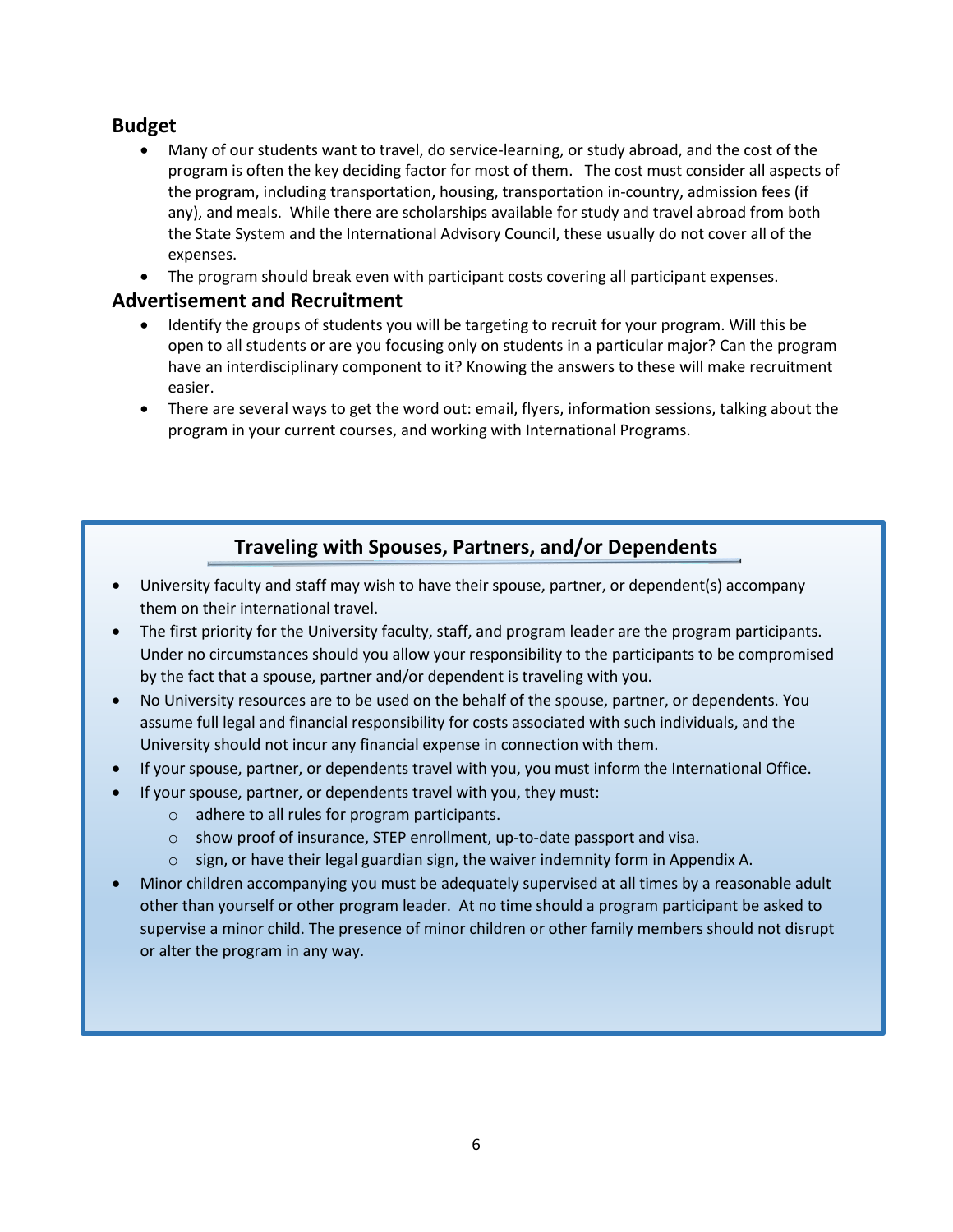# **Requirements for Program Participation**

In order to participate in the study abroad or service-learning abroad program, certain documents are required of all travelers, with some differences between those required for program leaders and students. These are discussed in more detail.

| <b>Program Leaders</b>                             | <b>Students/Participants</b>                |
|----------------------------------------------------|---------------------------------------------|
| <b>Requirements</b>                                | <b>Requirements</b>                         |
| Study or service-learning abroad proposal          | Study abroad application                    |
| University travel approval form including export   | 2.5 GPA                                     |
| control                                            | Signed waiver indemnity form                |
| Signed Program Leader Acknowledgment and           | Enrollment in STEP program                  |
| Release                                            | Proof of medical immunizations, if required |
| Enrollment in STEP program                         | Up-to-date passport                         |
| Proof of medical immunizations, if required        | <b>Emergency contact information</b>        |
| Up-to-date passport                                | ISIC enrollment or proof of repatriation    |
| <b>Emergency contact information</b>               | insurance and emergency medical evacuation  |
| ITIC enrollment or proof of repatriation insurance | insurance                                   |
| and emergency medical evacuation insurance         |                                             |

- Programs leaders must:
	- o Sign Program Leader Acknowledgment and Release (see Appendix B).
	- o Submit University travel approval form including export control
- Each traveler, including students, faculty, staff, spouses, partners, and dependents' legal guardian, must sign the waiver indemnity form in Appendix A
- Each traveler must show proof of:
	- o Enrollment in U.S. Department of State's Smart Traveler Enrollment Program (STEP)
		- Registers the travel with the nearest U.S. Embassy or Consulate allowing them to:
			- send important information about safety conditions in the destination country.
			- contact you in an emergency, whether natural disaster, civil unrest, or family emergency.
	- o Completed and up-to-date medical immunizations as required for country
	- o Up-to-date passport
	- $\circ$  Emergency medical contacts and information including home health insurance company
	- $\circ$  International Student Identity Card (ISIC) or International Teacher Identity Card (ITIC)  $$ global ID cards available from [https://www.myisic.com/.](https://www.myisic.com/)
		- **All ISIC or ITIC cards issued in the U.S. include some limited insurance for traveling** abroad including trip delay insurance, emergency accident and emergency medical sickness insurance, emergency medical evacuation insurance, repatriation of remains insurance, and accidental death insurance. All participants are responsible for paying for and obtaining this coverage.
		- Insurance upgrades are available through ISIC and ITIC.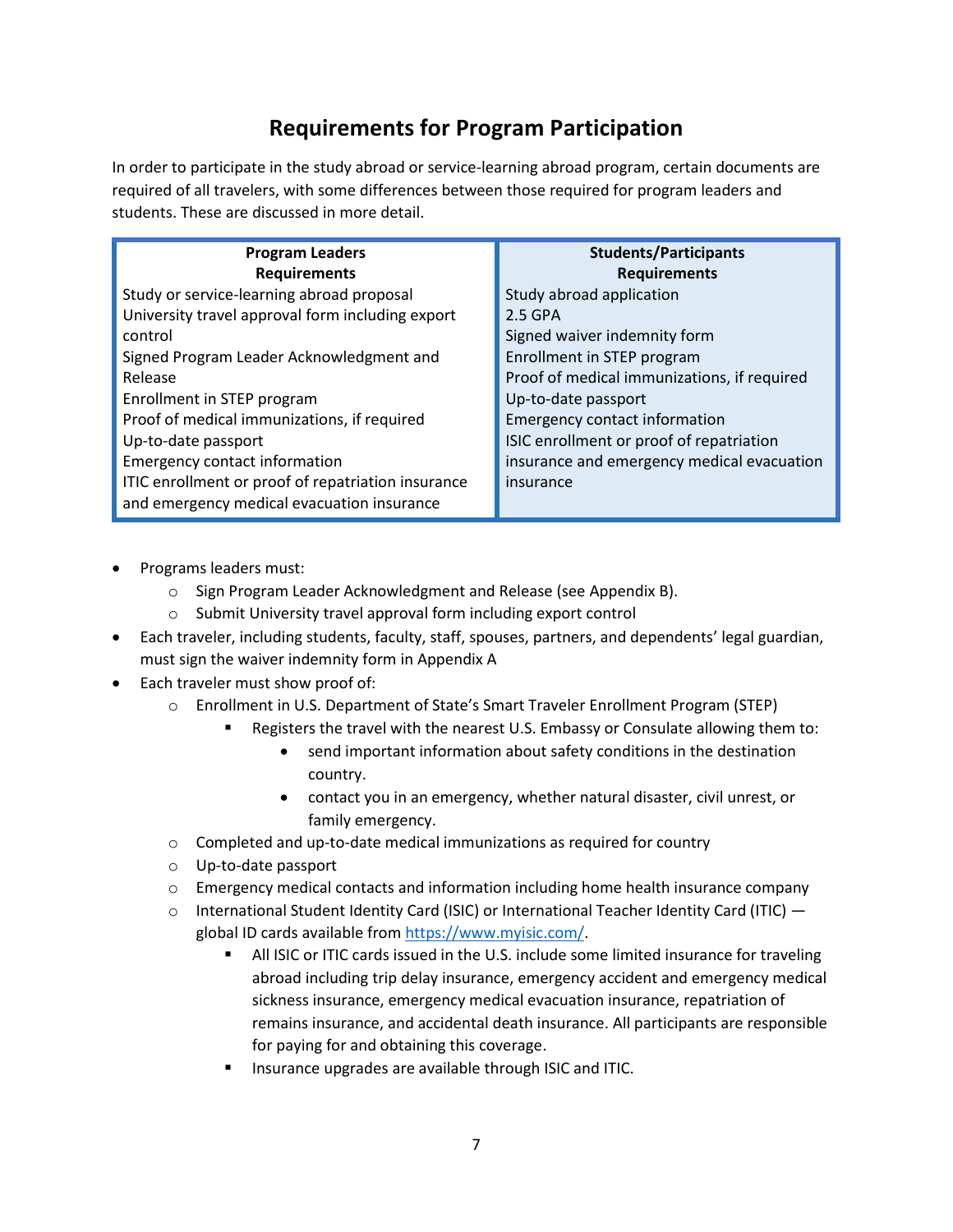- o Repatriation insurance (sometimes called Return or Repatriation of Remains). Costs for preparing and returning a body to the U.S. may be high and must be paid by the family. Repatriation insurance is designed to cover the costs associated with returning the participant's body to the U.S.A. This is generally covered by enrolling in ISIC/ITIC.
- o Emergency medical evacuation insurance. This is generally covered by enrolling in ISIC/ITIC.

# **Program Leader Duties prior to Departure**

- Develop roster of all participants, emergency contact information, and medical history forms. Include both paper and electronic copies (some areas have limited cell phone coverage).
- Make a list of all participants' ISIC card numbers.
- Make a list of passport numbers, expiration dates, and date and place of issuance for each participant.
	- $\circ$  Before leaving, make a copy of the identification page of each participant's passport. Share with International Programs. Take the copies with you on your trip.
	- $\circ$  If possible, travel with several passport size photos. It can be hard to get replacement photos on short notice if your passport is lost or stolen.
- Develop a list of which, if any, students are not U.S. citizens and their home embassy or consulate's contact information. This is important since the U.S. Department of State does not provide services to non-citizens in times of emergency or crisis.
- Develop emergency contact list (Appendix C) and share with all participants.
	- $\circ$  You may want to create wallet-sized cards for your participants with emergency contact information, or ask participants to create their own during in-country program orientation.
- Locate and familiarize yourself with the phone numbers of the American Citizen Services section of the U.S. Embassy or Consulate in-country. While the general U.S. State Department emergency number for emergencies is 1 202-501-4444, it is helpful to have the direct number of the U.S. Embassy in-country. To find the number, go to

<https://travel.state.gov/content/passports/en/emergencies.html> and type in the country's name.

- o Obtain information from local U.S. Embassy or Consulate regarding potential threats to the health and safety of participants.
- o Print out the Country Information Sheet produced by the U.S. Department of State
- $\circ$  Review the What the State Department Can and Can't Do in a Crisis website <https://travel.state.gov/content/passports/en/emergencies/crisis-support.html>
- Ask the travel agency for the phone numbers and location of local law enforcement in-country.
- Create a medical emergency plan. The travel agency should be able to assist you with this.
	- $\circ$  Locate the office of both a general practitioner and a reputable hospital or clinic for emergency situations in-country.
		- Do these operate 24/7 or during limited hours?
		- What are their standards of care?
		- **If the country is not English-speaking, locate at least one, if not two, English**speaking physicians.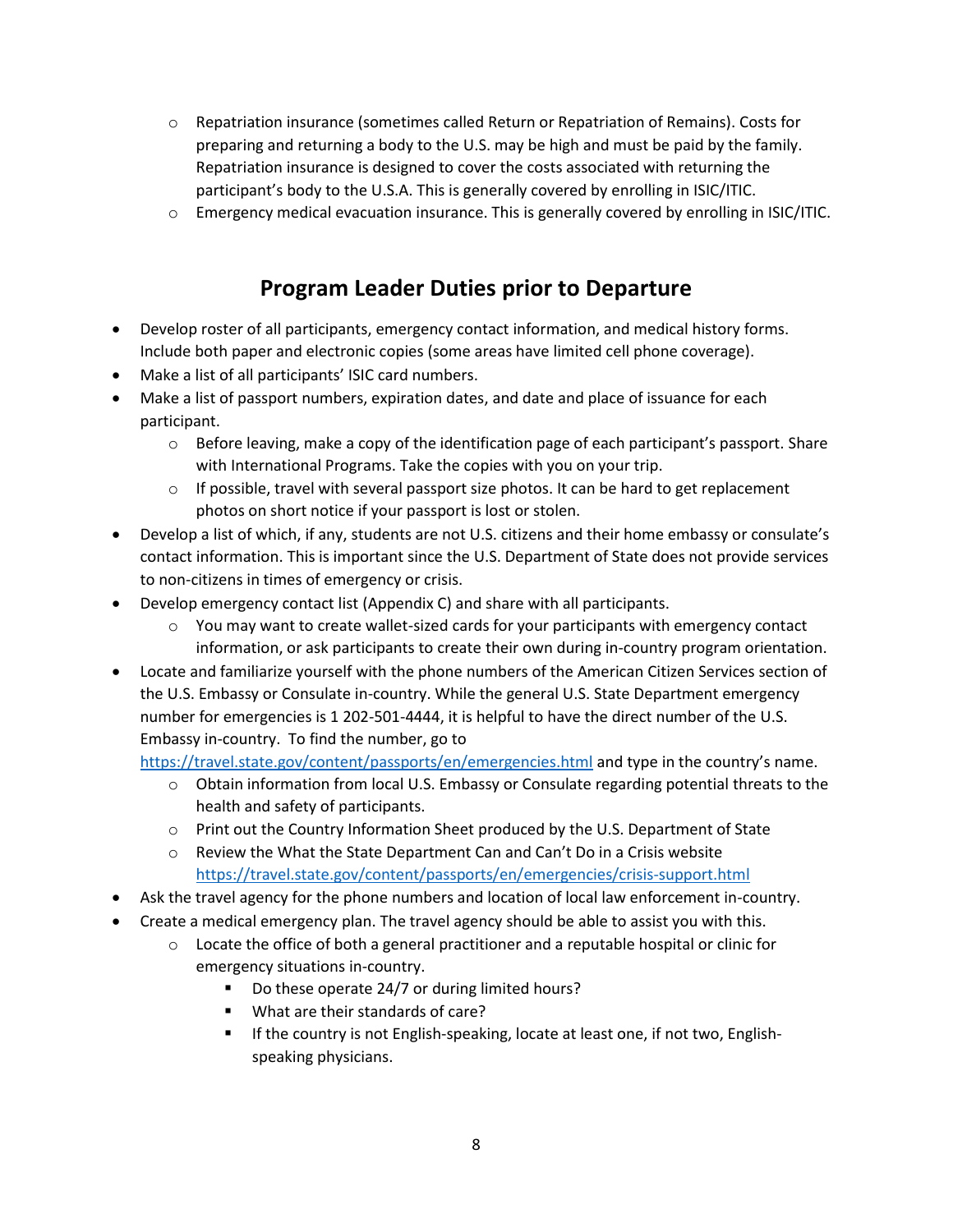- See the U.S. Embassies and Consulates websites to access information on finding a hospital or doctor in a specific country. Once on the website, look for the lists under the U.S. Citizens Services.
- o Determine the country's equivalent of 911
- o Locate an ambulance or emergency transport service. Is it reliable? Private or public?
- o Where is the nearest pharmacy? What's available over the counter?
- Review the CDC Traveler's Health web page for information about infectious diseases in country, symptoms, and how to deal with symptoms. Find out if water is generally safe to drink in different regions in the countries to which you will be traveling. CDC phone number **1-877-FYI-TRIP (1-877- 394-8747)**.
- Review the country-specific city-specific, Crime and Safety Reports produced by the Overseas Security Advisory Council (OSAC) at<https://www.osac.gov/pages/ContentReports.aspx?cid=2>
- Develop contingency plan for loss or incapacitation of program leader. Ask another staff member to step in. If no staff member is available, then ensure that the travel agency can cover this.
- Make a pre-arranged emergency evacuation plan-- Entry, exit points, and group assembly points. The travel agency can help you with this.
- Develop 2 communication plans one for International Programs and one for program participants o International

Programs staff

#### **Develop an Emergency Evacuation Plan**

- *How will the participants get back to the U.S.A. in the event of an emergency or disaster?*
- *If the participants need to be evacuated to another location, where will this be? How will participants get to this location?*
- *What stand-by arrangements will need to be made so that the new site is prepared to accommodate participants?*
- *How will you transport participants to the airport or to another designated location to exit the country?*
- *How much of the costs associated with this are covered by the travel agency?*

should know how to reach you at all times during your travel

- Establish and agree upon a regular check-in time and schedule for communication with International Programs staff
- $\circ$  Participants in the program should know how to reach you at all times, 24 hours a day, during the program
	- Establish and agree upon a regular check-in schedule (including time and frequency) for communication with participants
	- Determine how communications should take place, kind of information needed, and the relative urgency of the message.
- $\circ$  Research backup means of communication for areas in which cell service is unavailable.
- $\circ$  Remember that toll free numbers generally do not work from overseas. Call providers (credit card companies, phone card companies, etc.) before departure and get local and/or international numbers to use in an emergency.
- Distribute electronic and paper copies of the itinerary to International Programs and to all participants and their families.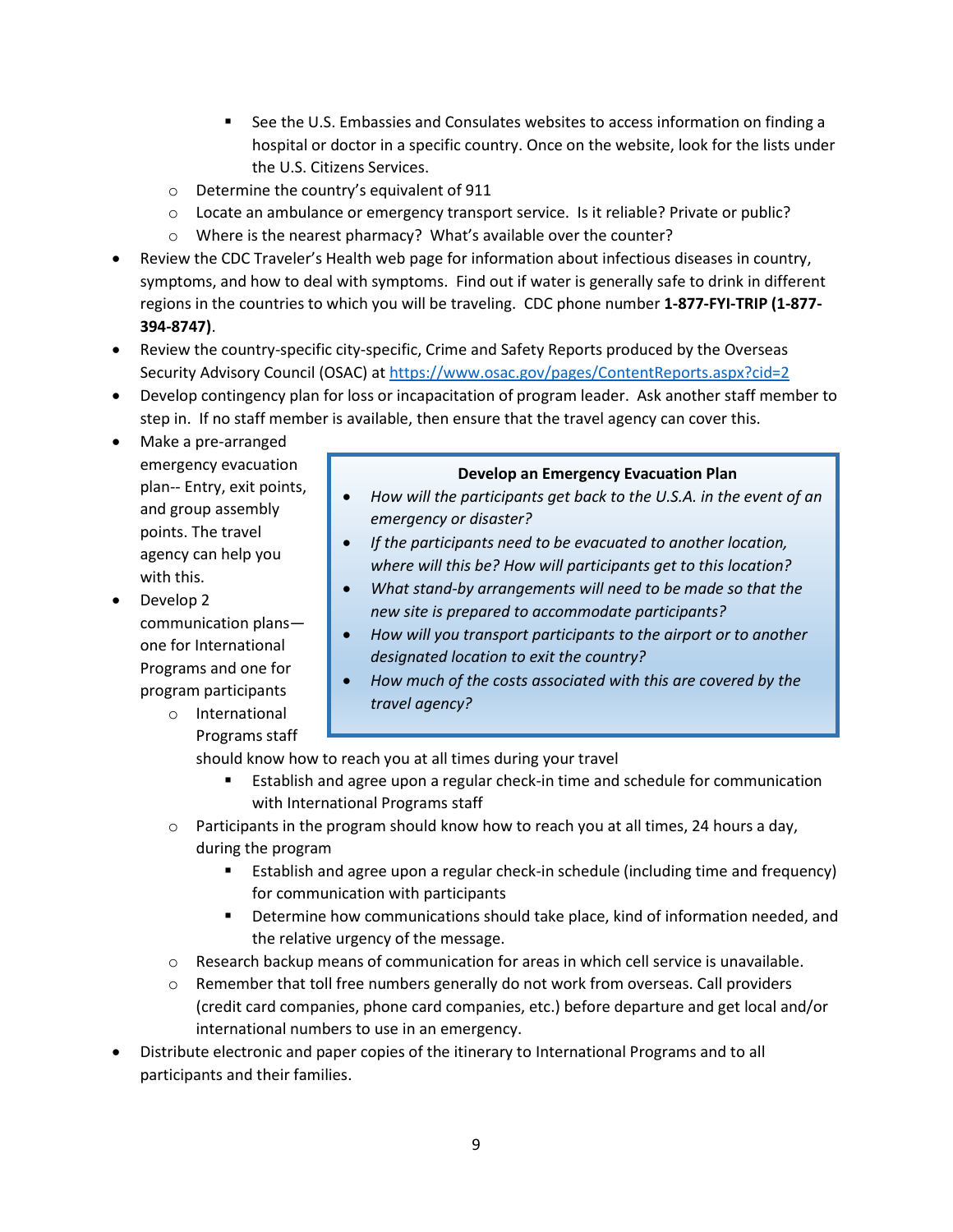| <b>Program Leaders Checklist Prior to Departure</b>                                                                                                                                         |
|---------------------------------------------------------------------------------------------------------------------------------------------------------------------------------------------|
| Submit International Travel Approval form                                                                                                                                                   |
| Sign Program Leader Acknowledgment and Release (see Appendix A)                                                                                                                             |
| Develop daily itineraries and file with International Programs                                                                                                                              |
| Develop roster of all participants, emergency contact information, and ISIC numbers and<br>file with International Programs                                                                 |
| Make a list of passport numbers, expiration dates, and date location of issuance for each<br>participant and file with International Programs                                               |
| Develop a list of which, if any, students are not U.S. citizens and their home embassy or<br>consulate's contact information.                                                               |
| Develop emergency contact list (Appendix C) and share with all participants                                                                                                                 |
| Locate and familiarize yourself with the phone numbers of American Citizen Services<br>section of the U.S. Embassy or Consulate in-country                                                  |
| Obtain information from local U.S. Embassy or Consulate regarding potential health<br>threats, existence of local medical facilities, local resources                                       |
| Familiarize yourself with the phone numbers and location of local law enforcement in-<br>country                                                                                            |
| Work with travel agency to develop an emergency medical plan including location and<br>phone numbers of health facilities in-country.                                                       |
| Review the CDC Traveler's Health web page for information about infectious diseases in<br>country, symptoms, and how to deal with symptoms. Find out if water is generally safe to<br>drink |
| Develop communication plan for International Programs                                                                                                                                       |
| Develop communication plan for participants                                                                                                                                                 |
| Review Crisis Management section of this handbook                                                                                                                                           |
| Work with travel agency and other staff to develop contingency plan for loss or                                                                                                             |
| incapacitation of program leader.                                                                                                                                                           |
| Work with travel agency to develop a pre-arranged emergency evacuation plan-- Entry,                                                                                                        |
| exit points, and group assembly points.                                                                                                                                                     |
| Set date and time for International Programs to conduct pre-departure orientation                                                                                                           |
| Conduct pre-departure orientation specific to the course and country                                                                                                                        |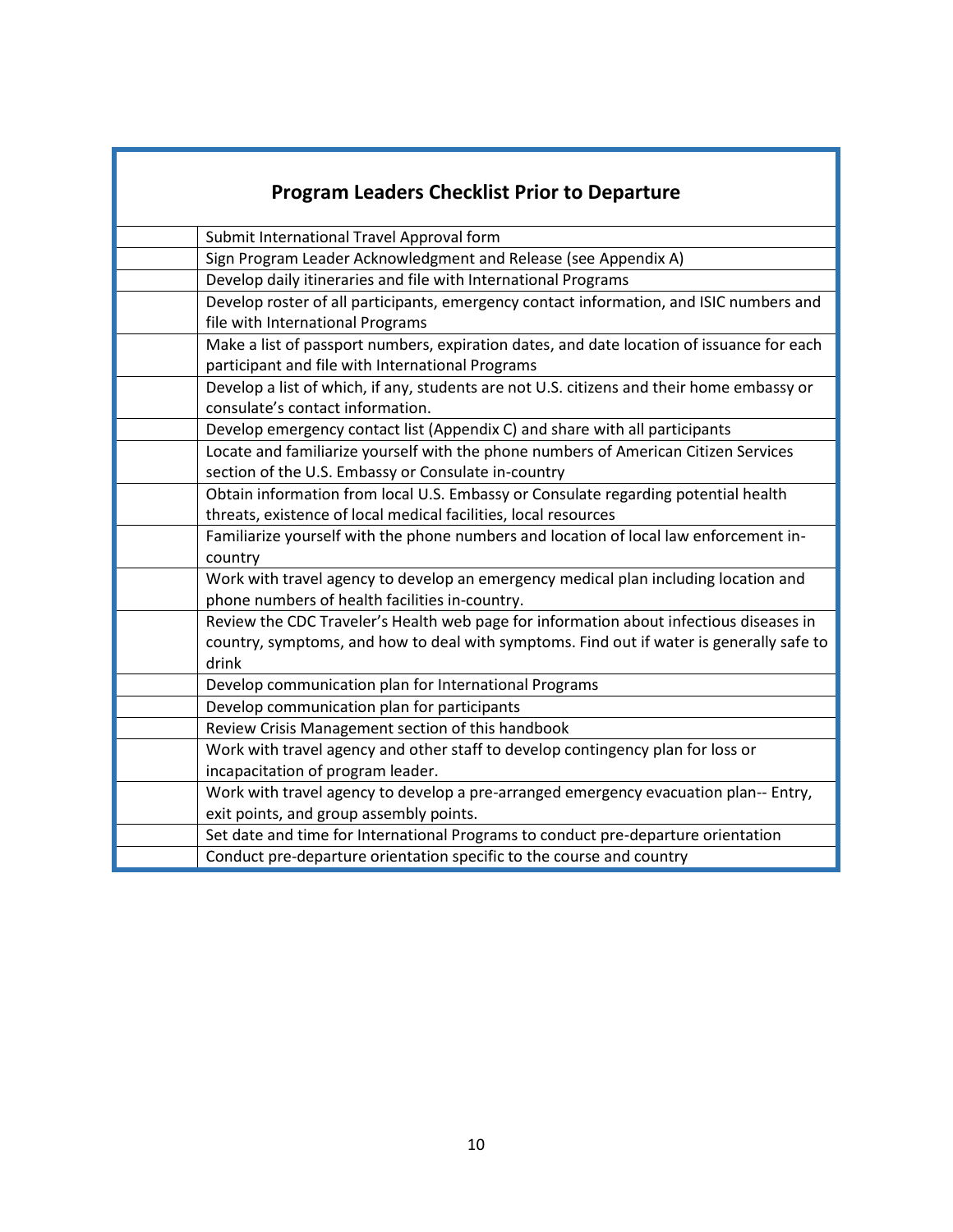# **Pre-Departure Orientations**

Many of our students have not travelled abroad. They don't know the rules for travel; they don't know what to expect; they are unfamiliar with international cell phones and monetary exchanges; they may not know the language of the country or the culture of the country. Together we can prepare students for their travel. International Programs will provide a general pre-departure orientation for all participants including students, staff, faculty, and other travelers. Faculty and staff leading a study or service-learning abroad program should follow this general pre-departure orientation with a more specific orientation related to the country and the course. Another orientation should be provided once in-country.

The International Programs pre-departure orientation will include:

- Participant rules of conduct
	- o All Clarion University rules for conduct are in effect when traveling abroad, including rules governing alcohol consumption.
		- Do not buy or furnish alcoholic beverages to fellow participants who are younger than age 21.

#### **Alcohol Use**

*In social events where alcohol may be served, only those students of legal age in Pennsylvania shall be permitted to consume alcohol.*

- Do not drink to intoxication, even when of legal age. Excessive use of alcohol is associated with an increased risk of becoming the victim of a crime or accident. Medical insurance through ISIC will not cover injuries incurred while under the influence of drugs or alcohol. Participants are responsible for their own safety if they choose to consume alcohol abroad, regardless of whether alcohol was obtained legally or illegally. Intoxicated participants are responsible for their behavior and any misconduct associated with it.
	- Do not take any illegal drugs. Do not buy illegal drugs. Do not travel with illegal drugs, and do not have illegal drugs in your possession at any time. Every country's drug laws differ and the laws may differ from those in the U.S.A. In many cases, drug laws are extremely severe, regardless of whether the drug is for personal use or for sale to others. Bail is not granted for drug-trafficking cases in many countries. Pretrial detention without bail is common.
		- The University cannot provide legal assistance abroad.
		- There is likely to be little that we can do to assist if participants are arrested.
		- U.S. standards of due process do NOT apply in overseas legal proceedings.
		- If arrested, their emergency contact person may be contacted.
		- Pre-trial detention, often in solitary confinement, can last for months.
		- Prison conditions may be deplorable.
		- Many countries do not provide a jury trial, and in many cases you need not even be present at your own trial.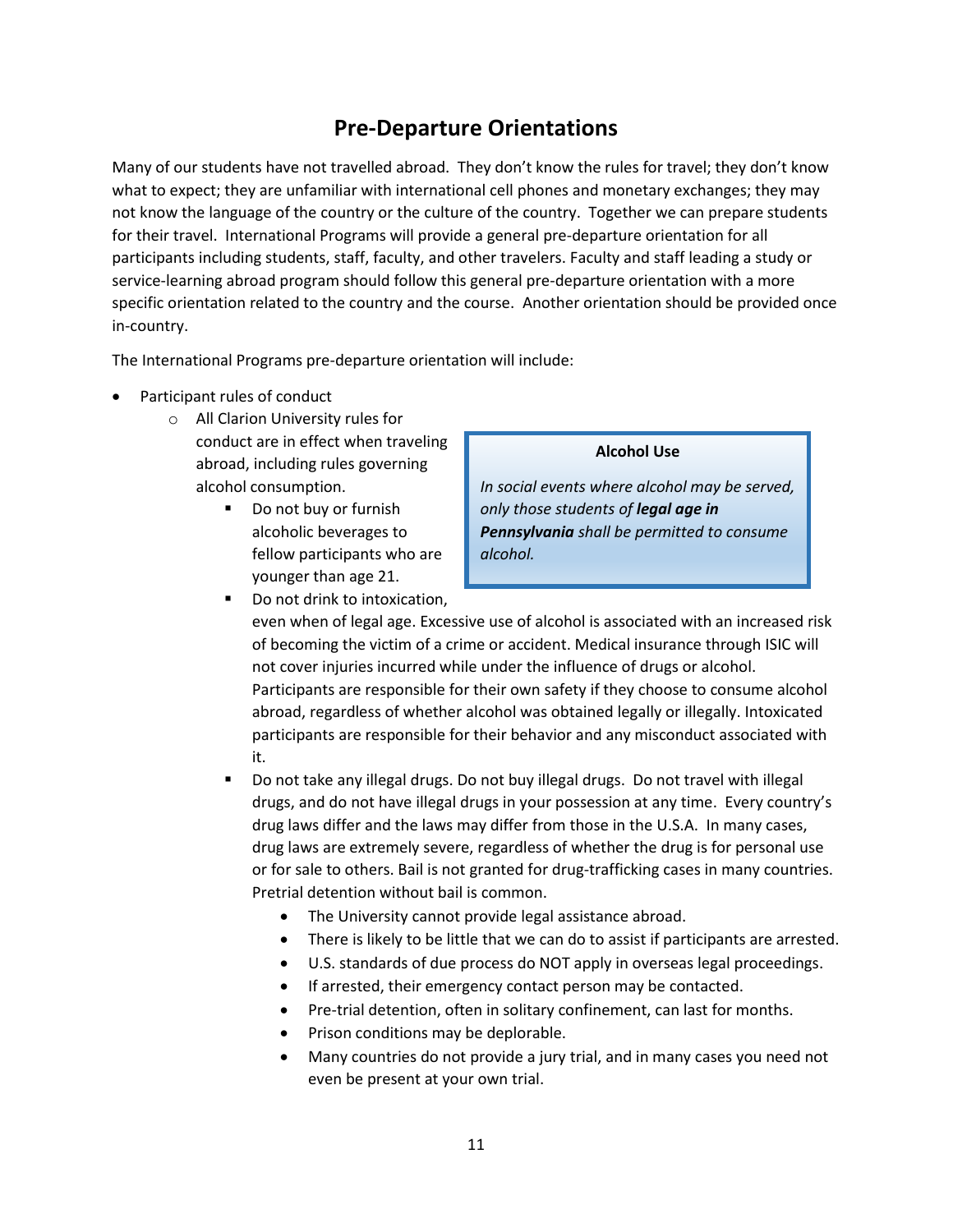- $\circ$  This is an academic experience, and academics shall take precedence over social and personal interests.
- o Participants represent Clarion University and are cultural ambassadors of the U.S.A.
- $\circ$  Participants are guests in the country; keep a low profile; control volume in public; be respectful of places they visit.

#### **Clarion University**

#### **Study or Service-Learning Abroad Participant Rules of Conduct**

- You represent Clarion University and are cultural ambassadors of the U.S.A.
- All Clarion University rules for conduct are in effect when traveling abroad, including rules governing alcohol consumption.
	- o In social events where alcohol may be served, only those students of **legal age in Pennsylvania** shall be permitted to consume alcohol.
	- $\circ$  Do not buy or furnish alcoholic beverages to fellow participants who are younger than age 21.
	- o Do not drink to intoxication, even when of legal age. You are responsible for your own behavior and misconduct associated with alcohol use. You are responsible for your own safety if you choose to consume alcohol abroad, regardless of whether alcohol was obtained legally or illegally. Excessive use of alcohol is associated with an increased risk of becoming the victim of a crime or accident. Medical insurance through ISIC will not cover injuries incurred while under the influence of drugs or alcohol.
	- $\circ$  Do not take any illegal drugs. Do not buy illegal drugs. Do not travel with illegal drugs, and do not have illegal drugs in your possession at any time. A country's drug laws may differ from those in the U.S.A. In many cases, drug laws are extremely severe, regardless of whether the drug is for personal use or for sale to others. U.S. standards of due process do NOT apply in overseas legal proceedings. Bail is not granted for drug-trafficking cases in many countries, and pretrial detention without bail is common.
		- **The University cannot provide legal assistance abroad.**
		- If arrested, your emergency contact person may be contacted.
	- o Violation of Clarion University conduct rules can result in immediate expulsion from the program without the possibility of a refund.
- You are expected to obey the country's laws, which may include dress standards, photography restrictions, telecommunication restrictions, curfews, etc.
- You are guests in the country; keep a low profile; control volume in public; be respectful of places you visit
- Do NOT participate in political demonstrations or take sides in a Civil War or coup.
	- $\circ$  If you see a situation developing, remove yourself from the situation as soon as possible.
	- $\circ$  You do not have the same freedom of speech as you have in the U.S.A. No tweets, facebook posts, instagrams, yik yaks, snapchats, etc. which may be viewed as taking a stance or side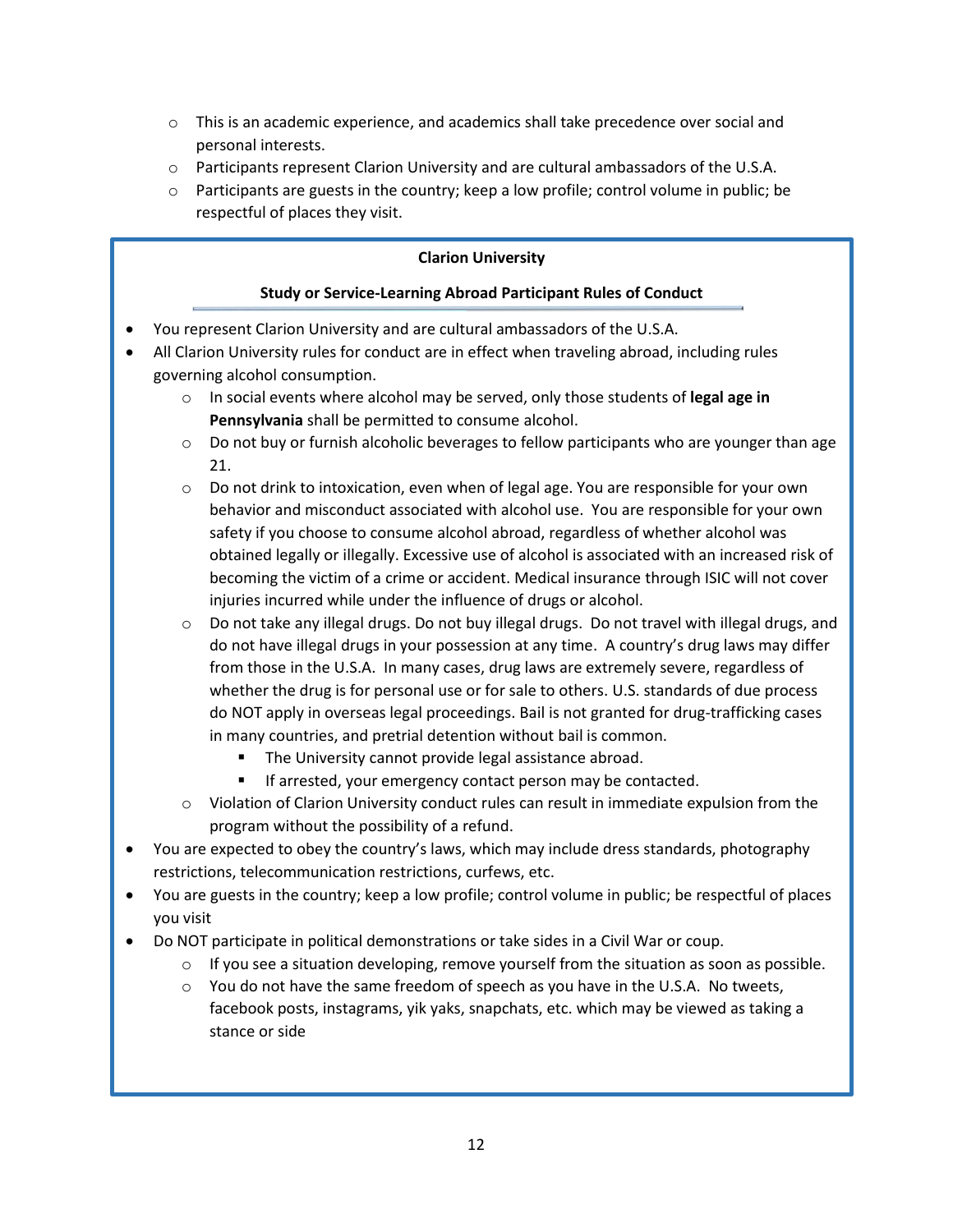- $\circ$  Participants are expected to obey country's laws, which may include dress standards, photography restrictions, telecommunication restrictions, curfews, etc.
	- In some countries, one can be arrested for speaking negatively about the government and its leaders. It may be illegal to take photographs of train stations, government buildings, religious symbols, or military installations.
	- Consensual same-sex sexual activity remains illegal in about 70 countries in the world. Penalties in these countries vary from a minimum penalty to long-term imprisonment or even a death sentence.
- $\circ$  Do NOT participate in political demonstrations or take sides in a Civil War or coup.
	- No tweets, facebook posts, instagrams, yik yaks, snapchats, etc. which may be viewed as taking a stance or side
	- The right to free speech as we Americans know it does not exist in other countries. Participating in political demonstrations or posting on facebook your opinion about such events could put all program participants at risk. The Clarion Student Handbook prohibits students from "…recklessly creating a risk…"
	- **If you see a situation developing, resist the temptation to satisfy your curiosity and** investigate what is happening. Walk the other way. Remove yourself from the situation as soon as possible. (*LaRoche College Study Abroad +Study USA Handbook*, 2015)
- Medical
	- o Pack small first aid kit—bandages, aspirin in original package,
	- $\circ$  Pack extra eyeglasses or contact lenses. Take sufficient quantities of contact lens solution since it may not be readily available.

#### **Traveling with Prescription Medication**

- *Keep all medications in their original containers. These should be clearly labeled.*
- *Carry a letter written on letterhead from your physician describing the medical condition and the prescription medications, including the generic name of prescribed drugs.*
- *Some U.S. prescription medications are considered to be illegal narcotics in foreign countries and may subject you to arrest. Check with the foreign embassy of the country you are visiting or transiting in route to make sure your medications are legal.*
- Disease Prevention
	- o Review the CDC Traveler's Health web page relevant to the country
- General safety
	- o Review the Country Information Sheet produced by the U.S. Department of State.
	- $\circ$  Review the country-specific city-specific, Crime and Safety Reports produced by the Overseas Security Advisory Council (OSAC)
	- o It is illegal to drive without a valid license and insurance in most countries.
	- $\circ$  In some regions, Americans are perceived as wealthy and are targeted for pick pocketing and other crimes. Avoid wearing American team sports shirts or baseball caps that might indicate you are an American.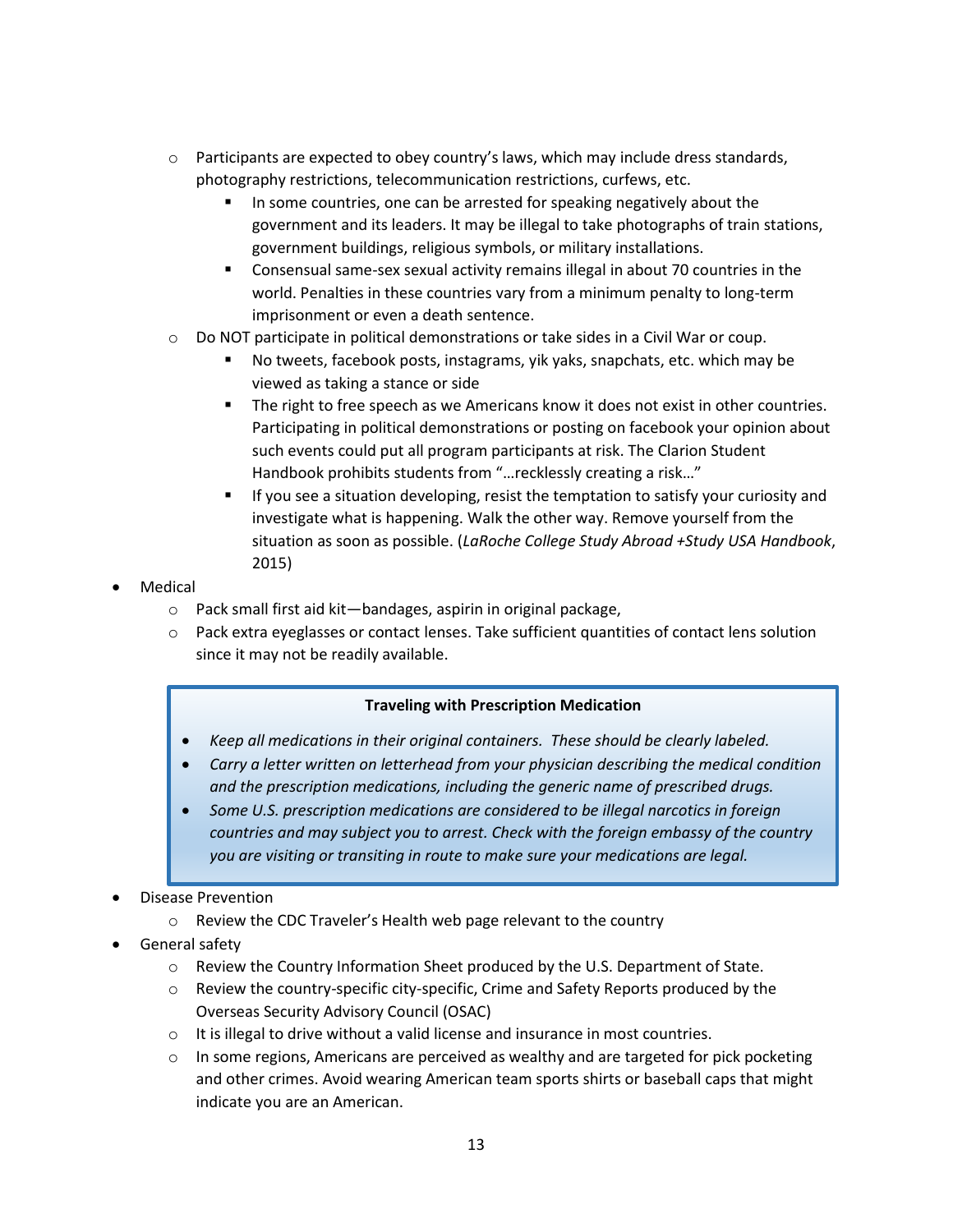- $\circ$  Be especially alert in crowds. The most common sites for pick pockets and purse, bag, laptop, or cell phone snatching are central train stations, crowded shopping areas, and places heavily frequented by tourists such as on public buses, trams, and subways.
- $\circ$  Stay awake on the bus, train, tram, or metro, especially if you have a backpack, computer, handbag, or luggage.
- $\circ$  Do not flash money or documents in public places. Keep small bills in your pocket and use them whenever possible to pay for things. Be discrete in displaying your passport
- o Wrap rubber bands around your wallet to make it more difficult for a pickpocket to remove.

#### **Buddy System**

*Do not travel alone. Do not walk alone at night. Do not leave a participant behind alone. Do not take a taxi alone and especially not at night. The buddy system applies to both men and women and can help prevent or reduce a wide variety of risks – pickpocketing, physical assault, kidnapping, accidents, sexual assault, etc*.

o Don't carry money or identification in a handbag. Handbags are easy for thieves to grab and run away with. If possible, don't carry a handbag at all.

o Men from some countries tend to mistake the friendliness of Americans for romantic interest.

o Are the taxis safe? In some places, women do not ride in taxis by themselves. In some cities, taxis have become so dangerous that people use a taxi calling service to get the names of reputable companies and order cabs from them. Reputable taxis have a meter and a

radio and are identified with a number or other information.

- Financial
	- o Money for emergencies
	- $\circ$  International telephone numbers for credit cards, debit cards, and ATM cards.
	- $\circ$  Write down the account numbers and pack them separate from the originals.
	- o Determine multiple methods of accessing funds (ATM, credit card, wire transfer, traveler's checks, etc.
- Packing
	- o TSA rules
	- o Don't carry valuables.
	- o Don't wear expensive clothing or jewelry.
	- o Dress conservatively and pack appropriately.
- Food and Water Safety
	- $\circ$  If you are visiting a developing country, you are at greater risk for water or food borne illnesses than those who travel to such developed countries Canada, Australia, New Zealand, Japan, South Korea, and Western Europe.
	- $\circ$  Waterborne disease is a risk in countries that have poor hygiene and inadequate sanitation. In many parts of the world, illness can be caused by drinking tap water, having ice in beverages, or brushing teeth with tap water. Drinking bottled water is highly recommended in much of the world. Make sure water bottles are sealed when you buy them. Dishonest vendors in some countries may sell tap water in bottles that are "sealed" with a drop of glue to mimic the factory seal.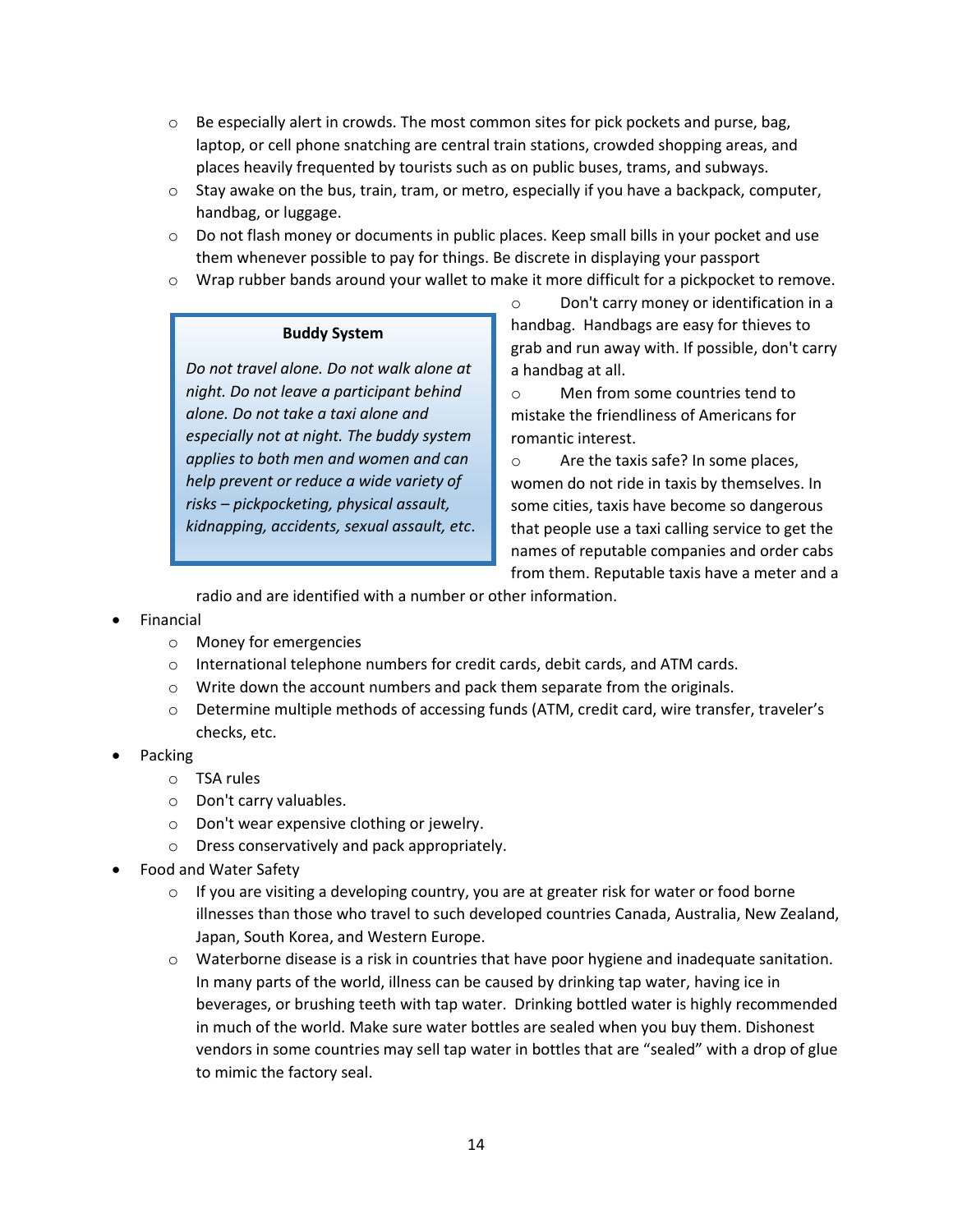- o According to CDC, travelers' diarrhea is the most predictable travel-related illness affecting 30% to 70% of travelers, depending on the destination. In some countries, poor hygiene practice in local restaurants and inadequate food preparation practices can result in foodrelated illnesses. Food related illness may also result from eating raw vegetables which have been fertilized with human waste or washed with unclean water.
	- Fruits and vegetables that can be peeled are usually safe once peeled.
	- Avoid salads or uncooked vegetables at most restaurants.
	- **Avoid unpasteurized milk and milk products.**
	- Avoid raw meats. High heat kills the germs that cause travelers' diarrhea, so food that is cooked thoroughly is usually safe as long as it is served steaming hot.
	- Use common sense in choosing what to eat, especially when buying food or drinks from street vendors. Many locals may have no trouble with food from street vendors because they have developed immunities over time.

#### **Ethical Photography**

*While in country, ask permission before taking someone's photo. Avoid taking photos that misrepresent, stereotype, disrespect, or dehumanize the people of the country. Respect the "no photography" rules at historic and religious sites, government buildings, museums, etc.*

(VCU Education Abroad News, 2012)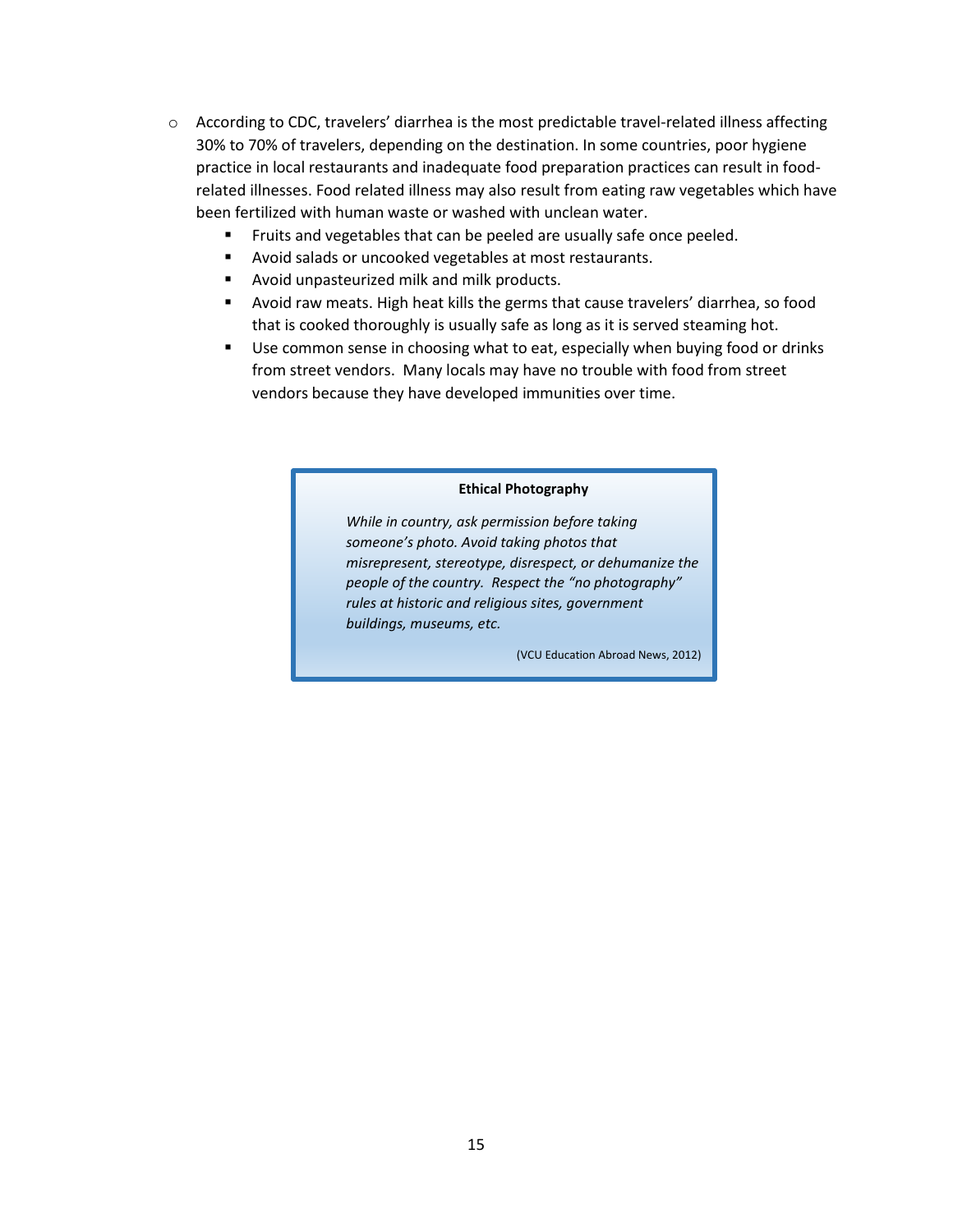#### **Faculty/Staff Led Pre-Departure Orientation**

Faculty and staff should follow the International Programs pre-departure orientation with a session specific to the program, the course, and the country to which you will be traveling. To help participants understand that this is an academic experience, set the tone at your pre-departure orientation. Require students to attend and count that attendance as part of the course.

Specific information in faculty/staff pre-departure orientation should include:

- Academics
	- o Course requirements, syllabus, assignments, due dates
	- o Student learning outcomes
	- o Pre-travel reading, assignments, and activities
	- o Assignments and activities to be conducted while abroad
	- o Post-travel assignments and activities
- Cultural adjustment
	- $\circ$  Participants are expected to obey the country's laws. Explain these to participants especially those about dress standards, photography restrictions, telecommunication restrictions, curfews, speech restrictions, etc.
	- $\circ$  Inform participants of cultural specific issues, norms, expectations, customs, means of interpersonal interaction.
		- Dress. Tell participants which forms of dress are culturally appropriate in-country. Be explicit, e.g., no bare arms or legs, etc.
		- Inform participants about cultural customs and social cues around dating, gender relations, and consensual same-sex sexual activity.
		- Need to respect the other culture; listen and observe
		- Be non-judgmental and avoid stereotypes. Some activities to facilitate these can be found at the University of Kentucky Education Abroad Faculty Toolkit. <http://www.uky.edu/toolkit/the-tools>
	- $\circ$  Discuss with participants how their identity as an American may influence how they will be treated in- country.
	- $\circ$  Basic communication skills. Assume that nobody speaks English. Distribute language sheet in Appendix D. Investigate translator apps for phone but know that this service may not be available in every country or venue.
- Disease prevention
	- $\circ$  Have participants review the CDC Traveler's Health web page relevant to diseases in the country (e.g., malaria, Zika), safe food, water precautions
	- $\circ$  Recommend appropriate clothing, mosquito repellant, mosquito nets, sunscreen, etc.
	- $\circ$  Tell participants what food and beverages are safe to eat and which should be avoided.
- General safety
	- o Review the Country Information Sheet produced by the U.S. Department of State.
	- $\circ$  Review the country-specific city-specific, Crime and Safety Reports produced by the Overseas Security Advisory Council (OSAC)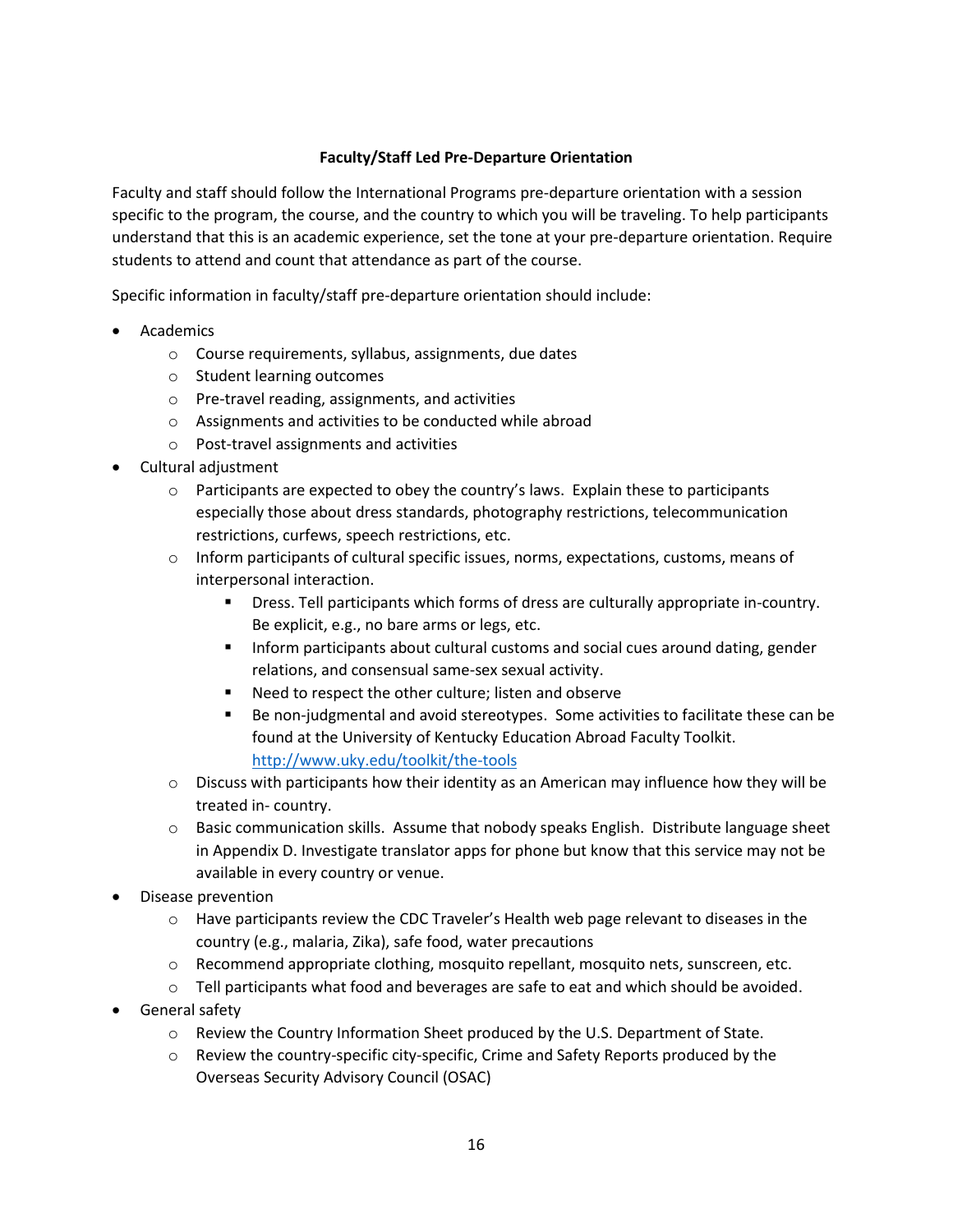- $\circ$  Provide participants in writing, if possible, with site specific information about potential health and safety dangers.
- $\circ$  If you are in an area in which Americans are viewed negatively or as prime targets for crime, tell participants to dress and behave like a local as much as possible.
- Individual autonomy vs. authority
	- $\circ$  In a crisis or emergency, there is no time to negotiate procedures or participant rights. Participants must quickly heed all your directions. Therefore, help participants understand the reality of "autonomy vs. authority" during an emergency or crisis so they will be prepared to follow your directions. (*Simmons College Emergency Action for Travel Courses).*
	- $\circ$  In matters relating to personal safety, the authority of the governing body (e.g., Clarion University, U.S. Department of State, Embassy, national policy) will supersede the individual wishes of participants.
- Packing
	- o What clothing is necessary for venues, e.g., close toed shoes for factory tour, comfortable shoes for walking, head covering for tour of church or mosque
- Review Faculty, Staff, Program Leader Conduct with other program leaders, faculty, and staff
- Review again participant rules of conduct with everyone. If desired, have students sign personal conduct agreements (see Appendix E).

#### **Faculty and Staff Behavior during Study or Service-Learning Abroad**

Just as students must abide by Clarion conduct rules while on the program, all program staff must adhere to Clarion policies. Avoid any behavior that could be interpreted as inappropriate.

Do NOT:

.

- o Purchase alcohol for underage program participants.
- o Knowingly misuse state property or funds.
- o Willfully violate known or written work rules.
- o Jeopardize the safety of persons or property.
- o Have inappropriate relations with students.
- o Be under the influence of alcohol or illegal drugs.
	- In many locations, alcohol is consumed in a more social manner than in the U.S. As a Clarion employee, you will be held accountable for your actions and the consequences thereof. The consumption of alcohol and/or the results of such consumption should never compromise personal responsibility or accountability.
	- You need to be able to respond appropriately during an emergency. Keep alcohol consumption to a minimum even during free time so that judgment is never compromised or impaired.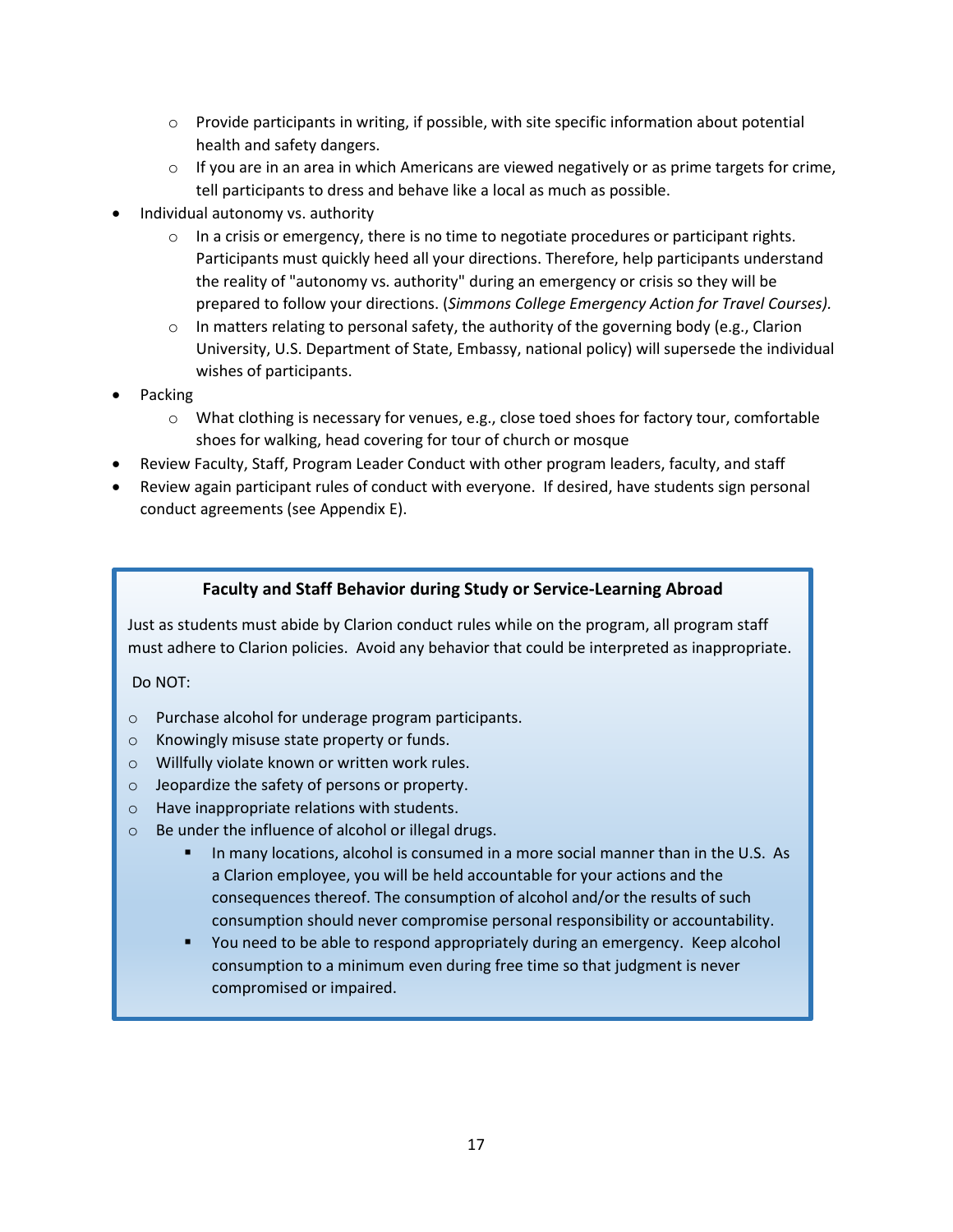# **General Safety Tips when Traveling**

- Be aware of your surroundings at all times.
- Have a cell phone on you at all times, keep it charged, and keep important phone numbers saved in your phone.
- Buddy system. Do not travel alone. Do not walk alone at night. Do not leave a participant behind alone. Do not take a taxi alone and especially not at night. The buddy system applies to both men and women.
- You are responsible for your own personal property. Safeguard your things from damage or theft by locking your room, and securing your money, travelers checks, jewelry, passport, and other possessions.
- Don't carry valuables; don't wear expensive clothing or jewelry.
- Be alert in crowds. Stay awake on the bus, train, tram, or metro, especially if you have a backpack, handbag, computer, or luggage.
- Do not flash money or documents in public places. Keep small bills in your pocket and use them whenever possible to pay for things. Be discrete in displaying your passport
- Wrap rubber bands around your wallet to make it more difficult for a pickpocket to remove.
- Don't carry money or identification in a handbag; if possible, don't carry a handbag at all.
- Stay in well-lit areas, and don't use short cuts or narrow alleys.
- Lock all doors and windows.
- Do not divulge personal information to strangers. Be cautious about inviting casual acquaintances into your room; instead, meet that person in a public place.
- If anyone grabs you, make a scene— yell, fight, and try to get away.
- Be extremely cautious when walking, especially in countries that drive on the other side of the road. Vehicular traffic does not necessarily respect the pedestrian as it does here in the U.S.
- Do not hitchhike*.*
- Be aware of offers for free drinks; they may be spiked.
- Do not impair your senses with excessive alcohol. Public drunkenness is illegal in many areas. If you choose to drink, designate someone in your group to be a designated non-drinker.
- Do not take any illegal drugs. Do not travel with illegal drugs, and do not have illegal drugs in your possession at any time.
- Do NOT participate in political demonstrations particularly those directed toward the United States.
- Do not confront individuals who may be aggressive in their behavior towards you or Americans.
- Avoid touching animals, especially monkeys, dogs, and cats, to reduce the risk of bites and such serious diseases such as rabies and plague.
- Wash your hands frequently with soap and water or use an alcohol-based gel.
- Use condoms or abstain from sexual activity to reduce risk of HIV or Zika infection.
- Avoid receiving tattoos, body piercings, or injections so as to prevent infections such as HIV and hepatitis B.
- Wear seat belts in cars; wear helmets when biking.
- Do not engage in black market activities.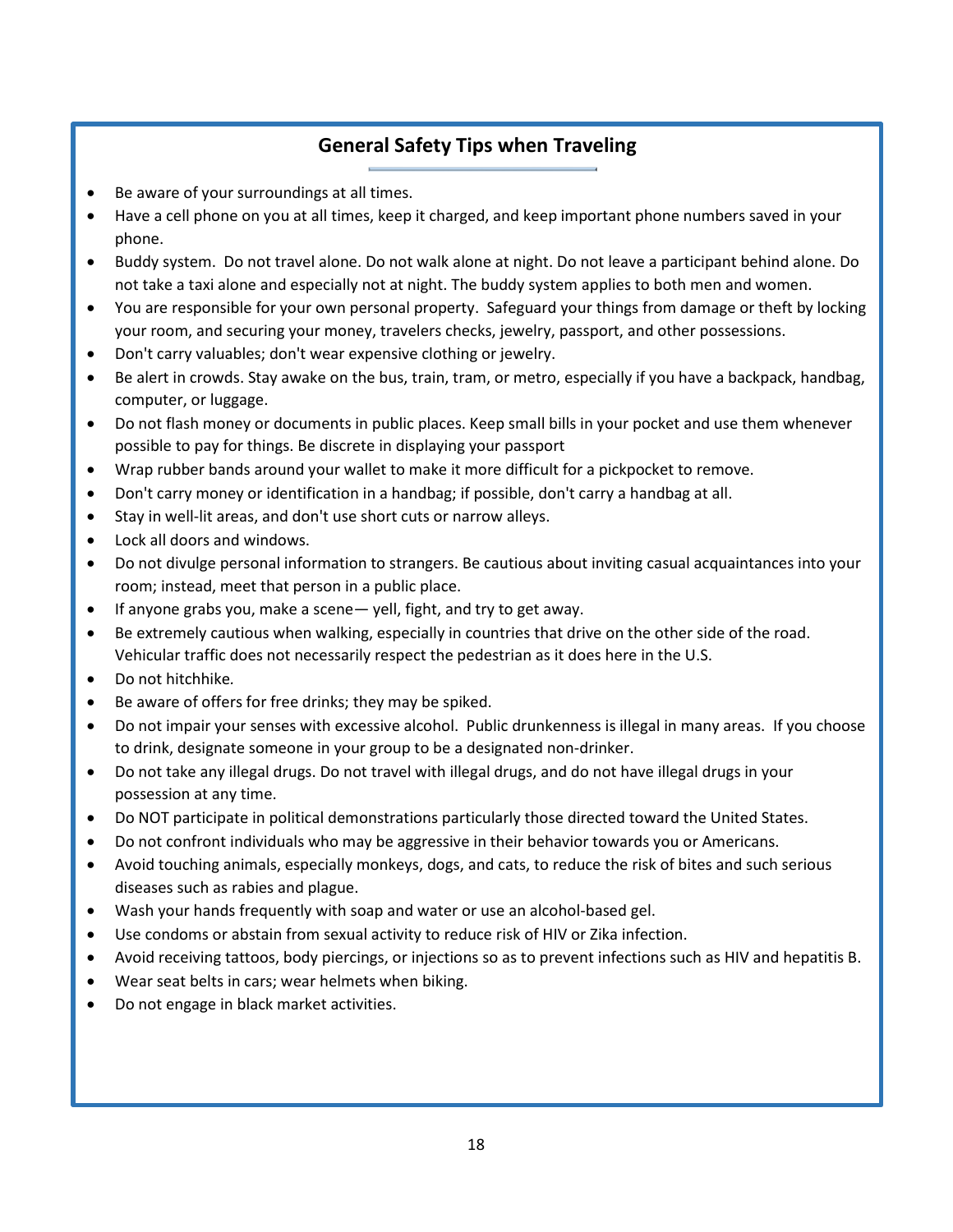## **Program Leaders Should Carry the Following at All Times**

- Rosters of all participants, phone numbers, emergency contact information, ISIC card numbers, and medical history forms
- List of passport numbers, expiration dates, date and place of issuance of passport for each participant
- Daily itineraries including housing, meals, maps, travel routes and modes of transportation, and phone numbers of contacts at site
- Phone number and e-mail address of travel agency contact
- Name and phone number and e-mail address of closest consulate and/or embassy
- List of which, if any, students are not U.S. citizens and their home embassy or consulate's contact information.
- Emergency response contact details for: local ambulance services/hospital/doctor; local police; International Programs staff; U.S. Embassy or consulate
- If not fluent in the language of the country, communication sheets of native words to know/use in case of emergency

*Include both paper and electronic copies; some areas have limited cell phone coverage. Carry these in a place that preserves privacy but is still accessible.*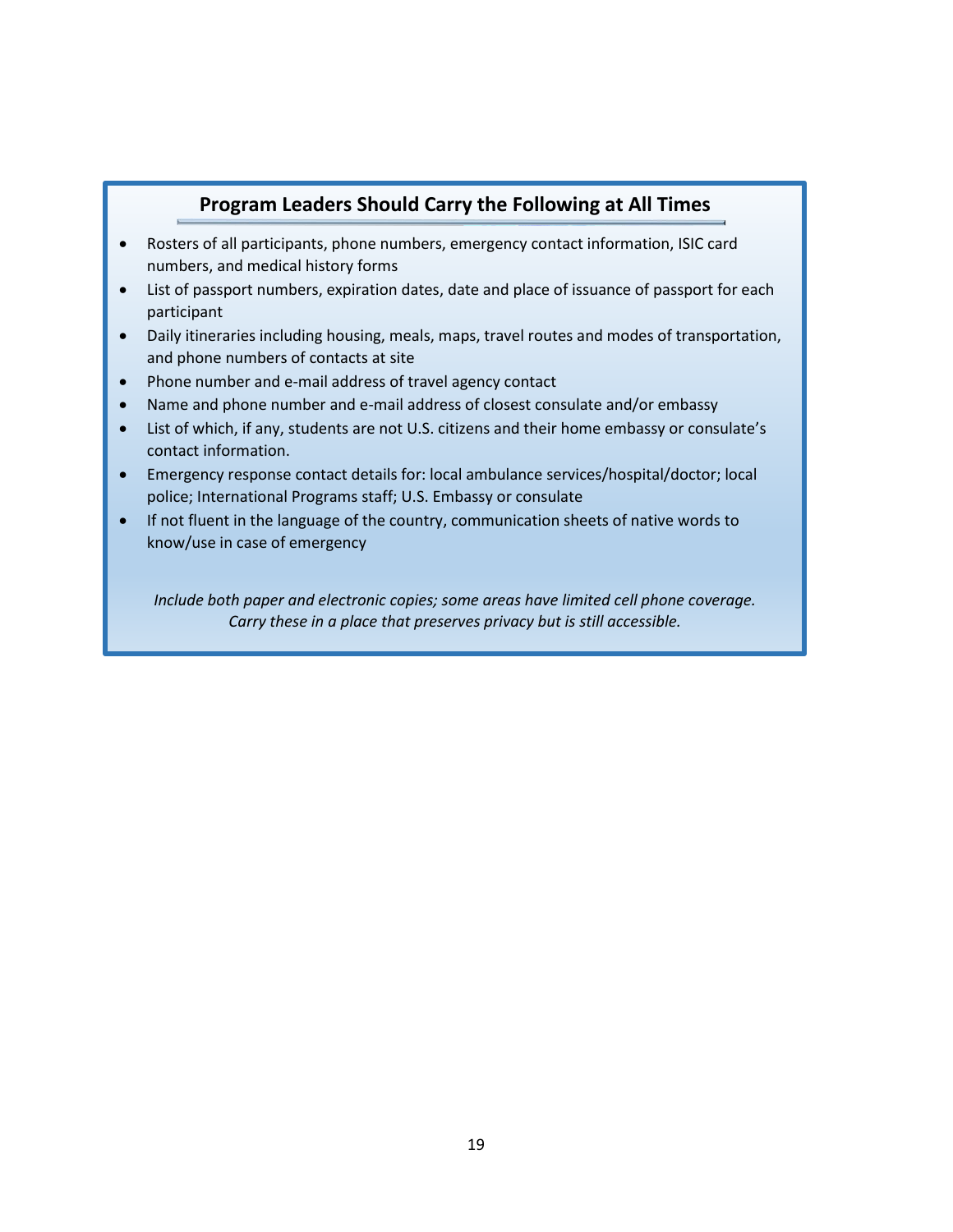# **In-Country**

- Email or call International Programs to let us know you arrived safely.
- On site safety. Quickly assess the program logistics for safety.
	- $\circ$  Are there smoke detectors? Fire escapes? Fire evacuation routes in hotel? If not, then plan routes
	- o Door locks and deadbolts?
	- $\circ$  Locks on windows, especially first floor windows or rooms with balconies?
	- $\circ$  If participants will walk from their accommodations to the other program venues, are approaches well lit? Safe?
	- $\circ$  Particular neighborhoods or questionable parts of the city to avoid, especially at night.
	- o Designate a check in spot if evacuated
- In country-orientation
	- $\circ$  The program leader should conduct an in-country orientation for all participants including students, staff, faculty, and other travelers as soon as possible after arriving in country. The purposes of the in-country orientation are to facilitate adjustment, to remind participants of rules, and to reduce risks. While the specifics of the in-country orientation will vary based on the country, information should generally include the information in the box below.

# **In-Country Orientation**

To be conducted by Program Leader soon after arriving in-country. Topics to include:

- Cultural adjustment
	- o Remind participants about cultural customs. Remind participants about social cues around dating and gender relations.
	- o Distribute communication sheets of native words to know/use in case of emergency
- Review country's laws with participants, especially those related to alcohol, drug use, and driving
- Review all rules of conduct and behavior with participants and staff
- Review regular check-in schedule (including time and frequency) for communication with participants including how communication should take place, kind of information needed, and the relative urgency of the message.
- Review again how to stay safe and how to prevent crime, assault, credit card and ATM theft, pick pockets.
- Review again food and water safety for the country.
	- o Tell participants which food and beverages are safe to eat
	- o Tell participants which food and beverages should be avoided
- Review specific assignments or activities to be completed while in-country
- Review where participants should gather if there is an emergency and how they should get to that central gathering spot.
- Review autonomy vs. authority in emergency or crisis situations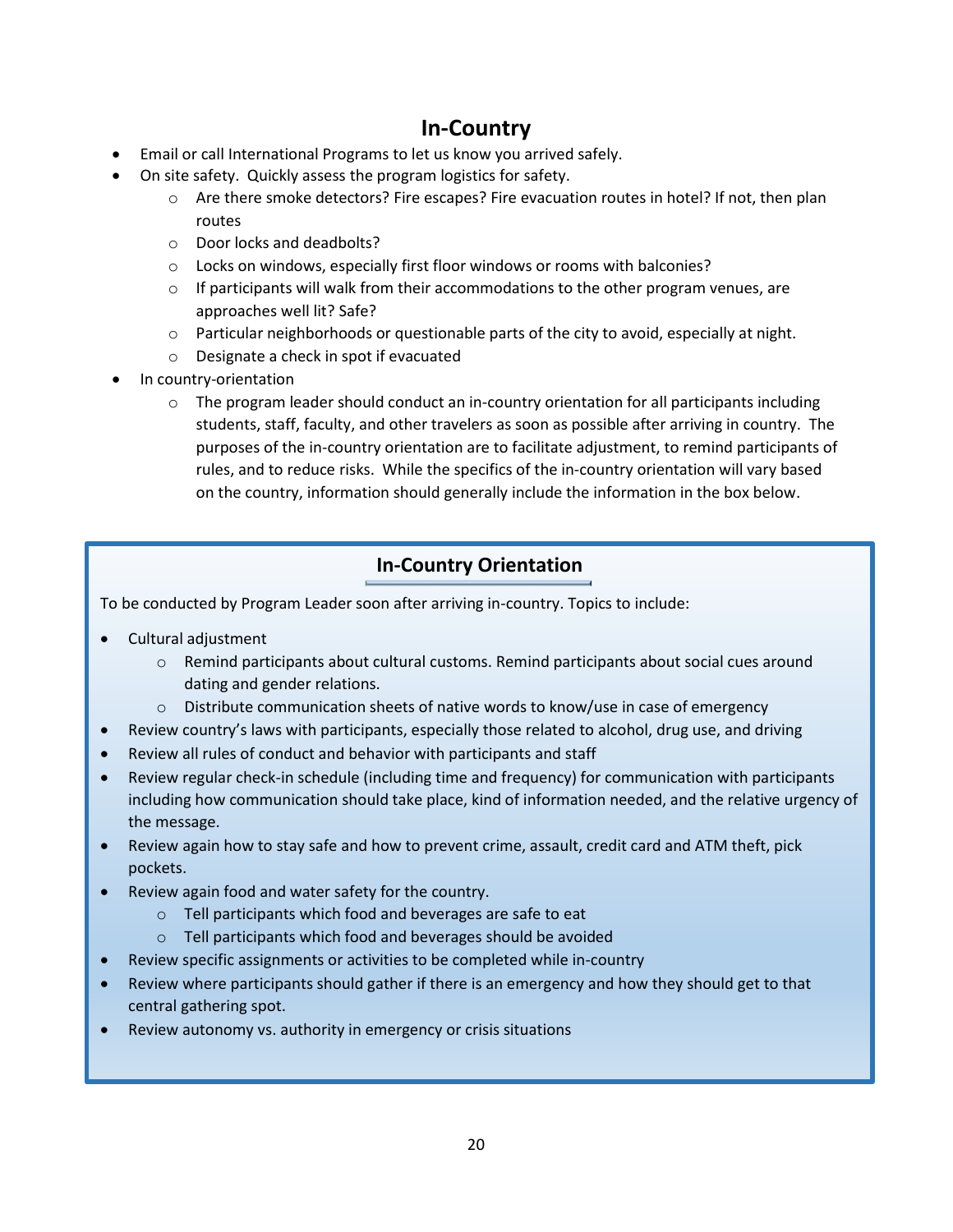# **Emergency and Crisis Management**

Most likely your time abroad with students will be pleasant and enjoyable, and you will face only minor challenges and annoyances such as misplaced cell phones, participants who have slept in, or minor injuries that require Band-Aids.

#### **Be Prepared**

*You must prepare ahead of time for emergency situations. Emergencies abroad are more problematic because of distance factors, cultural unfamiliarity, and language barriers. Emergencies abroad become even more complicated when dealing with a group.*

Before you depart, you should contact the travel agency and plan and prepare for all possible emergencies ranging from accidents and injuries to natural disasters, civil unrest, riots, and military coups. While these are extremely rare, you need to be prepared for them to ensure the safety of the program participants.

In an emergency, participants will look to you for guidance and direction. While every person responds to and deals with crises uniquely, there is no replacement for maintaining a level head, staying calm, and using common sense judgment.

In an emergency, you will need to do whatever is necessary and possible to help protect the safety of program participants—from obtaining immediate medical attention to embassy intervention. This responsibility may, at times, appear to conflict with the values or respect for the participant's individual autonomy and independence. In matters relating to personal safety, the authority of the governing body (e.g., Clarion University, U.S. Department of State, Embassy, national policy) will supersede the individual wishes of participants.

The following section provides a general overview of what program leaders should do in specific situations. This section of the Handbook is divided into two areas: minor incidents such as missed flights or lost passports and major incidents such as a medical emergency or disaster.

# **What to do**

#### **Minor incidents**

- *Departure delays*
- *Missed flight*
- *Minimal property damage*
- *Lost passport*

#### **Major incidents**

- *Foreign law violations*
- *Medical emergency*
- *Missing participant*
- *Death of participant*
- *Natural or man-made disaster*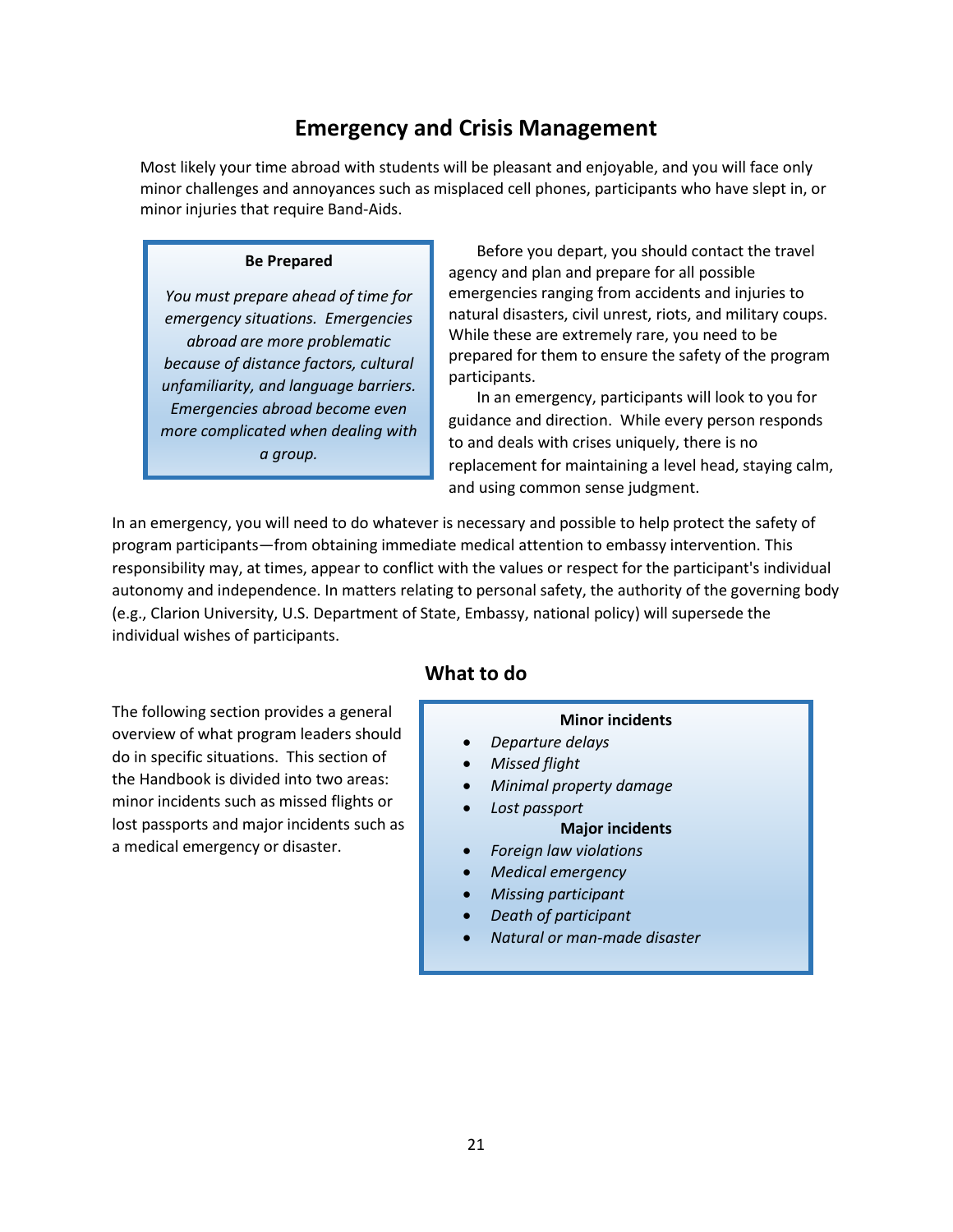# **Minor incidents**

Minor incidents are minor enough to be handled in-country by the program leader. These include minor illnesses or injuries such as colds or skinned knees, minor property damage, departure delay or cancellation, missed flights, or lost passports. This section outlines what to do in these situations.

#### **Departure and return delays and cancellations**

- Program leader is responsible for working with the travel agency for local coordination and trouble shooting.
- Contact the travel agency for re-booking, especially if the entire group needs re-booked. Negotiate the earliest flight. If a cancellation will result in an overnight stay, negotiate hotel coverage.
- If at all possible, keep the group together. If more than one flight is required to accommodate the group, plan for how, where, and when the groups will re-join. Communicate this to all participants.
- Have participants contact their families once new plans are in place.
- Always communicate with Clarion. Inform International Programs regarding the situation and participant safety and whereabouts.

#### **Missed flight, train, bus, metro, in country**

- Program leader is responsible is responsible for working with the travel agency for local coordination and trouble shooting.
- Contact the travel agency for help to find another train, bus, metro. Negotiate the earliest flight, train, bus, metro
- Plan for how, where, and when the participant will re-join the group. Meet the participant at the designated spot.
- Always communicate with Clarion. After the situation is resolved, inform International Programs regarding participant safety and whereabouts.

#### **Minimal property damage**

- Program leader is responsible for local coordination and trouble shooting
- Assess the situation.
	- o Assess damage.
	- o Determine who, when, what, where, how, and if possible, why
- Take photos of damage.
- Discuss damage with travel agency and with business/establishment where damage occurred.
- Participant is responsible for damage and is required to pay for any and all damage to hotel rooms, buses, etc.
- Address incident with participant. Be sure s/he understands financial and legal obligations. Define consequences. Consequences are at your discretion and can range from giving verbal or written warnings, to changing rooms, imposing a curfew, or banning the participant from an activity.
- Always communicate with Clarion. Inform International Programs regarding the situation and resolution. International Programs will inform Judicial Affairs about the situation.
- Keep a log of the situation.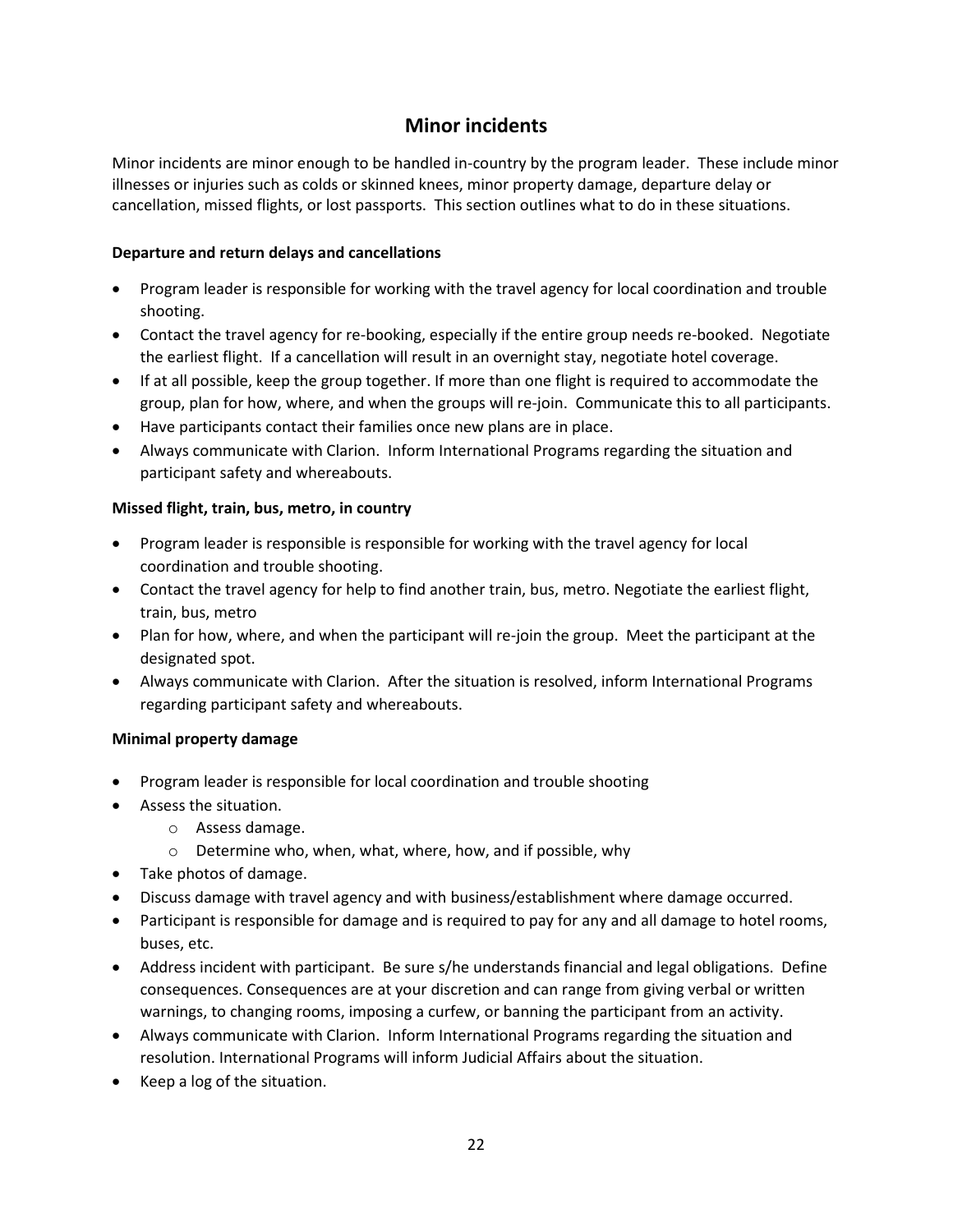#### **Passport—lost or stolen**

- Must replace the passport **before** returning to the United States.
- Contact the local police if the passport was stolen. A police report is not mandatory but can help confirm the circumstances of the loss or theft.
- Call 1 202-501-4444 or contact the nearest U.S. embassy or consulate for assistance. Ask to speak to the Consular Section to report the lost or stolen passport.
	- $\circ$  In most cases, except for serious emergencies, a replacement passport will not be issued until the next business day.
	- $\circ$  Most U.S. embassies and consulates cannot issue passports on weekends or holidays when the embassy/consulate is closed.
- If scheduled to leave the country soon, provide the consular staff with the details of your travel.
- In most cases, you will need to get a passport photo prior to arrival at the consulate. The consulate or travel agency can provide information about where to obtain a photo for the replacement passport.
- Will be asked to complete an application for a new passport (DS-11) <http://www.state.gov/documents/organization/212239.pdf>
- Will be asked to complete form (DS-64) verifying that the passport was lost or stolen <http://www.state.gov/documents/organization/212245.pdf>
- The normal passport fees are collected from applicants for replacement passports. Applicants unable to pay the fee will be asked to provide names of persons they feel would be able to assist them financially if there is sufficient time.

*The program leader is responsible for local coordination and trouble shooting during emergencies and unplanned incidents.*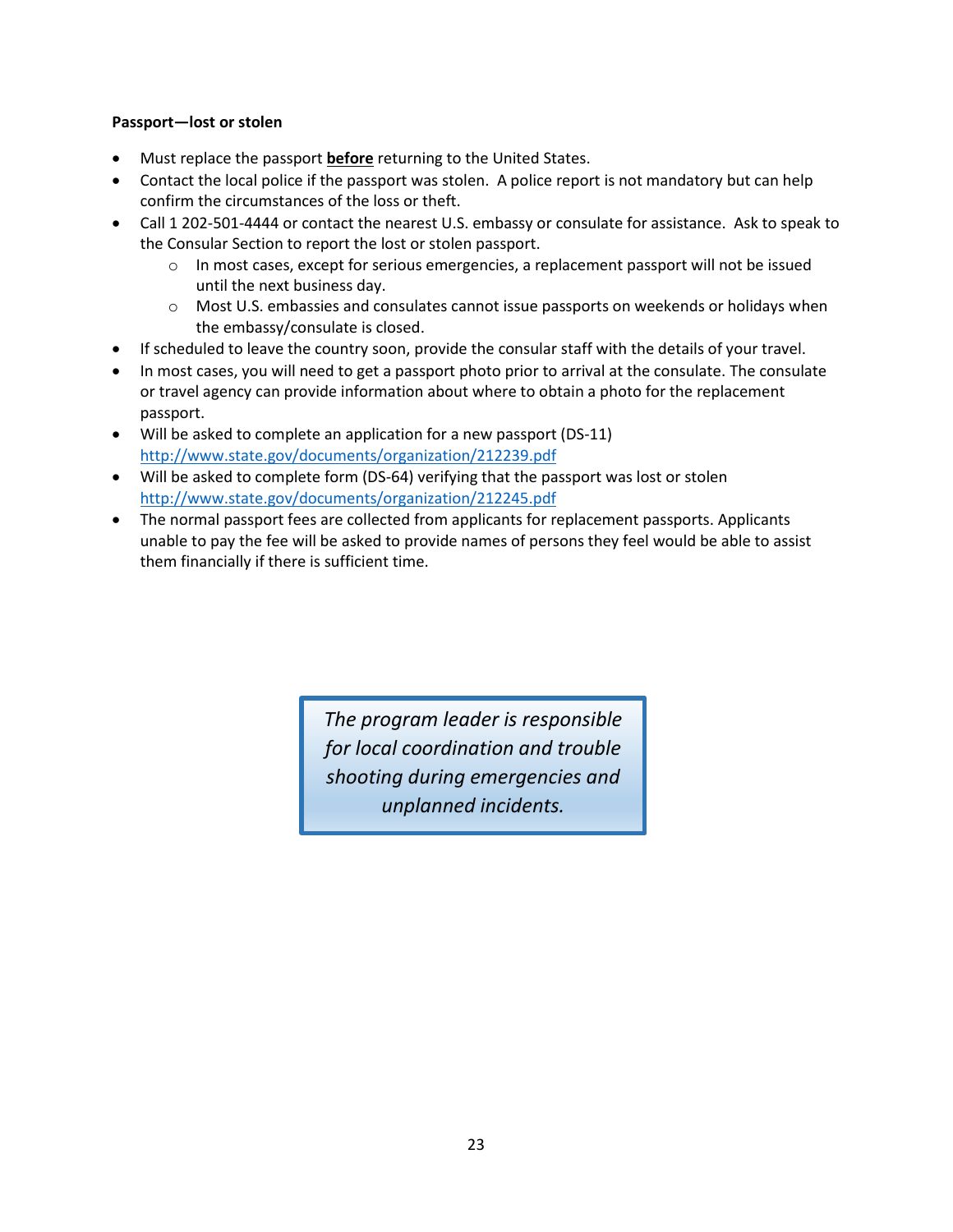## **Major Incidents**

Major incidents include participant death, disappearance, arrest/detention, or serious medical crisis as well as such natural disasters as hurricanes and earthquakes and such man-made disasters as terrorism, political coups, or government collapse.

#### **Arrested, Questioned by Authorities, or Imprisoned Participant--Foreign Law Violations**

- The U.S. Department of State reports that the most common crimes committed by students while studying or traveling abroad are theft, assault, and possession of drugs.
- Program leader is responsible for local coordination and trouble shooting
- Quickly assess the situation by obtaining as many details as possible (i.e., determine who, what, when, where, how, and why).
	- o What are the charges?
	- o Time and place of arrest?
	- o Has the participant been detained? Where is the participant now?
	- o How can the participant be contacted?
	- o Were there witnesses?
	- $\circ$  What are the names, addresses, and phone numbers of the arresting authorities?
- For U.S. citizens, contact the U.S. Embassy immediately. Ask the Consular Officer for the names of lawyers who can give the participant the legal help s/he requires and provide this information to the participant. The Consular Officer will work to ensure that the participant's human rights are not being violated. The Consular Officer will also notify the imprisoned participant's family and/or friends, if authorized to do so by the imprisoned participant.
- Visit the imprisoned participant as soon as possible. Explain the legal procedures of the host country. Tell the participant not to admit to wrongdoing. Tell the participant not to sign anything. In some countries, you may have to bring basic necessities, including food, to the imprisoned participant.
- Maintain close contact with the U.S. Embassy Officer assigned to the participant.
- Provide daily updates to Clarion International Programs.
- If you are contacted by the media, do not give the name of the program participant or speak on behalf of the University. Instead ask media to contact University Marketing and *Ask other participants to not send*

Communications at 1. 814.393.2659 or by cell phone at 1.814.227.8196.

 Keep a log of the situation and add to it as the case develops.

*texts, e-mails, update facebook, or make phone calls to friends or family until the affected participant's emergency contacts have been contacted.*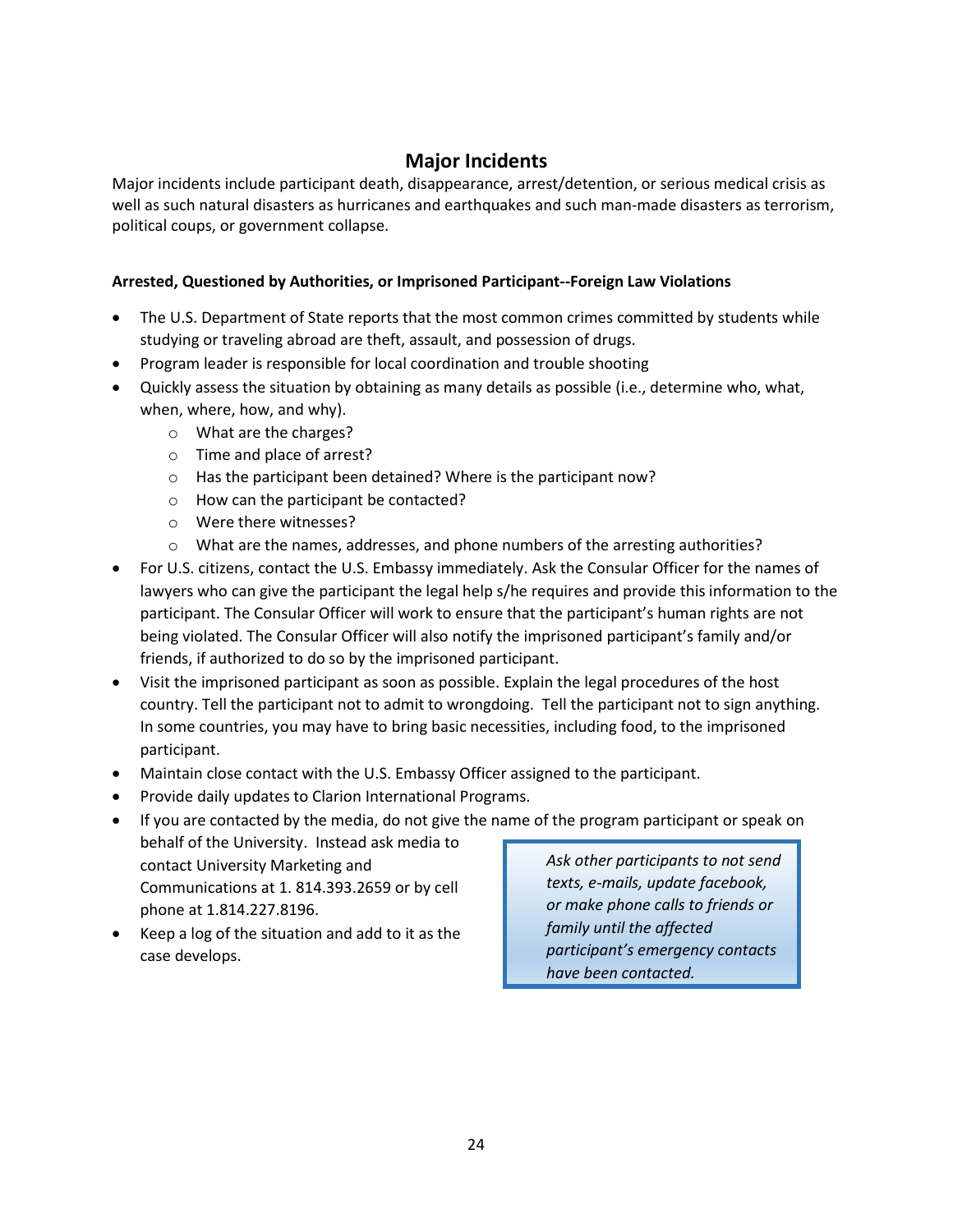#### **Medical emergency or infectious disease outbreak amongst program participants**

- Program leader is responsible for local coordination and trouble shooting
- Assess the situation.
	- $\circ$  How serious is the emergency? Is this a routine emergency or major emergency? If you are not sure, call or e-mail the Clarion Center for Wellness at 1.814.393.2121. Know that they are available only during regular business hours.
	- o Do you need to administer any first aid immediately?
	- o How severe are the symptoms? Is hospitalization required?
	- o If infectious disease:
		- Is one participant involved or are multiple participants involved?
		- How likely is it that other participants will be infected? How does the disease spread?
		- **•** Determine effect on daily activities: Can the group continue with the planned activities? Do the planned activities need to be set aside for a day? Longer?
		- Call or e-mail the Clarion Center for Wellness at 1.814.393.2121 for advice. Know that they are available only during regular business hours. Be prepared to tell them the number of students, the symptoms, and the duration of the symptoms.
- Administer any first aid to the extent possible or necessary.
- If necessary, work with the travel agency to get the participant to the appropriate care facility, either by calling the country's equivalent to 911 (if it has one), calling an ambulance, or arranging for transportation (such as a taxi).
	- o Contact emergency providers listed
- Remain with participant at hospital or clinic until s/he is treated or admitted. Never leave a sick or injured participant on his/her own.
- Arrange for other program leader to stay with remaining participants. If there is no other program leader, then all participants should accompany the program leader to the hospital/clinic.
- Continue to monitor the situation by maintaining contact with the attending physician.
	- o Does the physician speak English? Is a translator required?
	- o What is the diagnosis?
	- o What is the prognosis?
	- o What is the prescribed treatment?
	- o Is a medical evacuation desirable or viable?
- If possible, arrange for the participant to contact his/her family.
- Inform participants of the situation. Reassure them. Provide information. Quell rumors. Ask them not to send texts, e-mails, update facebook, or make phone calls to friends or family until the affected person's emergency contacts have been notified.
- Immediately report medical emergency or sickness to Clarion International Programs. If available, provide information about diagnosis, prognosis, treatment, need for medical evacuation. Continue to provide daily updates to Clarion International Programs.
- Payment for medical treatment
	- o Contact the student's insurance company and ISIC.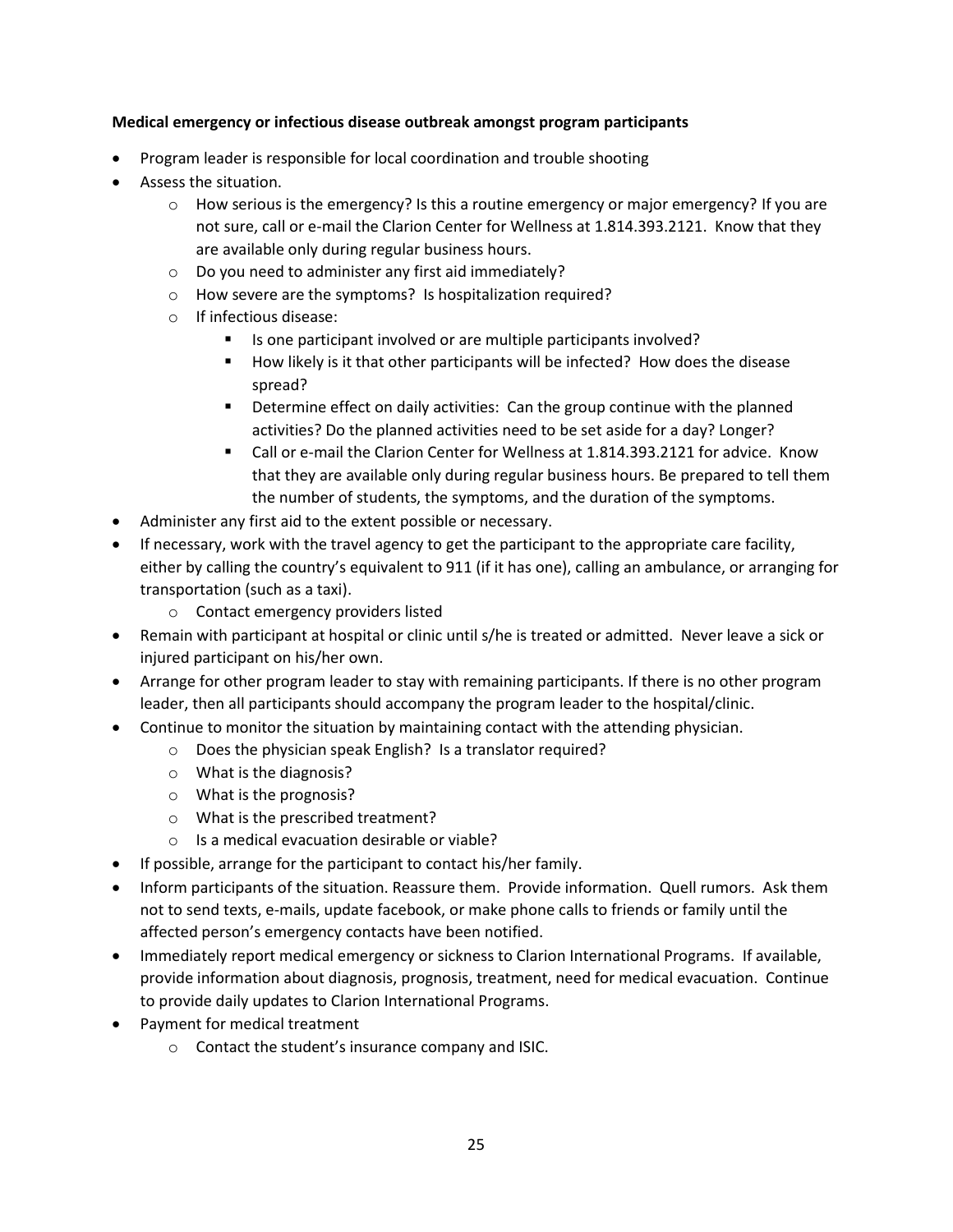- $\circ$  If there are medical expenses to be paid, can the student cover them? Although medical insurance coverage is provided by ISIC, it reimburses participants for expenses and does not pay directly.
- $\circ$  If the participant in an American citizen, contact the nearest U.S. Embassy or Consulate. If you are unable to contact the embassy or consulate, you can contact the American Citizen Services office at the Department of State at 202-647-5225 (24 hours).
- Record--maintain a daily log and updates
- Emergency Medical Evacuation
	- $\circ$  provides transportation services in case the participant needs to be evacuated for a medical emergency. The participant is usually evacuated to the nearest qualified medical facility; this may not be in the U.S.A. The method of evacuation will depend on the nature of the medical emergency and the participant's location. Some emergency medical evacuation plans will cover the participant's return home once medically stabilized.
	- o If participant is evacuated, inventory and take photos of participant personal effects left in country and make arrangements with the travel agency for the effects to be shipped home.

# **Basic steps to take during any unplanned incident or emergency**

- *1. Assessment—what is the situation? How serious is it?*
- *2. Ensure health and safety of participants*
- *3. Communication—about the situation to local authorities, Clarion International programs, and others*
- *4. Documentation—keep records and logs about what happened and what you and participants did*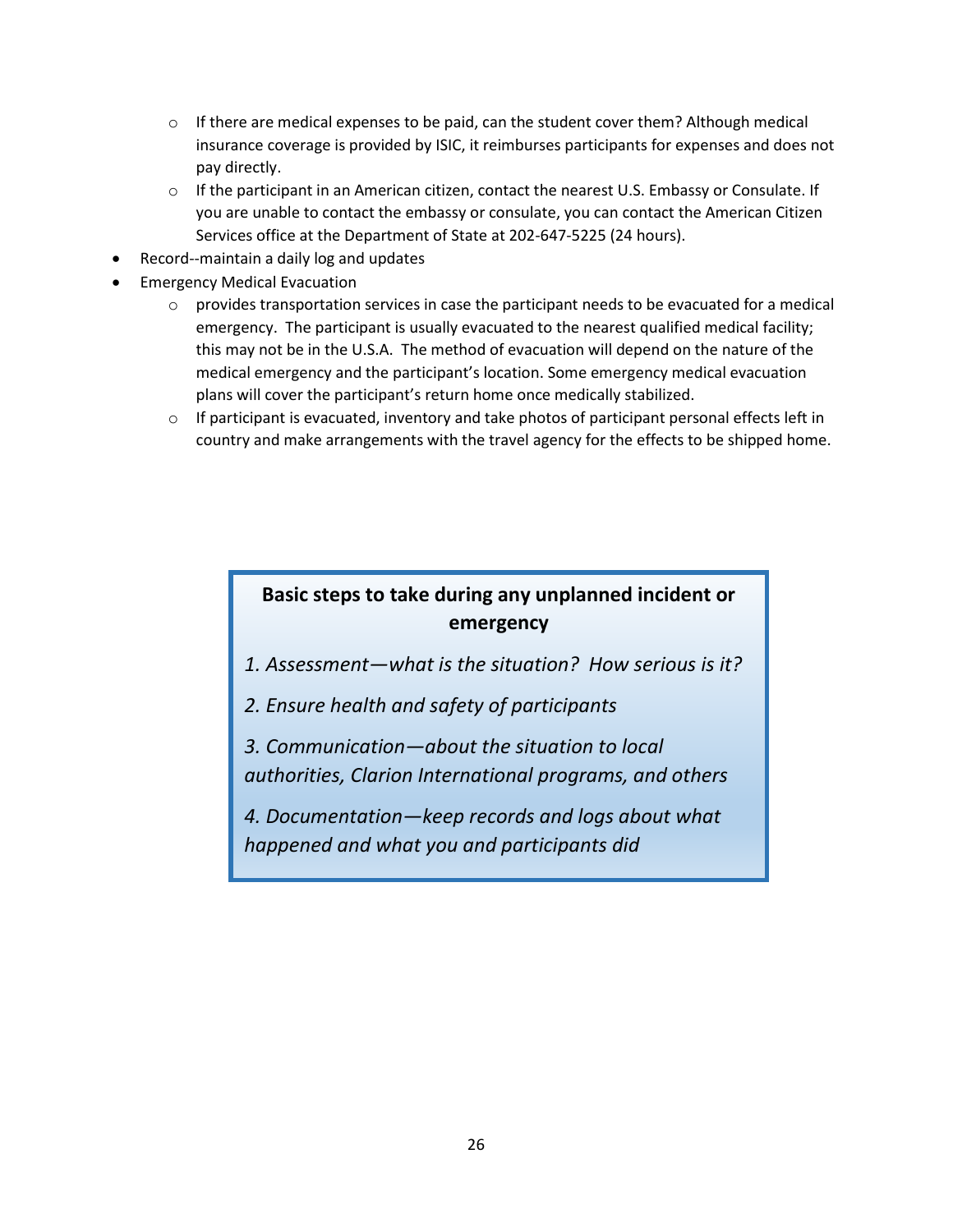#### **Victim of crime, non-sexual assault, theft**

- Program leader is responsible for local coordination and trouble shooting.
- Assess the situation.
	- o Are participants still in danger?
	- o Are participants injured and in need of medical care?
	- $\circ$  Talk to the person who reported the crime and gain as many facts as possible.
	- o Identify the key persons involved.
	- o Is the perpetrator known? Is it another participant? A local?
	- o Where is the victim? Perpetrator?
- Remove participants from danger (if applicable).
- Attend to the medical needs of the participants (if applicable).
- If the perpetrator is another program participant,
	- o Contact International Programs. International Programs will contact Student Affairs.
	- o Ask the victim if s/he wants local police involvement
- If the perpetrator is unknown, immediately report criminal act to local law enforcement authorities.
- Ensure that the physical and emotional needs of the victim(s) are being attended to.
- Always communicate with Clarion International Programs.
- Request a police report
- Assist participant with finding additional money or getting a new passport, if necessary.
- Keep a log of all information you gain. Record all steps taken in response to the incident.

#### **Sexual Assault**

- Program leader is responsible for local coordination and trouble shooting
- Assess the situation:
	- o Is participant still in danger?
	- $\circ$  Is participant injured and in need of medical care? Emergency care needed?
	- o Identify the key persons involved.
	- o Talk to the person who reported the assault and gain as many facts as possible.
	- $\circ$  Determine participant's wishes about involving others (local police, emergency contacts)
- If emergency medical care is needed, get the participant to the appropriate care facility, either by calling the country's equivalent to 911 (if it has one) or arranging for transportation (such as a taxi).
	- o Work with travel agency to contact emergency providers listed
	- $\circ$  Stay in contact with physicians
- If the participant's injuries need attention but it is not an emergency situation, contact the U.S. Embassy or Consulate for a referral to a hospital/clinic that will be sensitive to an American's needs in a sexual assault case.
- If participant declines assistance, assist him/her in getting to safe place. Give him/her names and phone numbers of local authorities and authorities in Clarion so participant can contact them if assistance is sought later.
- Respect the participant's confidentiality: Do not inform other participants about the incident. Inform the participant's emergency contacts only with the participant's permission.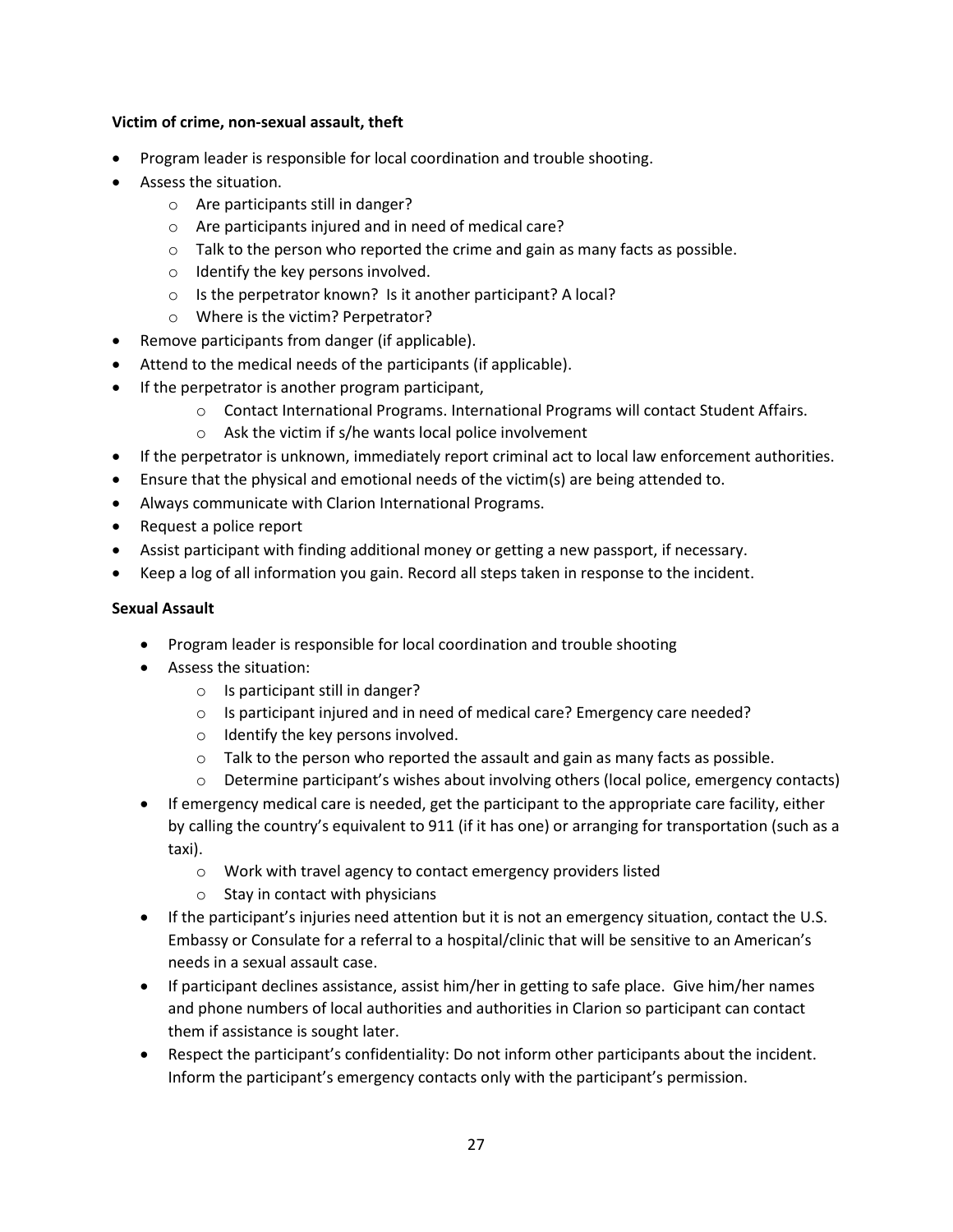- Assist participant in learning about the country's laws and procedures for dealing with sexual assault
- Inform Clarion International Programs regarding the situation and participant safety and whereabouts. Clarion International Programs will inform the University Title IX coordinator.

#### **Missing program participant**

- Program leader is responsible for local coordination and trouble shooting
- Quickly assess the urgency of the situation by obtaining as many details as possible (i.e., determine who, what, when, where, how, and why).
	- o Attempt to contact participant
	- $\circ$  How serious is the situation? How long has the participant been gone? Try to determine when and where the participant was last seen.
	- $\circ$  Talk with the participant's roommate and friends. Find out if s/he left information with anyone as to where s/he might be. Is the participant spending the night with a local? Is the participant in the hospital? Has the participant been kidnapped? Ask friends and roommates to contact you immediately if the participant returns.
	- $\circ$  Check the participant's residence or room and look for information that may indicate where the participant is.
	- $\circ$  Gather information on any unusual behavior the participant may have exhibited
- Work with travel agency to notify the local police authorities. Ask them to check hospital and city records for possible police information. Find out how long a person must be missing before a report can be filed and what the procedure is in country for filling out a missing persons report
	- $\circ$  File the missing persons report when the required amount of time has elapsed
- Inform Clarion International Programs about the situation. International Programs will call Student Affairs and the University Police.
- Notify U.S. Embassy or Consulate if the participant is an American citizen. If you are unable to contact the embassy or consulate, you can contact the American Citizen Services office at the Department of State at 202-647-5225 (24 hours).
- Inform other participants of the situation. Reassure them. Provide information. Quell rumors. Ask them not to send texts, e-mails, update facebook, or make phone calls to friends or family until the affected person's emergency contacts have been contacted.
- Begin keeping a log of the situation and add to it as the case develops.
- Once the participant has been located, inform Clarion International Programs.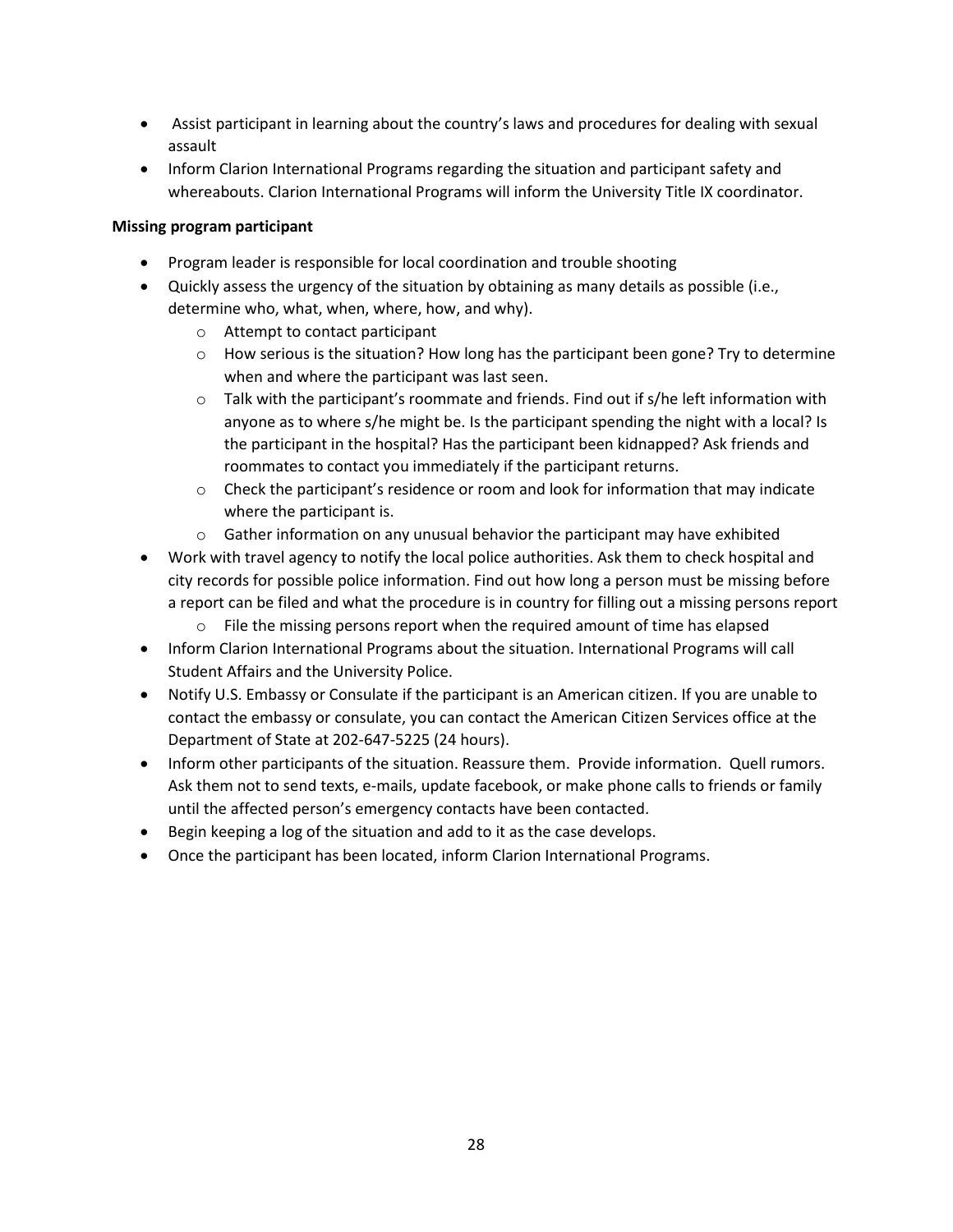#### **Death of program participant**

- Program leader is responsible for local coordination and trouble shooting.
- Assess the situation
	- o Verify the identity of the participant.
	- o Gather as much information about the circumstances surrounding the death. Record all information that you gain.
- Wait for legal authorization (usually the local authorities) before moving the body.
- Arrange for photographs before the body is moved.
- Immediately report death to Clarion International Programs. International Programs will contact Clarion Public Safety who will notify next of kin.
- Inform the other participants. Ask them not to send texts, e-mails, update facebook, or make phone calls to friends or family until the affected participant's emergency contacts have been contacted.
- Notify U.S. Embassy or Consulate, if the participant is an American citizen. If you are unable to contact the embassy or consulate, you can contact the American Citizen Services office at the Department of State at 202-647-5225 (24 hours).
	- o According to the U.S. Department of State: "When an American dies abroad, a consular officer notifies the American family and informs them about options and costs for disposition of remains…. Often, laws and procedures make returning a body to the U.S. for burial a lengthy process. A consul prepares a Report of Death based on the local death certificate; this is forwarded to the next of kin for use in estate and insurance matters."
- Call or e-mail Clarion's Center for Wellness to ensure that program participants have access to grief counseling and support.
- If you are contacted by the media, do not give the name of the program participant or speak on behalf of the University. Instead ask media to contact University Marketing and Communications at 1. 814.393.2659 or by cell phone at 1.814.227.8196
- Inventory and take photos of participant personal effects left in country and make arrangements with the travel agency to ship home the personal effects.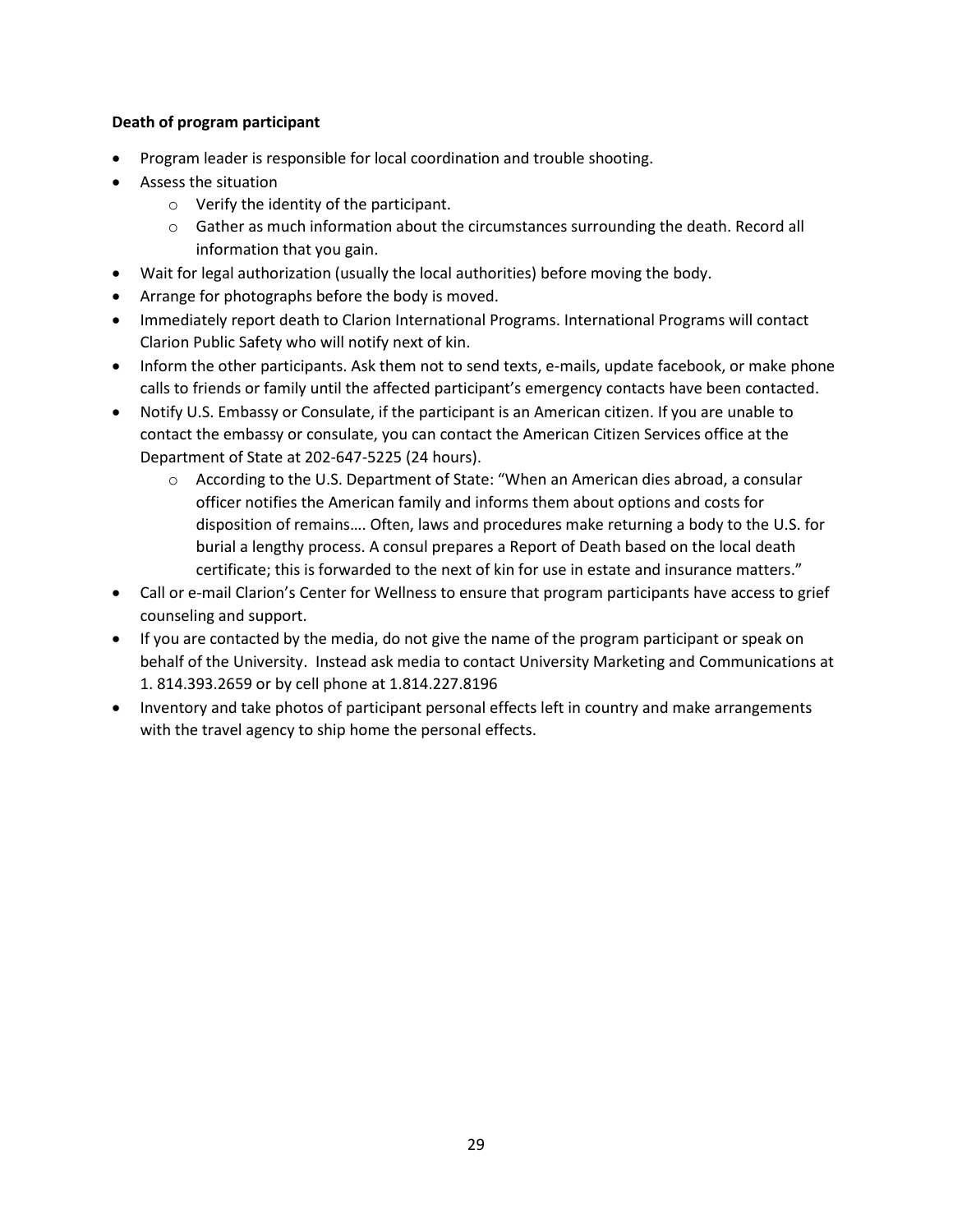#### **Disasters—man-made and natural**

- Program leader is responsible for local coordination and trouble shooting.
- Work with the travel agent to assess the situation. Determine seriousness of situation
- If a participant has been injured, attend to his or her injuries. Administer any first aid to the extent possible or necessary.
- Contact the U.S. Embassy or other official government agency and ask for advice and assistance. If the U.S. Embassy is closed, determine the location from which the embassy is operating. Check with them daily throughout the crisis. Make sure the

#### **How serious is the situation?**

- *Are all participants accounted for? Are all participants safe? Do any need medical attention?*
- *Is the group in in eminent or persistent danger? How close is the danger to participants?*
- *What steps have been taken? How effective are those measures?*
- *How safe do you feel? How safe do participants feel?*
- *Real or perceived threat? Sometimes perceived threats are just as upsetting to participants as real threats.*
- *Are there military personnel or emergency personnel on site?*
- *Have authorities instituted a local curfew?*
- *If terrorism, should you eliminate outward signs of being American? To reduce threat, should participants be dispersed in small groups?*
- *Are accommodations safe?*
- *What is the availability of shelter, food, water, medical supplies?*

U.S. Embassy has your contact numbers. *How able are staff and participants to travel in country?*

- Inform participants of the situation in a non-dramatic manner. Reassure them. Provide information. Quell rumors.
	- $\circ$  Caution all participants about speculating on the situation. Advise them to call home to reassure friends and family. They should communicate with their family or friends in the U.S. in a way that will not induce panic. Some may choose to wait until clear information is available before contacting.
- Inform Clarion International Programs regarding the situation and participant safety and whereabouts.
- Provide relief and support to participants as situation develops
- Record--maintain a daily log and updates as the crisis develops.
- Program should not be suspended and participants should not be evacuated until you have confirmed plans with International Programs.
- If program is suspended:
	- $\circ$  Contact travel agency for help to make arrangements for transportation to airport/bus station/railroad.
	- o Should the group remain together or should it be split into smaller groups?
	- $\circ$  Is the evacuation plan safe?
	- o Prepare participants for departure
	- o Is counseling necessary before participants return to the U.S.? After?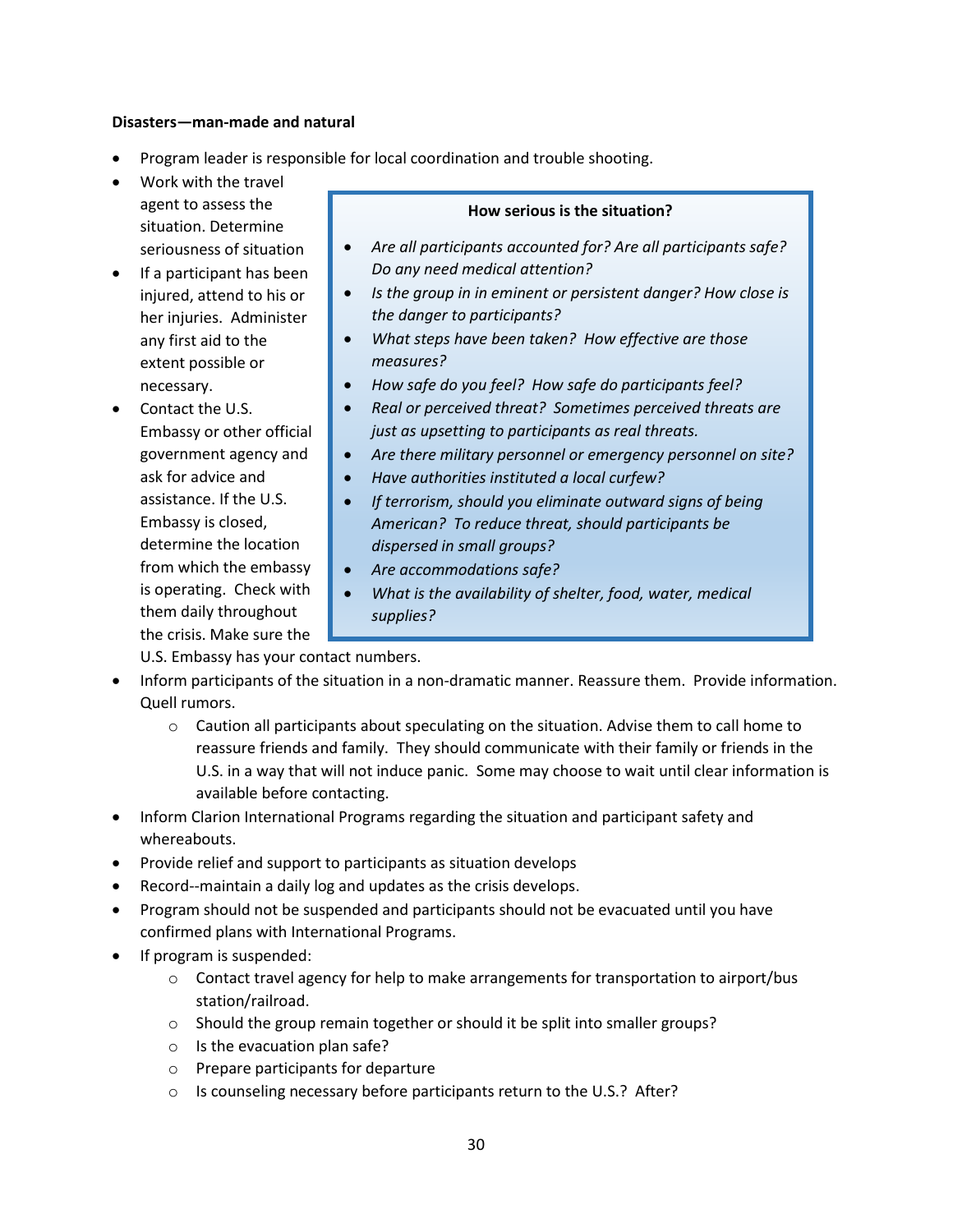- Shelter-in-place
	- $\circ$  Sometimes evacuation is not feasible and travelers will be asked to "shelter-in place." The travel agency should have a contingency plan for this.
	- $\circ$  Work with travel agency to make arrangements for additional hotel rooms, food, and water.
	- o Determine supplies you may need and try to obtain them: flashlight, batteries, portable battery operated radio, ziplocking bags for documents, first aid kit, essential medications.
- If the U.S. Department of State issues an evacuation order, immediately begin to work with the travel agency and Department of State to evacuate the participants, staff, and faculty.
	- $\circ$  Evacuation costs are ultimately the traveler's responsibility; the U.S. Department of State is not responsible
	- o Note: the U.S. Department of State is not responsible for evacuating non-U.S. citizens or permanent residents of the U.S. Participants, staff, and faculty who are not U.S. citizens may need to have a different evacuation plan.
	- $\circ$  Program leaders should work with the travel agency to insure that participants and staff are transported to the planned evacuation site.
	- o What the State Department Can and Can't Do in a Crisis website <https://travel.state.gov/content/passports/en/emergencies/crisis-support.html>
	- o What to bring, what to leave behind
		- **Inform participants to take only what is absolutely necessary, e.g., passport, ID,** documents, tickets, medication, phones, essential hygiene products, 1 or 2 changes of clothes.
		- **Inventory and take photos of participant personal effects left in country. Make** arrangements with the travel agency to ship home the personal effects.
	- Alternative forms of communication in the event of a disaster
		- o U.S. Department of State website<https://tfa.state.gov/ccd/>
		- $\circ$  U.S. Department of State will use local television and radio to broadcast emergency information and may also use a system of pre-designated U.S. citizen "wardens" to pass on information to other U.S. citizens in your area.
		- o Social media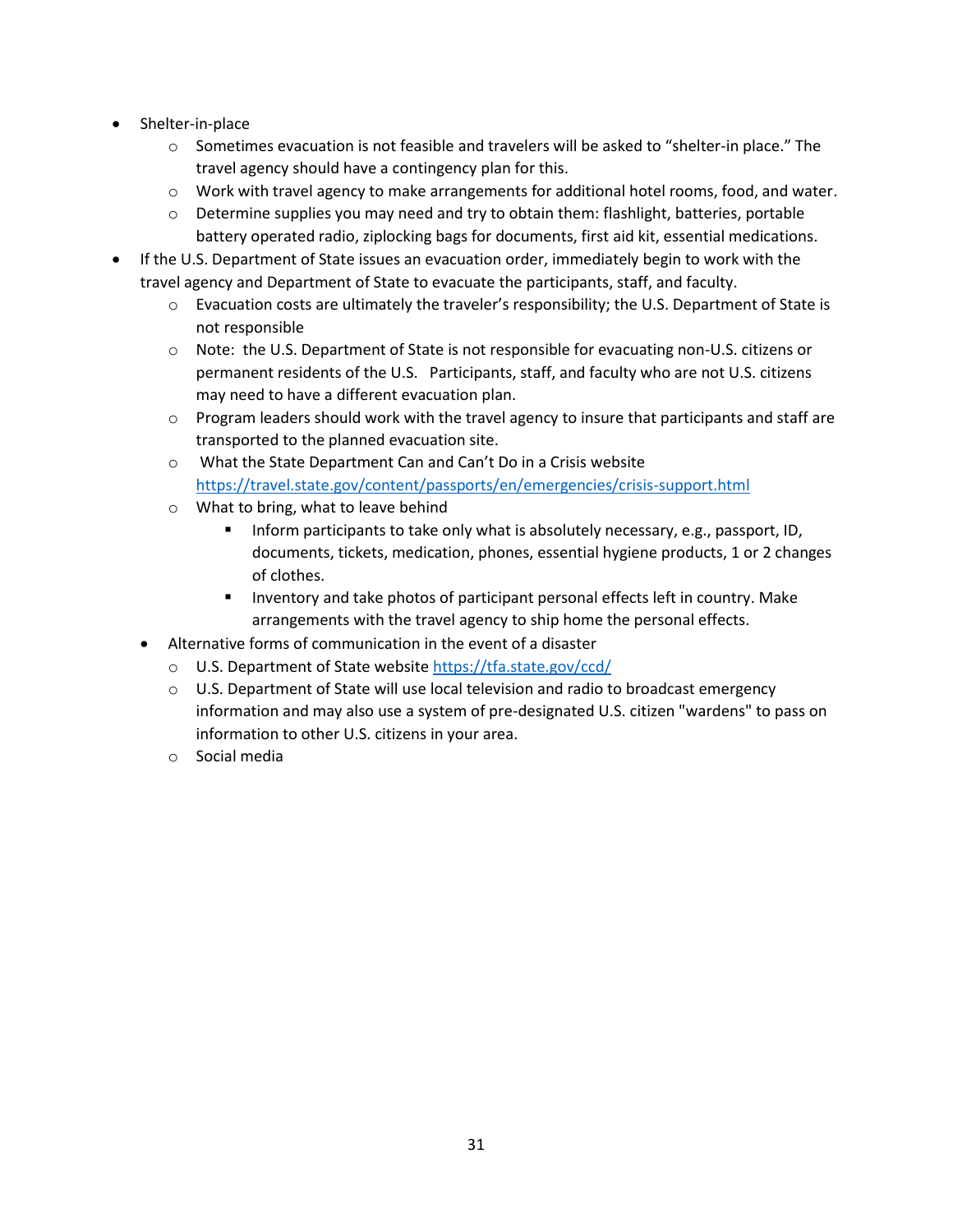# **Returning Home**

- Before departing the country, help participants say good-bye to their hosts in a culturally sensitive way.
- Before departing, remind participants of all rules for immigration and customs.
- When the group arrives back in Clarion, inform Clarion International Programs about your safe arrival.
- **Shred all passport information and ISIC information.**
- The program leader should conduct a return home meeting for all participants including students, staff, faculty, and other travelers as soon as possible after arriving in the U.S.A. The purposes of this meeting are to debrief and facilitate adjustment and to remind participants of assignments and follow-up activities.
	- o Participants may have learned many things about themselves, the U.S.A., and the world. These new understandings may conflict with their previously held beliefs and attitudes, and the return home meeting can help participants deal with this dissonance.
	- $\circ$  Help the participants reflect on any changes to their beliefs, attitudes, and world view as a result of their study or service-learning abroad experience.
	- o Help participants reflect on their new knowledge and skills.
	- o Discuss what's next in terms of assignments and follow-up activities
	- $\circ$  Discuss how to stay in contact with each other and with contacts abroad. Know that some participants will wish to do so and some will not.
	- $\circ$  Ask participants to complete the International Programs Study or Service-Learning Abroad Re-entry questionnaire (Appendix F)

## **Possible Reflection Questions for Return Home Meeting**

- To help the participants reflect on any changes to their beliefs, attitudes, and world view as a result of their study or service-learning abroad experience, ask:
	- o How have you changed?
	- $\circ$  What kinds of perceptions or generalizations did you have about the country before traveling there? What do you think now?
	- o Were there any experiences that were surprising?
	- o Has your perception of the U.S.A. changed? If so, how?
	- o How did this experience help you to become a better global citizen? Better U.S. citizen?
	- o What was the greatest challenge of being abroad?
	- $\circ$  If you could tell others three things about the study or service-learning abroad, what would they be?
	- o How are you similar to the people you met abroad? Different?
- To help participants reflect on their new knowledge and skills, ask:
	- o What lessons did you learn while abroad?
	- o What can you now do that you could not do before?
	- o What did you learn about [insert a student learning outcome]?
	- o What evidence did you see that illustrated [insert a concept from the course]?
	- o How does this experience relate to [insert a topic from the course or course readings]?
	- o Describe a problem you had when abroad and how you solved it.
	- o How are the businesses (or schools, hospitals, medical services) similar to those in the U.S.A.? Different?
	- $\circ$  How would evaluate the businesses (or schools, hospitals, medical services) we saw while abroad?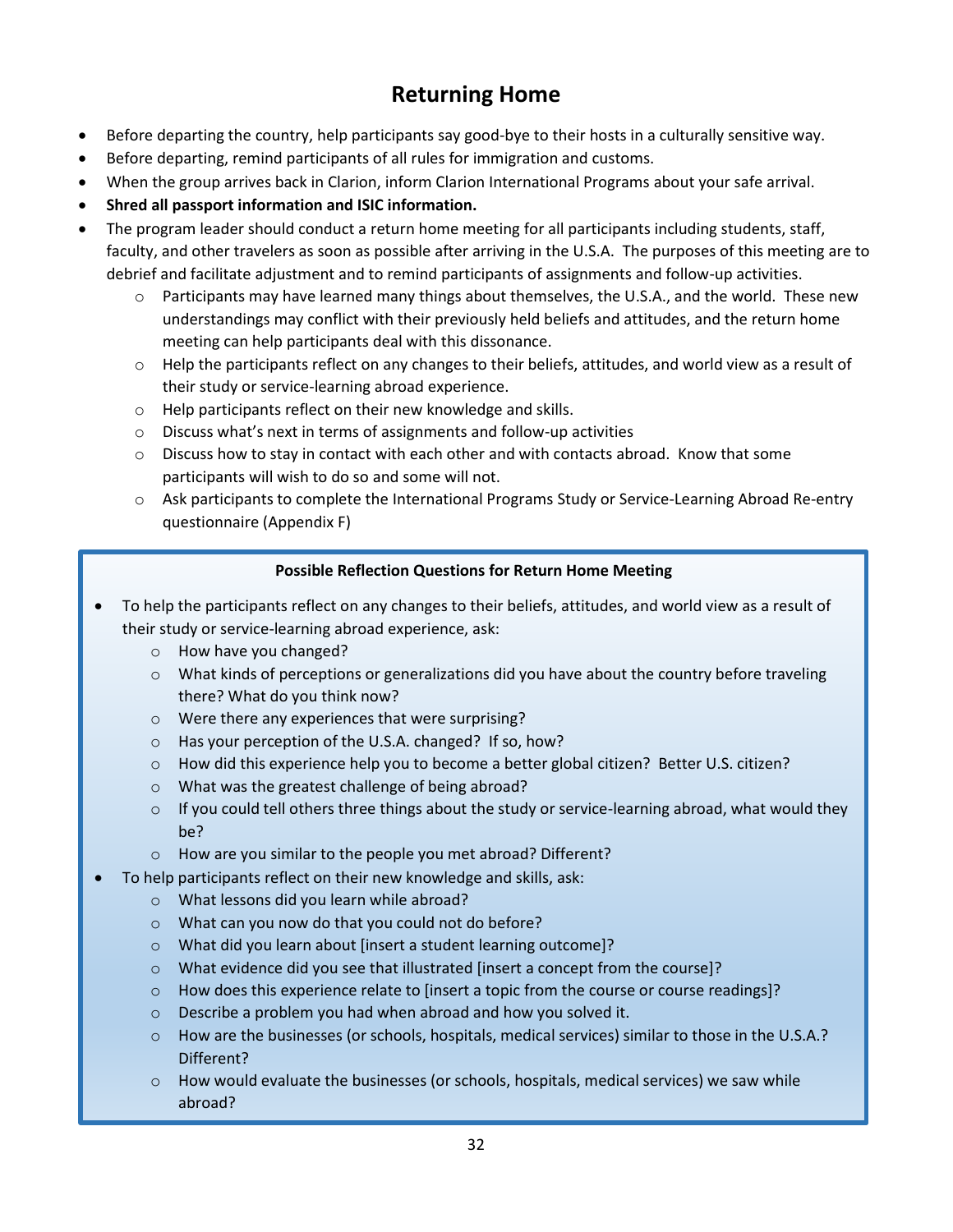#### **Appendix A**

#### **WAIVER, RELEASE AND INDEMNIFICATION AGREEMENT**

Please read the waiver very carefully before you sign it, since it does limit your rights. Contact your attorney if you have any questions. I understand that Clarion University of Pennsylvania (herein referred to as CU) is one of fourteen universities in the Pennsylvania State System of Higher Education. I understand and agree that my application is subject to acceptance or rejection by CU, at the sole discretion of CU. I further understand that my participation in the program is totally voluntary and in consideration of being permitted to participate in the program, I hereby agree that CU has the right to provide information to my parents or guardian or the appropriate university officials as deemed necessary. Such information may be other than directory.

I understand that the University reserves the right to make changes to the Program itinerary at any time and for any reason, with or without notice, and the University shall not be liable for any loss whatsoever to participants by reason of any such cancellation or change. The University is not responsible for penalties assessed by air carriers that may result due to operational and/or itinerary changes, regardless of whether the participant or the University makes a flight arrangement. Any additional expense resulting from the above will be paid by the participant. The University reserves the right to substitute hotels or accommodations or housing of a similar category at any time. Specific room and housing assignments are within the sole discretion of the University.

I understand and acknowledge that the University assumes no responsibility or liability, in whole or in part, for any delays, delayed or changed departure or arrival times, fare changes, dishonors of hotel, airline or vehicle rental reservations, missed carrier connections, sickness, disease, injuries (including death), losses, damages, weather, strikes, acts of God, circumstances beyond the control of the University, force majeure, war, quarantine, civil unrest, public health risks, criminal activity, terrorism, expense, accident, injuries or damage to property, bankruptcies of airline or other service providers, inconveniences, cessation of operations, mechanical defects, failure or negligence of any nature howsoever caused in connection with any accommodations, restaurant, transportation, or other service or for any substitution of hotels or of common carrier beyond the University's control, with or without notice, or for any additional expenses occasioned by any of the foregoing. If due to weather, flight schedules or other uncontrollable factors I am required to spend additional nights, the University will not be responsible for my hotels, transfers, meal costs or other expenses. My baggage and personal property is transported at my risk entirely and that baggage insurance is strongly recommended.

The University reserves the right to accept or retain me in the Program at any time should my actions or general behavior impede the operation of the Program or the rights or welfare of any person. Similarly, if my conduct violates any policy or procedure of the University, I understand that I may be required to leave the Program in the sole discretion of the University's agents and representatives, and may be referred to the appropriate University officials for further disciplinary or other action. In such an event, no refund will be made for any unused portion of the Program. The right is reserved by the University in its sole discretion, to cancel the Program or any aspect thereof prior to departure; and, in the University's sole discretion, to cancel the Program or any aspect thereof after departure, requiring that all participants return to the United States, if the University determines or believes that any person is or will be in danger if the program or any aspect thereof is continued.

I will not hold the airlines involved responsible for any acts or omissions or events during the time I am not aboard. The passenger's contact ticket in use when issued shall constitute the sole contact between the airlines and me. The services of any IATA or ATC carrier or other regularly scheduled or charter carrier may be used in connection with the program.

If, in the opinion of CU or anyone acting on its behalf, I appear to need medical and/or surgical care, I hereby give permission for such care and agree to pay all costs involved -- either directly to the suppliers of such care or to CU if it has paid such charges on my behalf.

I realize that, if I am disabled and require any form of assistance, I must be accompanied by a helper who is capable of and totally responsible for providing such assistance. I understand that, due to space limitations, wheelchairs and walkers cannot be carried on motorcoaches or subway trains and that there may be a lack of other programmatic and/or architectural accommodations.

While CU is not obligated to do so, if CU does advance any money to me or does pay for any goods and/or services on my behalf, I will repay CU within three weeks of the conclusion of the program.

I understand and agree that prices quoted for land arrangements in the program information are for the year dated below, and that CU may raise the price at any time prior to departure, to the extent currency exchange rates go against the dollar and/or tariff increases are imposed upon CU. In such a case, the increase will be paid to CU by me prior to departure. I understand and agree that all itineraries, accommodations, and other details are subject to change without notice at the sole discretion of CU.

I attest that my travel will not involve collaboration, contacts, or business transactions, excluding normal travel requirements with foreign persons or entities. I will not take any item or software incorporating University-developed, non-commercial strong encryption source code outside the borders of the United States unless I have received written approval from CU's Export Control officer.

I attest that I, the participant, am at least 18 years of age; or if not, this waiver is being signed and dated by my parent or legal guardian on my behalf. CU will take whatever reasonable precautions CU deems necessary, but unless you are willing to assume all of the above risks, you should not apply for the program.

I agree that this Waiver, Release and Indemnification Agreement is to be construed under the laws of the State of Pennsylvania, U.S.A.; and applies to CU, the State System for Higher Education, and the Commonwealth of Pennsylvania. If any portion hereof is held invalid, the balance hereof shall, notwithstanding, continue in full legal force and effect.

In signing this document I hereby acknowledge that I have read this entire document, that I understand its terms, that by signing it I am giving up substantial legal rights I might otherwise have, and that I have signed it knowingly and voluntarily.

| Student Signature         | Date |
|---------------------------|------|
| Parent/guardian signature | Date |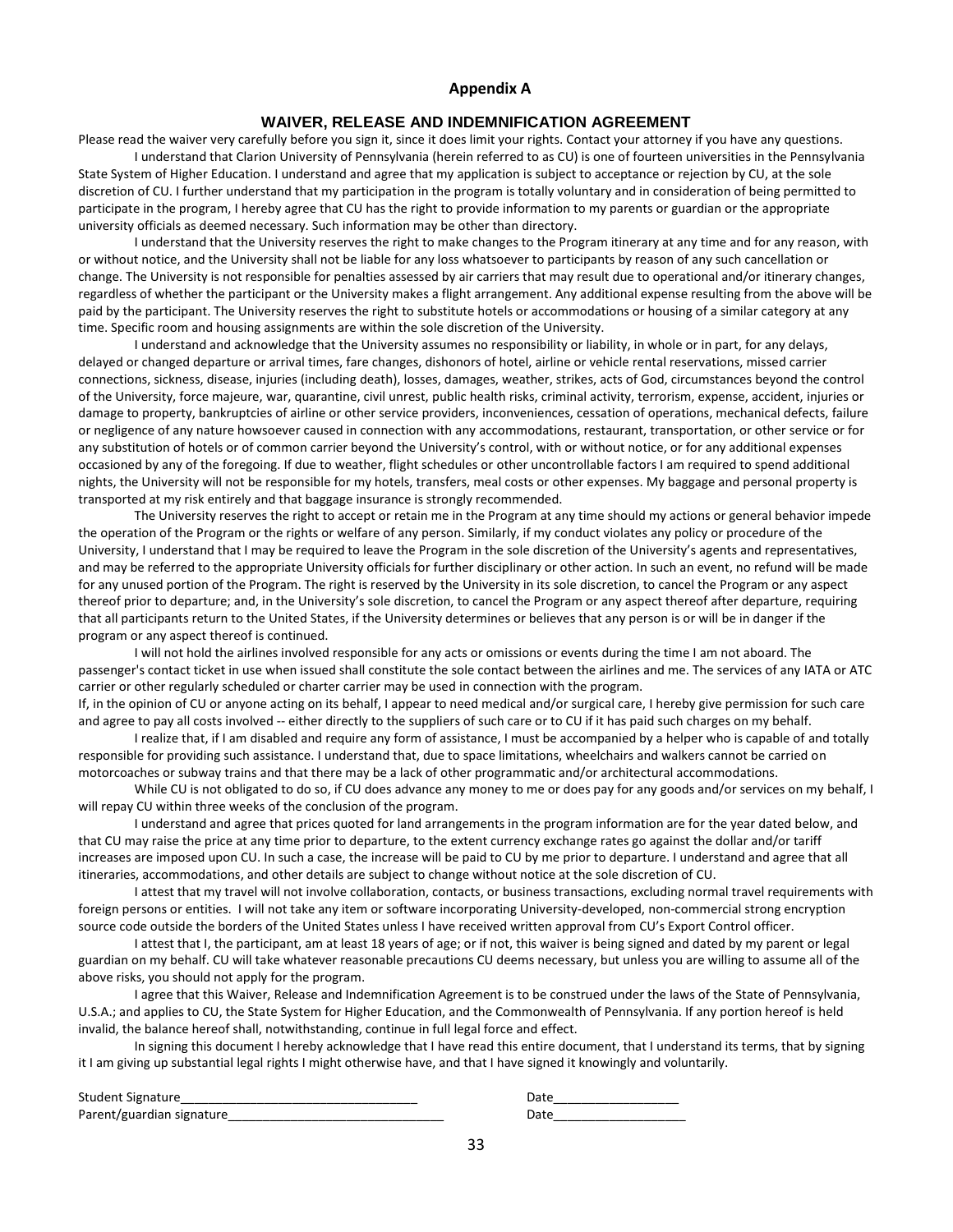# **Appendix B Program Leader Acknowledgment and Release**

Name: Email Address:

Date of Birth (mm/dd/yyyy):

Emergency Contact Name: Phone Number:

I have been approved to lead the program offered through Clarion University during the approximate dates of: through . I understand this travel is subject to the Clarion University Policy*.*

In consideration of the opportunity to lead this international activity:

I understand that I am enrolled in medical benefits coverage through my employment at the University. I have reviewed and understand my employee benefits and their applicability to international travel. I have enrolled in mandatory international travel, health and security insurance coverage required for faculty/staff leading participants overseas. I further understand that I am responsible for the cost of any additional insurance that I may elect to purchase, as well as the costs of health care not covered by my insurance.

I certify that I can meet the essential job functions required of a Program Leader. If in the course of my participation in this international activity, Clarion University should determine in good faith that the health, safety or welfare of myself or others, or the integrity of the activity, is jeopardized by my health condition, I agree to withdraw from the activity and understand that a decision to remain against the University's advice is at my own risk.

I am responsible for informing an official representative of Clarion University of my plans to travel. As a safety precaution, I agree not to travel with participants to countries that are currently under a U.S. State Department travel warning or CDC warning, or currently not recognized by the U.S. government (e.g., North Korea). Accordingly, I have read and understood the U.S. Department of State travel warning for my location(s).

I understand that there are unavoidable risks in participating in international travel. I acknowledge that I may access website information for U.S. Consular Information, as well as the Centers for Disease Control and Prevention information and other resources available to me, on travel to, in, and around, my program site country; that I am aware of and understand the risks and dangers to my own health and personal safety posed by the use of public transportation to and from and in my site country, by domestic or international terrorism, and by civil unrest, political instability, crime, violence, disease and public health conditions in my site country. The site country and other countries I will travel to may have health and safety standards substantially below those enjoyed in the U.S., and I recognize that I may be subjected to potential risks, illnesses, injuries and even death. I will take every precaution to safeguard my health and safety as well as that of the participants I'm traveling with. I hereby assume, knowingly and voluntarily, each of these risks and all of the other risks that could arise out of or occur during my travel to, from, in, or around my site country.

I understand that political, social, and/or public health circumstances can change quickly in a country and that it may be necessary for the University, International Office or other entities to suspend my trip abroad for health, safety, or other reasons at any time. While the University will make good faith efforts to mitigate expenses in such circumstances, I understand I may remain responsible for certain expenses.

I understand that Clarion University does not represent or act as an agent for, and cannot control the acts or omissions of, any host family, employer, transportation carrier, hotel, tour organizer or other provider of food, goods or services involved in the education abroad opportunity.

In the event of independent travel or optional activities or sojourns that I may undertake during my international travel experience, I, individually, and on behalf of my heirs, successors, assigns, and personal representatives, release Clarion University, its staff, agents, and representatives, from any and all liability whatsoever for damages, losses, or injuries (including death) that I may sustain to my person or property, arising out of, resulting from, or occurring during such international travel experience or any travel incident thereto, except where such damage, loss or injury is the result of the intentional or reckless conduct of Clarion University, its staff, agents, or representatives.

I authorize the University and its agents to secure medical treatment on my behalf in the event of a health emergency, and I accept financial responsibility for such medical treatment. I also authorize the University and its agents to release medical information obtained from me to my program, insurance company or a care provider in the event of a health emergency or as needed to provide reasonable accommodations. I further authorize the University's insurance partners, or duly authorized subcontractors to release to the University's Director of International Programs, or his/her designee, medical or health information of any nature whatsoever, including medical records or information for mental/nervous disorders, HIV/AIDS or any other physical or psychological condition. I understand that I may revoke this authorization in writing with the University.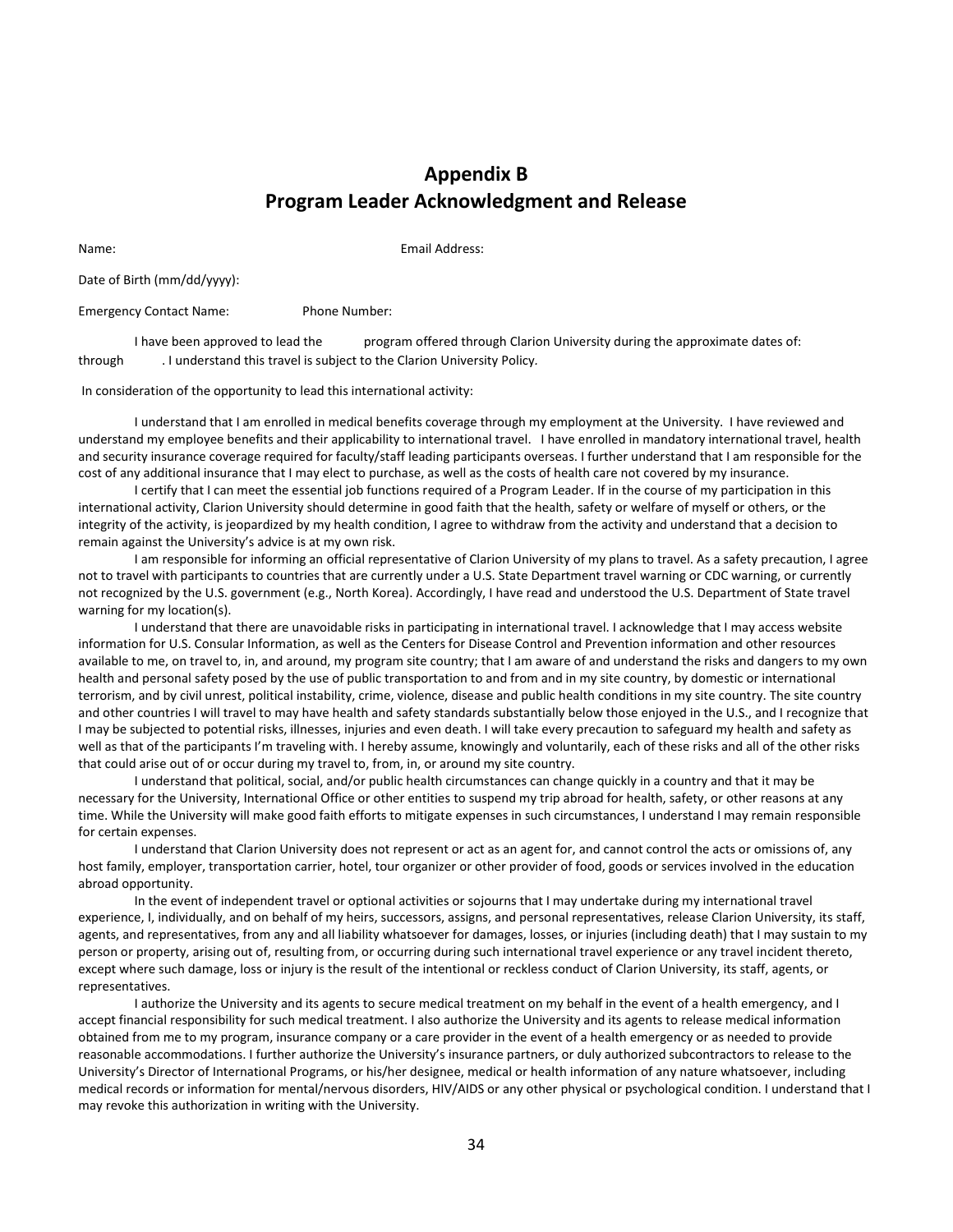If my spouse, partner or dependent(s) travel with me, I agree that the acknowledgement of risks, authorizations and releases contained herein shall also apply to such individuals. I further understand that I must inform the International Office. I further understand that should my spouse, partner and/or dependents come with me, no University resources are to be used on their behalf and I agree that I will not cause the University to incur any financial expense in connection with them. I will assume full legal and financial responsibility for costs associated with such individuals. I agree that any such individuals traveling with me will be enrolled in insurance or its equivalent at my or their own expense for the duration of the trip.

When traveling with University participants, I understand that I am responsible for the participants and I agree to make decisions in line with University policy. I further understand that my primary responsibility is for the participants, even if I have an accompanying spouse, partner, or dependent(s) and that under no circumstances shall I allow my responsibility to any participants with whom I am traveling to be compromised by the fact that my spouse, partner and/or dependents may be traveling with me. I further understand that minor children accompanying me must be adequately supervised at all times by a reasonable adult other than myself. The presence of minor children or other family members should not disrupt or alter the program in any way.

I attest that my travel will not involve collaboration, contacts, or business transactions, excluding normal travel requirements with foreign persons or entities. I will not take any item or software incorporating University-developed, non-commercial strong encryption source code outside the borders of the United States unless I have received written approval from CU's Export Control officer.

#### **I certify that I am age 18 or older and have carefully read this document and accept each of the above responsibilities and voluntarily sign the authorization for medical treatment.**

**I understand and agree that no oral or written representations can or will alter the contents of this document. I agree that this agreement shall be governed by the laws of the Commonwealth of Pennsylvania (excluding its conflict of laws principles), which shall be the forum for any lawsuits filed under or incident to this agreement or the international education program.**

Signed By:

Name:

Date: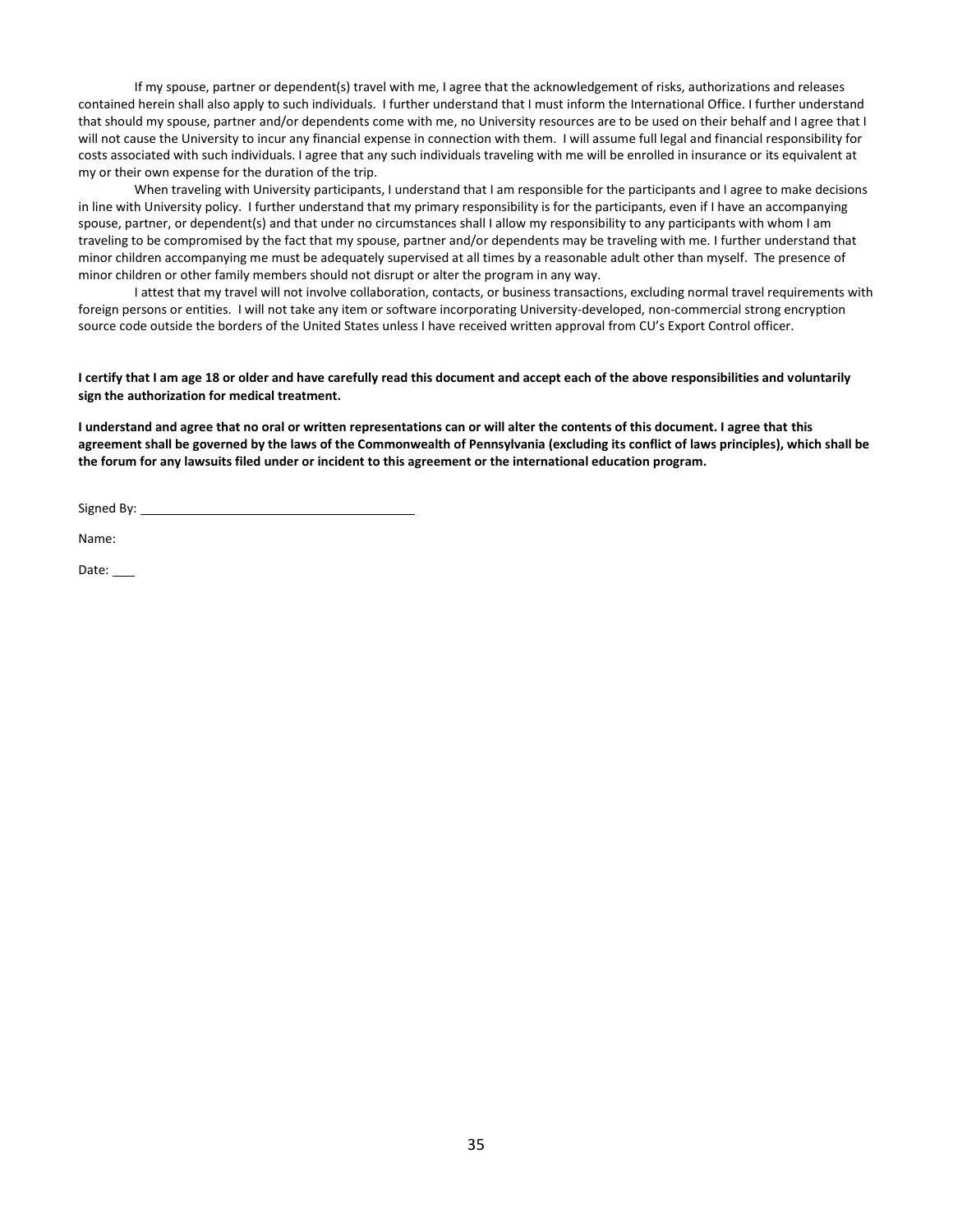# **Appendix C**

# **Emergency Contact List**

| Contact person                  | <b>Office Number</b> | After Hours Number       | e-mail |
|---------------------------------|----------------------|--------------------------|--------|
| Program leader                  |                      |                          |        |
| Program leader                  |                      |                          |        |
| Travel agency                   |                      |                          |        |
| <b>Clarion International</b>    | 1.814.393.1934       |                          |        |
| Programs                        |                      |                          |        |
| Clarion emergency               |                      |                          |        |
| contact                         |                      |                          |        |
| 911 equivalent for country      |                      |                          |        |
|                                 |                      |                          |        |
| Local Police (in country)       |                      |                          |        |
| U.S. Embassy (U.                |                      | 1 202-501-4444           |        |
| S.Embassy.gov) American         |                      | emergency number for all |        |
| <b>Citizen Services Section</b> |                      | embassies                |        |
| Airline                         |                      |                          |        |
| Additional airline              |                      |                          |        |
| Hospital or local medical       |                      |                          |        |
| treatment                       |                      |                          |        |
| Ambulance service               |                      |                          |        |
| <b>Emergency evacuation</b>     |                      |                          |        |
| number                          |                      |                          |        |
|                                 |                      |                          |        |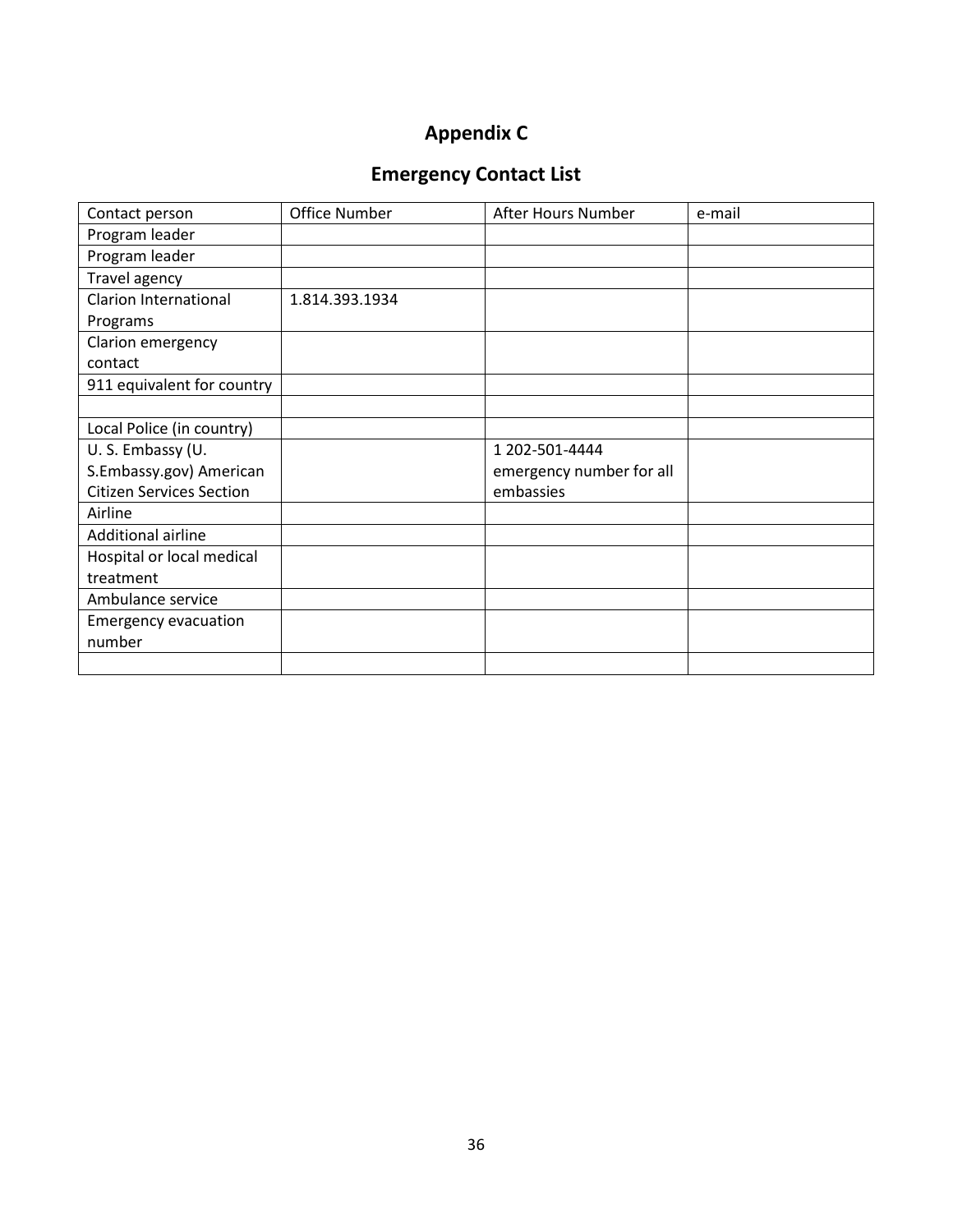# **Appendix D**

# **Communication sheet of words/phrases to know**

(adapted from *International Programs Participant Handbook Worldwide*)

Airport ATM Bank Consulate Doctor Embassy Emergency Room Fire Food Hospital Hotel Internet Lawyer Market Metro or Metro station Money Pharmacy or Medicine Police Station Restaurant Store Thief Train station Translator Water

## **Arrest**

- I am an United States citizen.
- Please call the United States Embassy/Consulate immediately.
- I have a right to call the United States Embassy/Consulate

#### **Food and water**

- Where can I get something to eat?
- I am allergic to ...
- Is this safe drinking water?
- I can't/don't eat meat/pork, etc.

#### **General Information**

- My name is ...
- Please speak slowly.
- Where is the nearest (bathroom, telephone, bank, internet café, ...)?
- Where can I find information about ...?
- Can you show me on this map?
- Can you contact this person for me?
- I don't understand.
- Can you give me directions to ...?
- Can you write this down for me?

#### **Help**

• This is an emergency.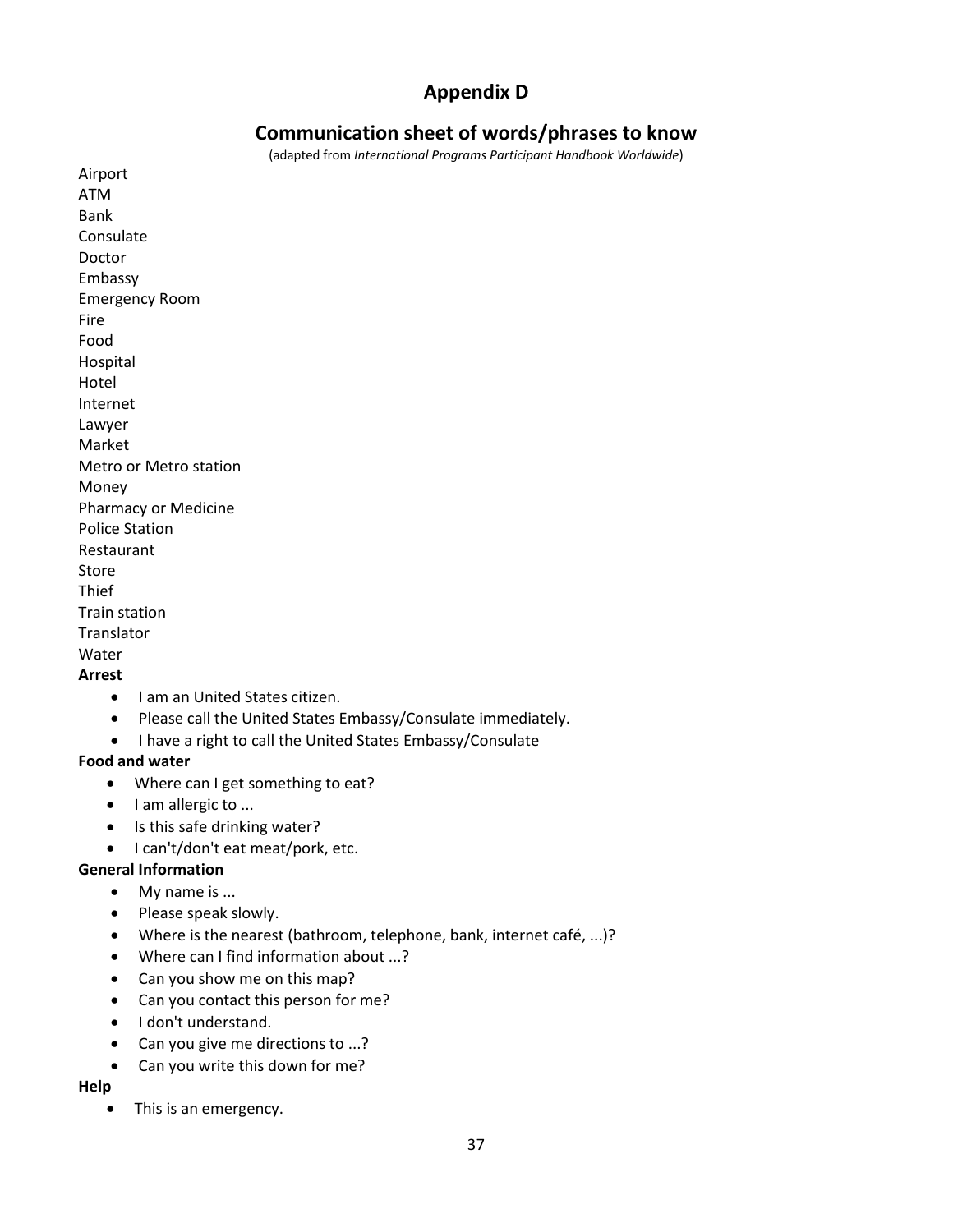- I need help.
- Where is the police station?
- Where can I get help?
- Please help me!
- Stop! Thief!

#### **Medical**

- My blood type is ...
- Please take me to the hospital/doctor.
- I'm allergic to penicillin/aspirin,etc.
- I'm not feeling well.
- How do I get to the (doctor, hospital)?
- I am diabetic, etc

#### **Money**

- Do you take travelers' checks?
- Do you take credit cards?
- Where can I exchange money?
- Where is the closest ATM?
- I need a cash advance from my credit card.
- What is the exchange rate for (dollars) to (local currency)?
- How much does this cost?

#### **Transportation**

- How long is the trip?
- How much is the ticket?
- Can you take me to a (bus, taxi, train, metro)?
- Please take me to the airport.
- Does this bus/metro stop at...?
- Where can I get a (bus, taxi, train, metro)?
- Where can I rent a car?
- What is the fare?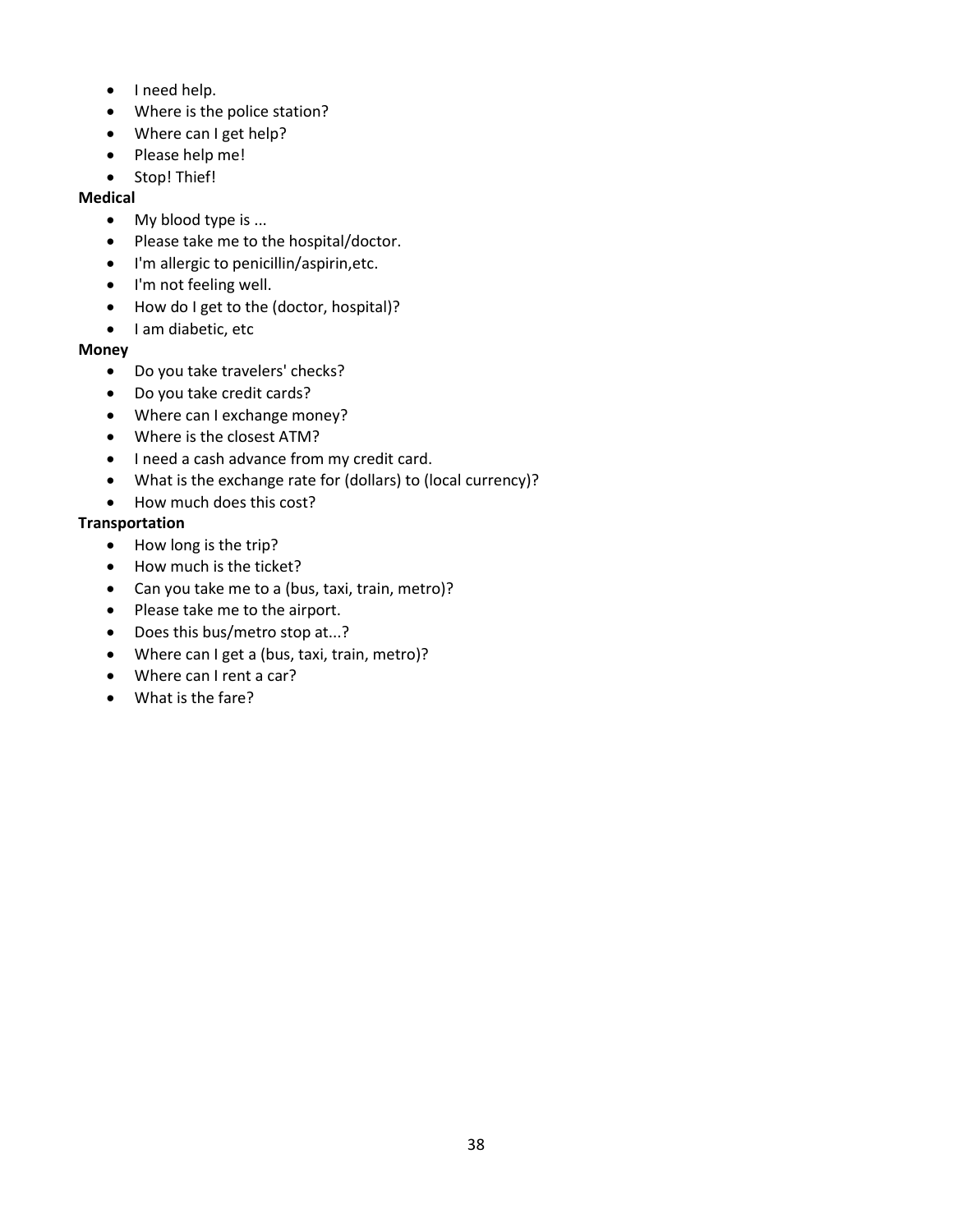# **Appendix E**

# **Personal Conduct Agreement** (adapted from Trejos, 2016)

I, \_\_\_\_\_\_\_\_\_\_\_\_\_\_\_\_\_\_\_\_\_\_\_\_\_, will follow the guidelines below. I understand that if I do not follow the guidelines, I am responsible for the consequences and I risk being sent home before the program is completed.

- 1. I agree to follow the directions and decisions of the group leader(s) without argument.
- 2. I will exercise tolerance, civility, and respect at all times. I will make group members feel safe and included by treating them with respect and compassion.
- 3. I will give absolute attention when speakers and others are addressing me.
- 4. I will be cooperative and attentive, and I will help my peers do the same.
- 5. I will be mindful of hotel neighbors. I will speak quietly whenever in the hallways and any time after 10:00PM.
- 6. I will not act inappropriately in public or engage in any behavior that will reflect poorly on me, the program, the program leaders, my fellow students, Clarion University, and/or the USA.
- 7. I understand that a curfew may be imposed on me individually or on the entire group if I act inappropriately or if I demonstrate poor judgment.
- 8. I understand that I must be punctual and meet all scheduled times for departures.
- 9. I agree to never travel alone, go out alone with a stranger or seemingly harmless person, or share my hotel or travel plans with anyone not associated with the group or program. I agree to never allow strangers in my hotel room at any time.
- 10. I promise to intervene when I think members of the group are in situations that might lead to sexual assault.
- 11. I will take care of myself and do everything possible to stay healthy.
- 12. I will not carry or use any controlled substances.

\_\_\_\_\_\_\_\_\_\_\_\_\_\_\_\_\_\_\_\_\_\_\_\_\_\_\_\_\_\_\_\_\_\_\_\_\_\_\_\_\_\_\_

signature date date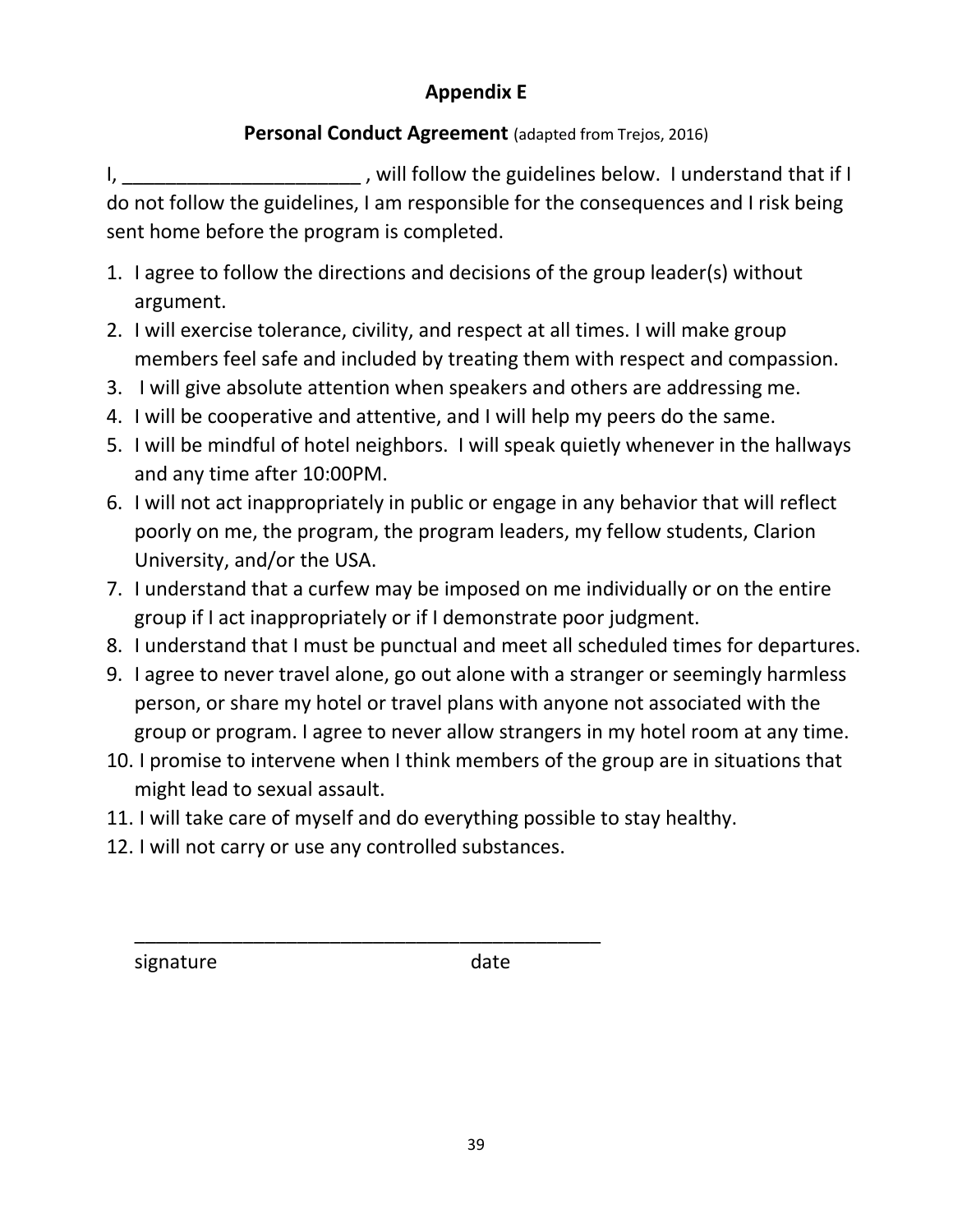#### **Appendix F** International Programs Clarion University 814-393-2340 *Study or Service-Learning Abroad Re-entry Student Survey*

| Female: _____________Male: ___________                                                                                                                        |                |   |                                                           |                         |
|---------------------------------------------------------------------------------------------------------------------------------------------------------------|----------------|---|-----------------------------------------------------------|-------------------------|
|                                                                                                                                                               |                |   |                                                           |                         |
|                                                                                                                                                               |                |   |                                                           |                         |
| Class standing: Freshman ___________Sophomore __________Junior __________Senior________                                                                       |                |   |                                                           |                         |
|                                                                                                                                                               |                |   |                                                           |                         |
|                                                                                                                                                               |                |   |                                                           |                         |
|                                                                                                                                                               |                |   |                                                           |                         |
|                                                                                                                                                               |                |   |                                                           |                         |
| Clarion University Program leader (if applicable): _____________________________                                                                              |                |   |                                                           |                         |
| Housing arrangement while abroad: ______hotel _______college dormitory ________host family                                                                    |                |   |                                                           |                         |
| _______other (please specify)_________________                                                                                                                |                |   |                                                           |                         |
|                                                                                                                                                               |                |   |                                                           |                         |
| <b>General Questions</b>                                                                                                                                      |                |   |                                                           |                         |
|                                                                                                                                                               |                |   |                                                           |                         |
| I first learned about study or service-learning abroad at Clarion University from:<br>___Transitions Fair ____ Student ___Faculty ____ International Programs |                |   |                                                           |                         |
| ___ Meeting on International Experiences ___ Other (please specify)____________________                                                                       |                |   |                                                           |                         |
| My main purpose of studying or service-learning abroad was (mark all that apply):<br>___ To improve language proficiency                                      |                |   |                                                           |                         |
| To meet an international aspect of my curriculum                                                                                                              |                |   |                                                           |                         |
| ___ To increase my multi-cultural awareness                                                                                                                   |                |   |                                                           |                         |
|                                                                                                                                                               |                |   |                                                           |                         |
|                                                                                                                                                               |                |   |                                                           |                         |
| Evaluate the pre-departure experience (at Clarion University)                                                                                                 |                |   |                                                           |                         |
| $1 = poor$                                                                                                                                                    |                |   | $2 = \text{fair}$ 3=good 4 = very<br>good $5 =$ excellent |                         |
| Informational meetings on the different<br>1.                                                                                                                 |                |   |                                                           |                         |
| international alternatives<br>$\mathbf{1}$                                                                                                                    | $\overline{2}$ | 3 | 4                                                         | 5                       |
| 2.<br>Informational materials<br>$\mathbf{1}$                                                                                                                 | $\overline{2}$ | 3 | 4                                                         | 5                       |
| 3.<br><b>Expeditious application</b><br>$\mathbf{1}$                                                                                                          | $\overline{2}$ | 3 | 4                                                         | 5                       |
| Pre-departure orientation<br>4.<br>$\mathbf{1}$                                                                                                               | $\overline{2}$ | 3 | 4                                                         | 5                       |
| 5.<br>Academic advising<br>1                                                                                                                                  | $\overline{2}$ | 3 | 4                                                         | $\overline{\mathbf{5}}$ |

How would you improve the pre-departure orientation?